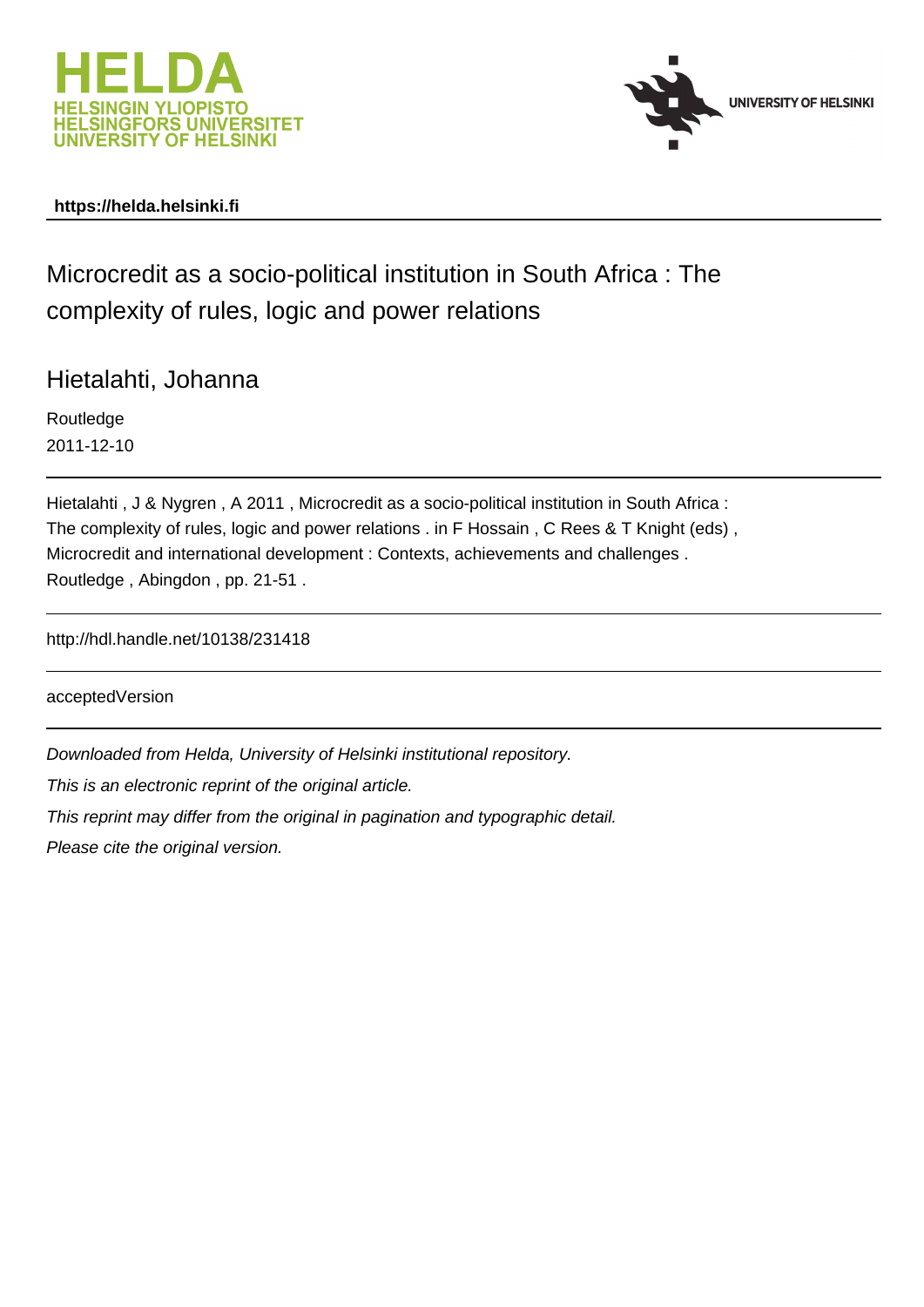## **MICROCREDIT AS A SOCIO-POLITICAL INSTITUTION IN SOUTH AFRICA:**

#### **THE COMPLEXITY OF RULES, LOGIC AND POWER RELATIONS**

Johanna Hietalahti<sup>1</sup> and Anja Nygren<sup>2</sup>

- <sup>1</sup> Corresponding author, Development Studies, Department of Political and Economic Studies, Box 59, FI-00014 University of Helsinki, Finland, email: johanna.hietalahti@helsinki.fi
- ² Development Studies, Department of Political and Economic Studies, Box 59, FI-00014 University of Helsinki, Finland, email: anja.nygren@helsinki.fi

#### **Acknowledgements**

**\_\_\_\_\_\_\_\_\_\_\_\_\_\_\_\_\_\_\_\_\_\_**

This study draws on research funded by the Finnish Graduate School for Development Studies (DEVESTU), Oskar Öflunds Stiftelse, Yrjö Jahnssonin säätiö, and the Nordic Africa Institute. We would like to thank the participants in the interviews, the staff of the Small Enterprise Foundation and all the others who cooperated with the field research in Limpopo, South Africa.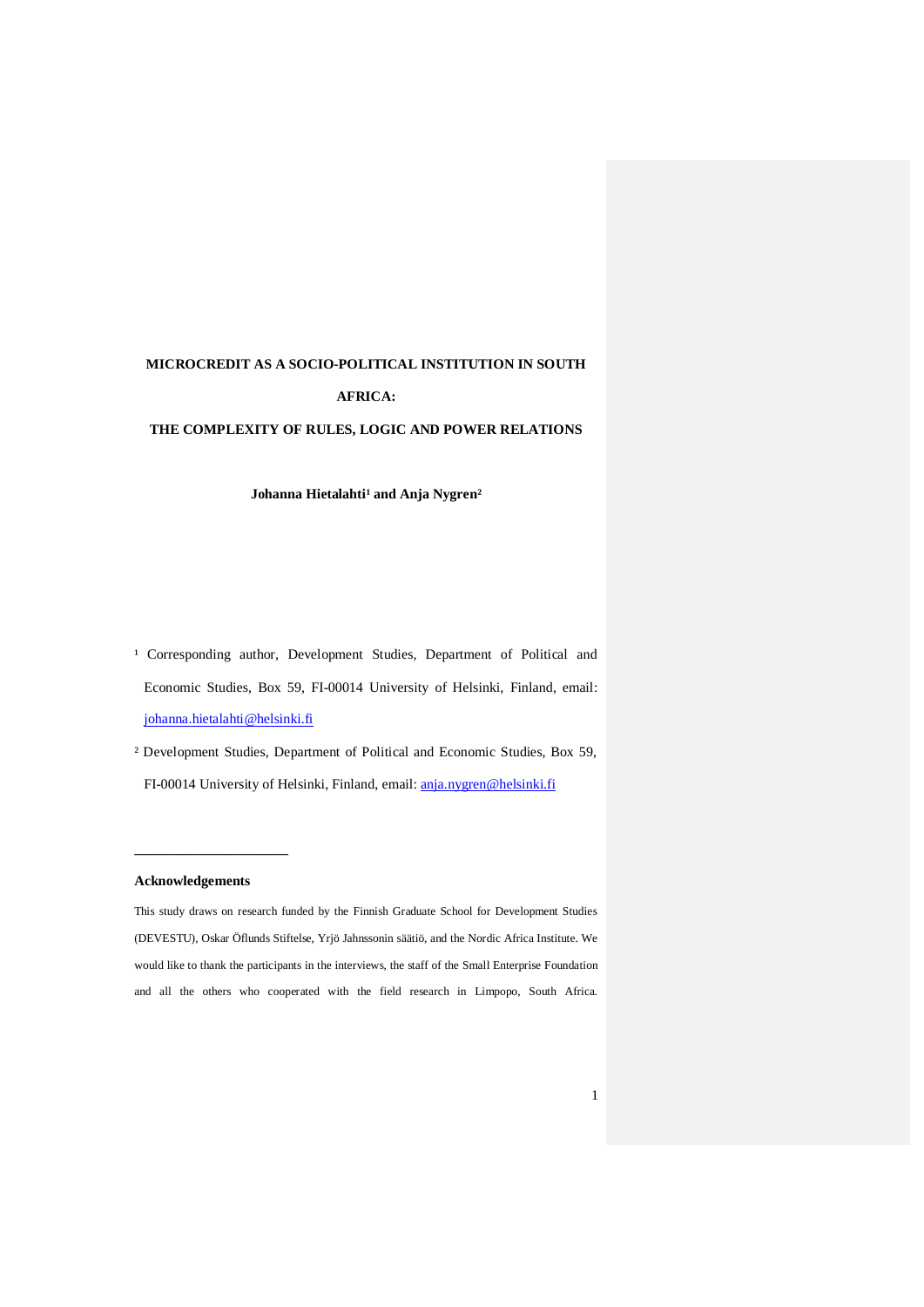#### **Biography**

Johanna Hietalahti is a doctoral candidate at the Finnish Graduate School in Development Studies (DEVESTU), University of Helsinki, Finland. Her dissertation deals with microfinance as everyday politics in South Africa. Hietalahti holds a Master's degree in Economics from the University of Joensuu, Finland. Her research interests include socio-political and economic processes, local institutions, social and economic development and social responsibility.

Anja Nygren is a Senior Lecturer in Development Studies, and Adjunct Professor in Environmental Science and Policy at the University of Helsinki. Nygren's areas of interest include environmental governance, environmental certifications, local livelihoods, political ecology, social responsibility and global value chains. She has published her research results in various international journals, including *Agriculture and Human Values*, *Critique of Anthropology*, *Development and Change*, *Development in Practice*, *Environmental Values*, *Latin American Research Review*, *Society & Natural Resources*, and *World Development*.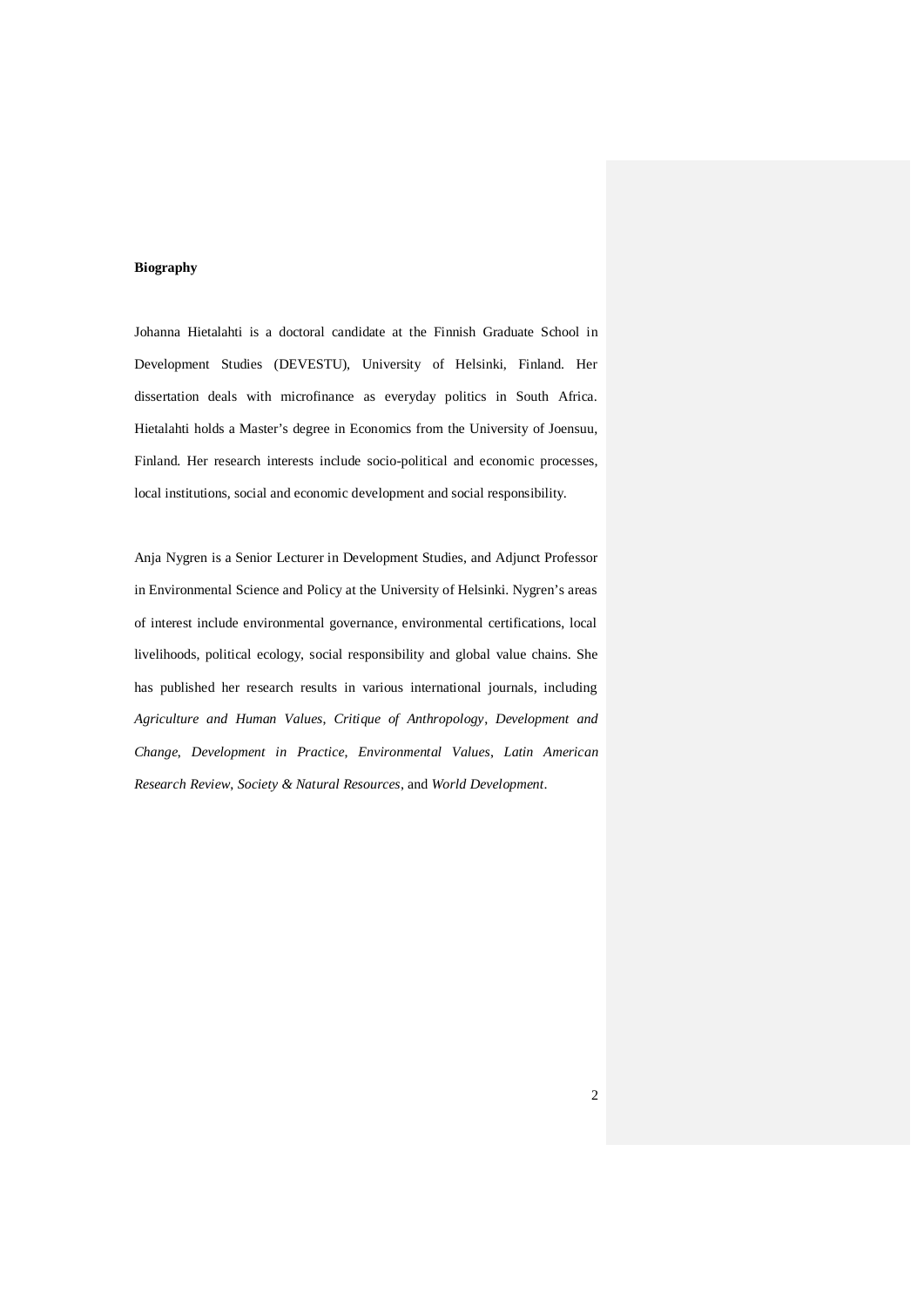#### **Abstract**

This article analyzes microcredit as an arena of negotiations and tradeoffs, by drawing on a case study from Limpopo, South Africa. Special attention is focused on how the distribution of rights and responsibilities between the microcredit organization and the microcredit groups, together with the multifaceted struggles over authority and power, mediate the different actors' social agency and opportunities to benefit from the microcredit programmes. The results of this study illustrate how social relations between the members of the microcredit groups are based on ambiguous forms of cooperation and conflict around diverse interests and multifaceted power relations. While social networks are crucial for the establishment and maintenance of business operations, the structural conditions of poverty and marginalization place the women in competition with each other over limited resources and easily saturated markets.

**Key words:** authority and power, cooperation and conflict, microcredit, social networks, South Africa

**Deleted:** social

**Deleted:** at the same time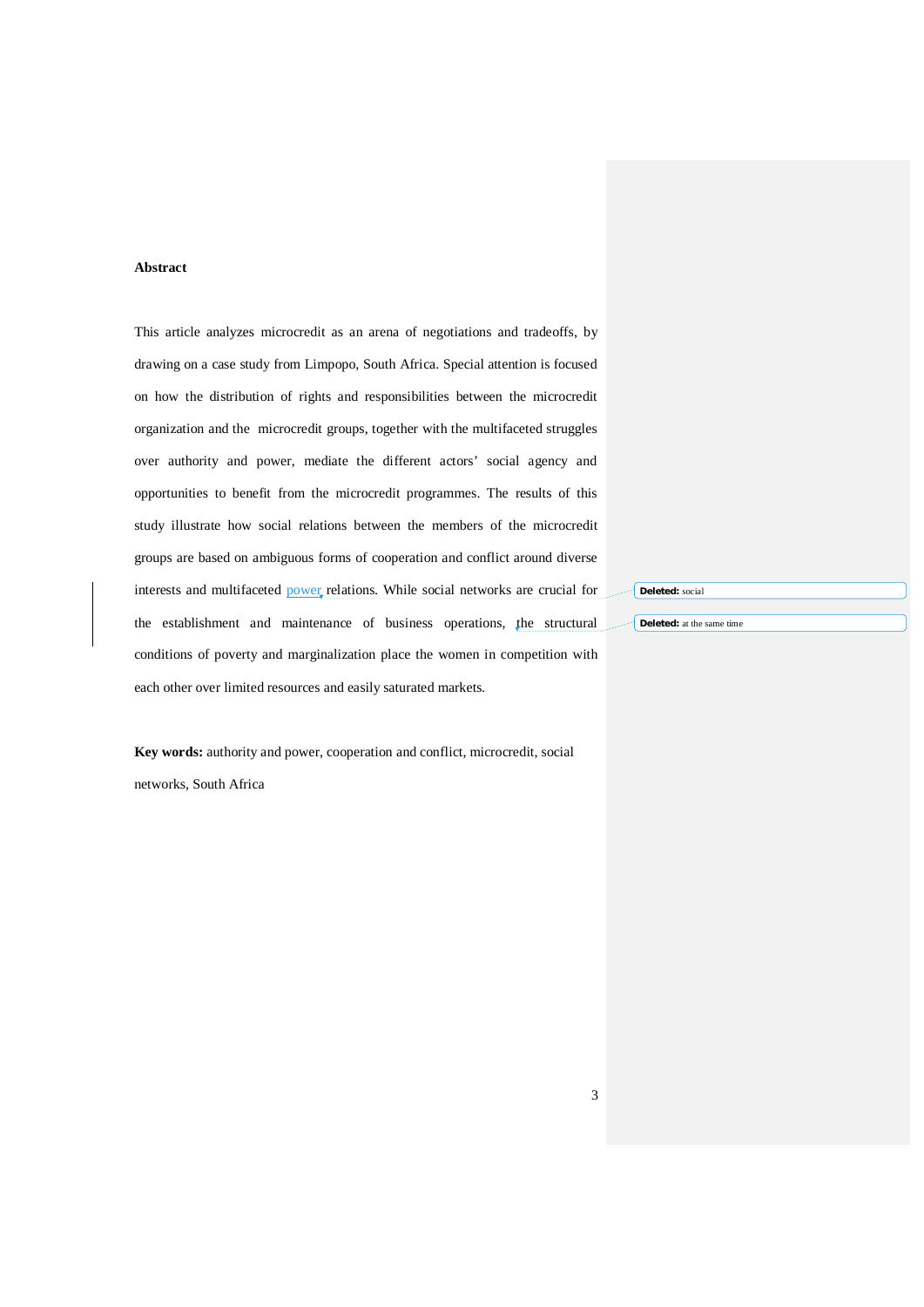#### **Introduction**

*Under the most popular tree of a village in Limpopo Province, a group of women are gathered together, trying to find shelter from the blistering heat of the sun. Every two weeks, month after month, a microcredit repayment meeting – or a 'centre meeting', as they call it – starts with a hymn, sometimes with a prayer, and the vows of collective repayment.*

*In principle, this day does not differ from many others, except that this time there is a visitor from a faraway country attending the meeting. The specialness of the situation seems to energize not only me but all the participants, from the clients to the 'development facilitator'. As always, each group leader is asked to deliver the repayments and the ledgers to the meeting committee that takes care of the bookkeeping. If someone does not pay, the other group members are expected to contribute. This hapless group is then grilled by the development facilitator and the committee about the reasons of the delinquent conduct.*

*All of a sudden, a group of women start dancing and singing. It is only afterwards, after hours of chatting with some of the women that I realize the reason. One of the clients was absent and the other group members did not have money to pay on her behalf. The dancing was intended to create an atmosphere of diversion while the members of this particular group were ordered by the development facilitator to go and get the money, one way or another, before I realized what the situation was. And it was only afterwards that one of the group*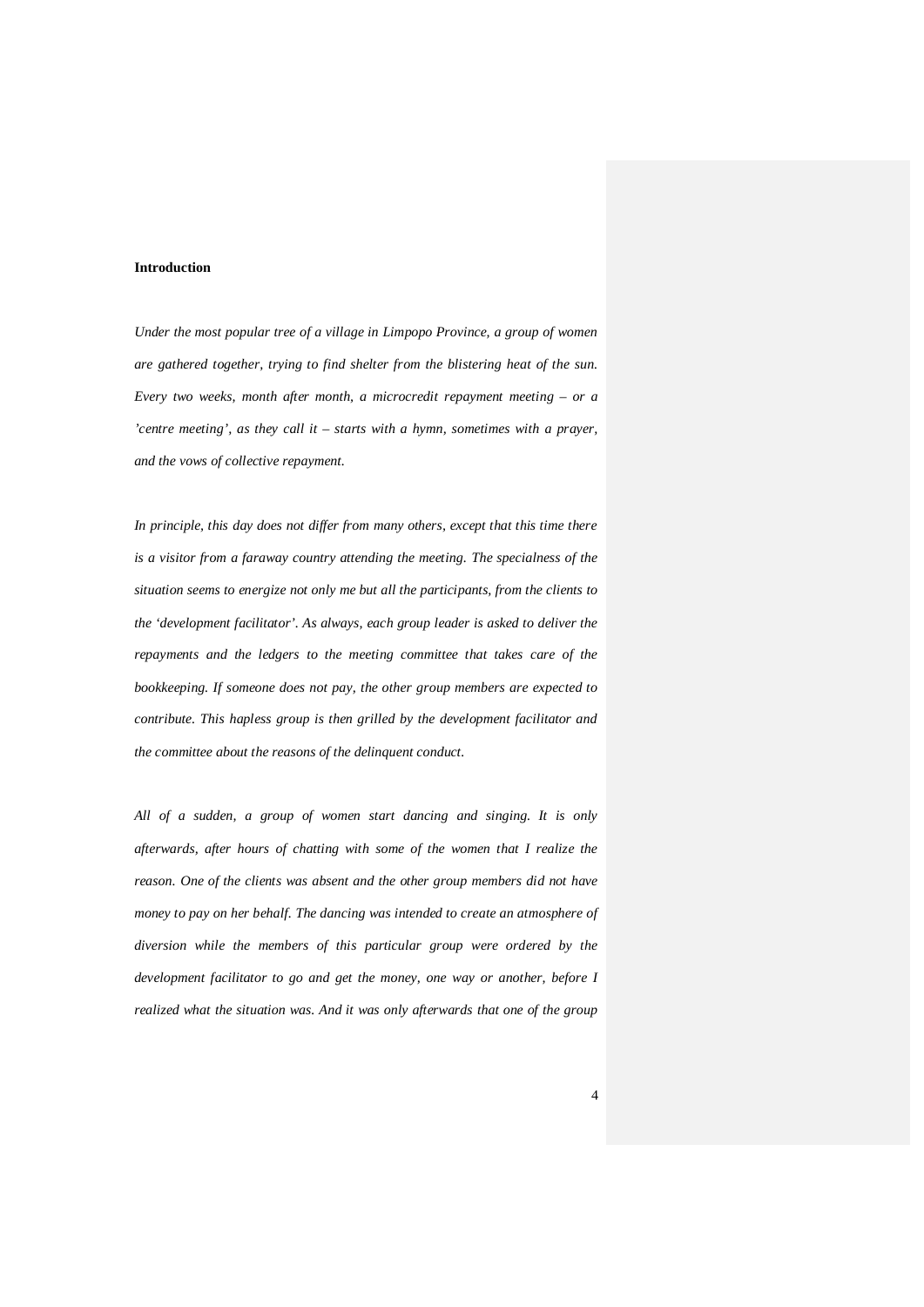*leaders revealed to me how she took advantage of the situation: by deceiving the development facilitator and, when no-one was looking, paying on the other group member's behalf. 'This was just to keep the group's books clean', she said to me when explaining her strategy for bending the rules.*

*The records thus ended up correct on this sunny day. The money was locked in a strongbox, and the chairperson took a taxi to deposit the carefully protected notes into a bank account in the town. The development facilitator again reminded the women of the importance of saving before she rushed to the next meeting in another village. This scene, with or without any tricks, is repeated in dozens of villages every day all around Limpopo by those engaged in microcredit programmes.*<sup>1</sup>

Microcredit, as an extension of small loans to poor or low-income clients with limited access to formal credit markets, has become one of the most popular development strategies in various parts of the global South in recent years. The pioneer and the most well-known microlender, with its 7.6 million current clients, is the Grameen Bank, which originated in Bangladesh in 1976 (Grameen Bank 2008a). Since then, the Grameen Bank lending model has been adopted by hundreds of microcredit institutions all over the world, including the Small Enterprise Foundation (SEF), operating in South Africa. In this model, credit is

<sup>&</sup>lt;sup>1</sup> This narrative is based on the first author's field diary notes on her experience of fieldwork in South Africa in 2007. Hietalahti carried out the fieldwork for this research in South Africa. Nygren participated in the conceptualization of the theoretical framework and on the data analysis. The writing of this article was carried out as a joint exercise among the authors.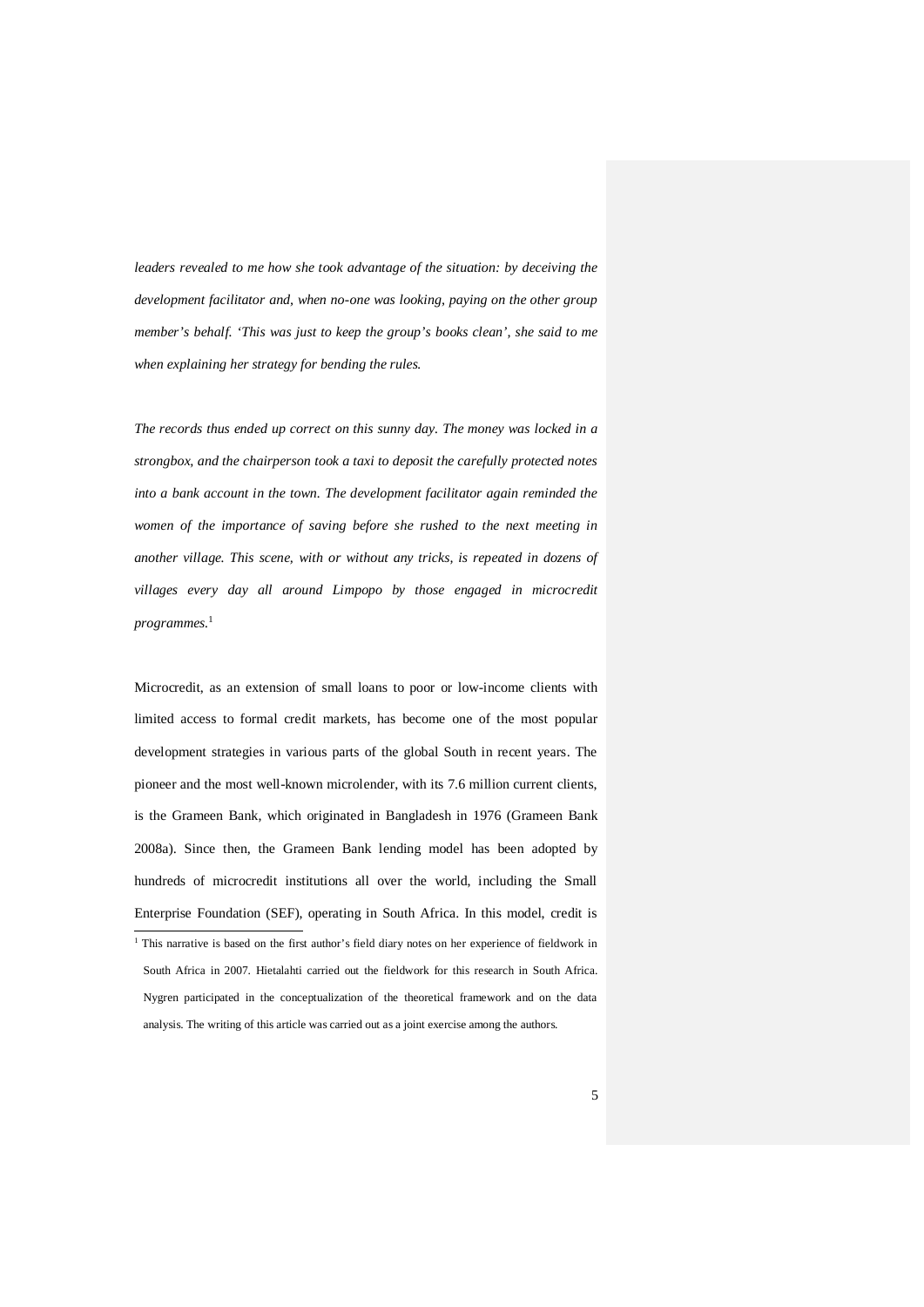provided for a group of five, mainly female members, who then invest the money in small businesses and assume joint liability for the loan repayment. Typically, no collateral is required. The idea is that 'community-based' women groups share responsibility and follow the rules and ethics of participatory interaction (Grameen Bank 2008b). If serious repayment problems emerge, all the group members will be cut off from subsequent loans. If everything goes well, the group is likely to be granted a larger loan in the next loan cycle.

The underlying vision behind this model is that the provision of small loans and other financial services for the poor facilitates economic development and livelihood improvement in rural communities and peri-urban settlements with high rates of unemployment, lack of working capital, and problems of chronic poverty. Providing small amounts of credit for impoverished women to initiate business ventures is considered as a means for them to generate income for the basic needs of living, cope with adverse shocks, learn to manage cash flows, and save money for further investments. Moreover, microcredit is seen as an efficient tool for empowering poor women by increasing self-esteem and decision-making capability, and encouraging new business initiatives (CGAP 2008).

The group lending model is based on the idea of social capital as a 'valuable asset', which the poor can always turn to even when economic assets are scarce (González de la Rocha 2007). Robert Putnam's (1993, 2000) ideas, especially, have gained increasing popularity in mainstream development thinking in recent years. Putnam regards social capital as networks of trust and reciprocity that can **Deleted:** thes

**Deleted:** He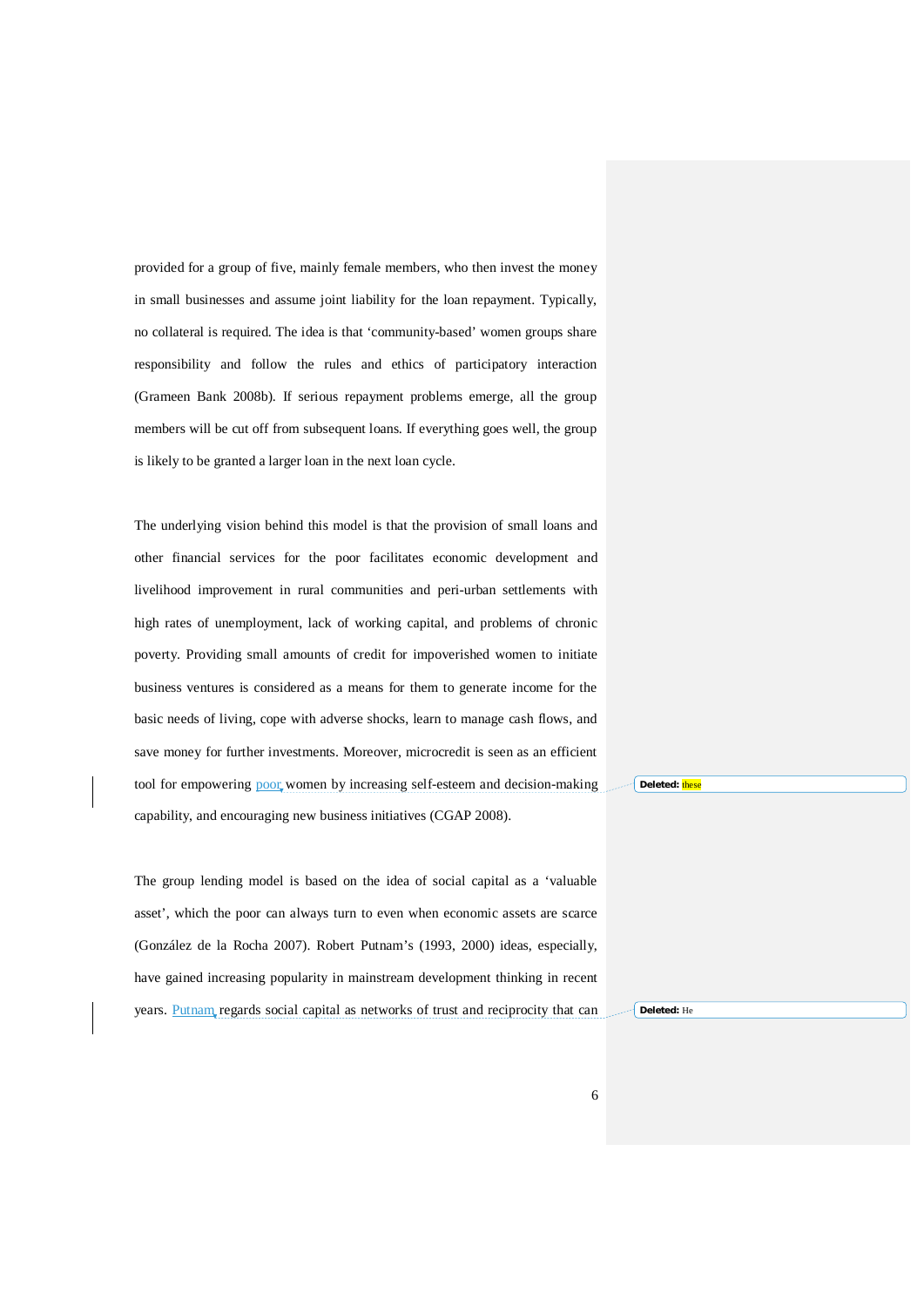enhance cooperative goals and reduce the costs of economic transactions. This belief in the capacity of trust relations, solidarity networks, and associational life to fuel economic and social development under conditions of poverty has inspired the World Bank, the International Monetary Fund, and other development agencies to allocate an increasing amount of resources from traditional poverty reduction strategies to microcredit programmes (Molyneux 2002). The United Nations declared the year 2005 as an 'International Year of Microcredit'. The following year, the Nobel Peace Prize was awarded to Mr. Muhammad Yunus and the Grameen Bank for their 'efforts to create economic and social development from below' (Nobel Peace Prize 2006). This event became a breakthrough for the microcredit industry. According to the MicroCredit Summit Campaign, more than 3,300 microcredit institutions served 133 million clients worldwide by the end of 2006, about 93 million of whom had been living on less than one dollar a day before they were enrolled in microcredit programmes (Daley-Harris 2007: 4).

This success story of the Grameen Bank and the associated group lending model has promoted a lively discussion about the achievements and constraints of the microcredit programmes. The capability of the group lending model to guarantee high repayment rates and to reach the poorest of the poor has inspired several economists to analyze the incentives used in the group lending model and the mechanisms of client selection, peer monitoring, and peer-sanctions included in the microcredit programmes (Anderson et al. 2002, Armendáriz de Aghion and Morduch 2005, Hermes et al. 2005, Morduch 1999, Mosley 2001, Stieglitz 1990). According to these researchers, microcredit programmes use dynamic incentives,

**Deleted:** s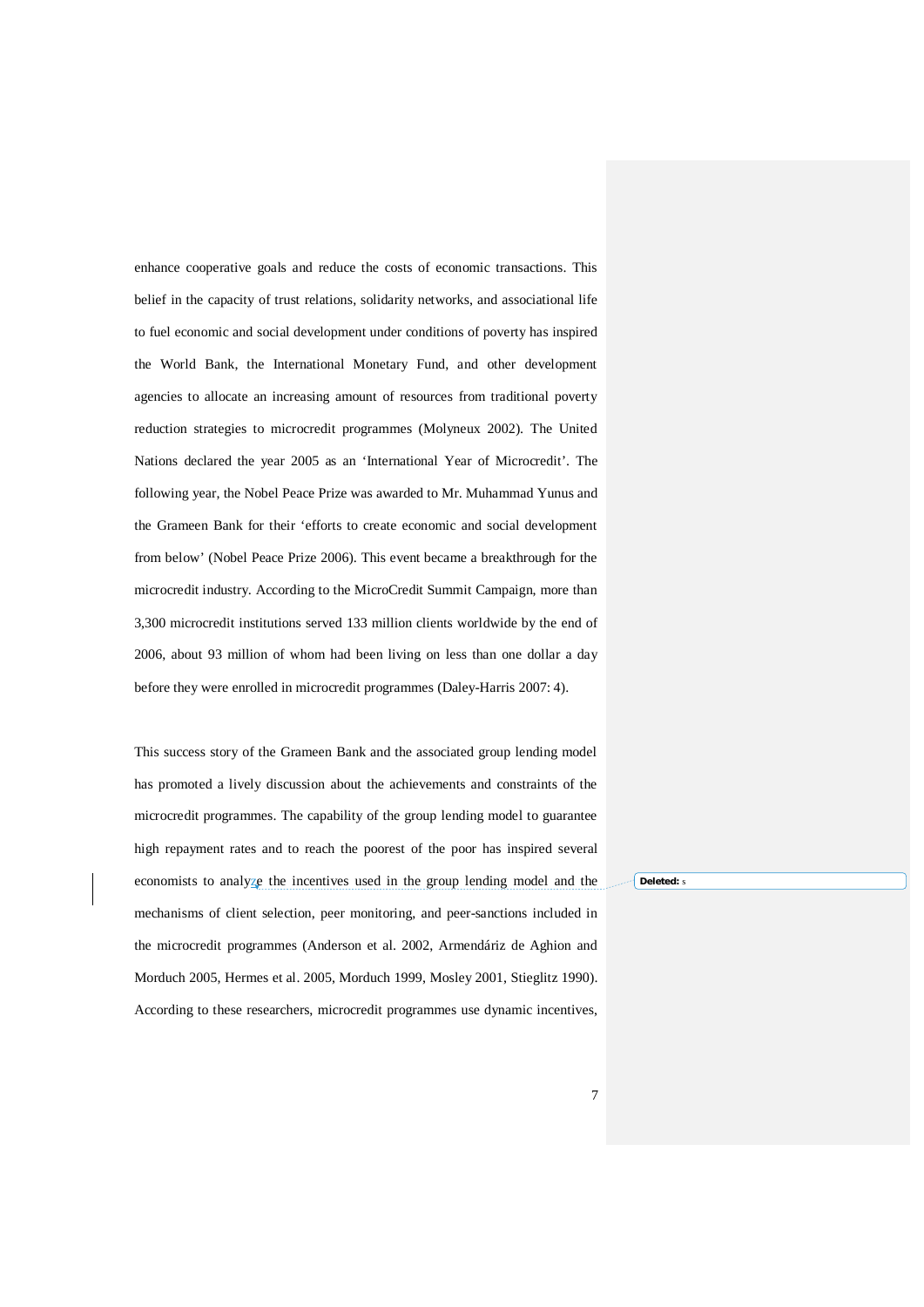regular repayment schedules, and social ties of solidarity as collateral substitutes to mitigate the problems of adverse selection, moral hazard and free-riding. In this way, the programmes guarantee exceptionally high repayment rates, and have become an effective solution to poverty.

At the same time, a growing number of social scientists have challenged the romantic notions that 'solidarity' and 'participatory emancipation' are extraordinary tools for sustainable development (Bähre 2007a, Molyneux 2002, Rankin 2002). According to these researchers, the development policies promoting microcredit programmes as 'magic bullets' for economic and social well-being are based on simplistic assumptions about harmonic kinship and neighbourhood relations in southern communities (Rankin 2002), about the gendered role of women as money savers (Molyneux 2002), about the ability of horizontal norms and networks to generate trust and solidarity (Guérin 2006), and about local communities as pristine sources of social capital (Bähre 2007b).

Going back to that sunny day in Limpopo and examining the women's behaviour, it becomes clear fairly soon that considering microcredit simply as an organization that provides financial services to the poor constitutes a relatively narrow view of the scene. The numbers at the microcredit organization's financial balance sheet books reveal only a fragment of the actual engagements, contestations and concerns prevalent in the repayment meetings, market places, and everyday interactions among the members of the microcredit groups, and between the microcredit groups and the microcredit organization.

**Deleted:** in Limpopo

8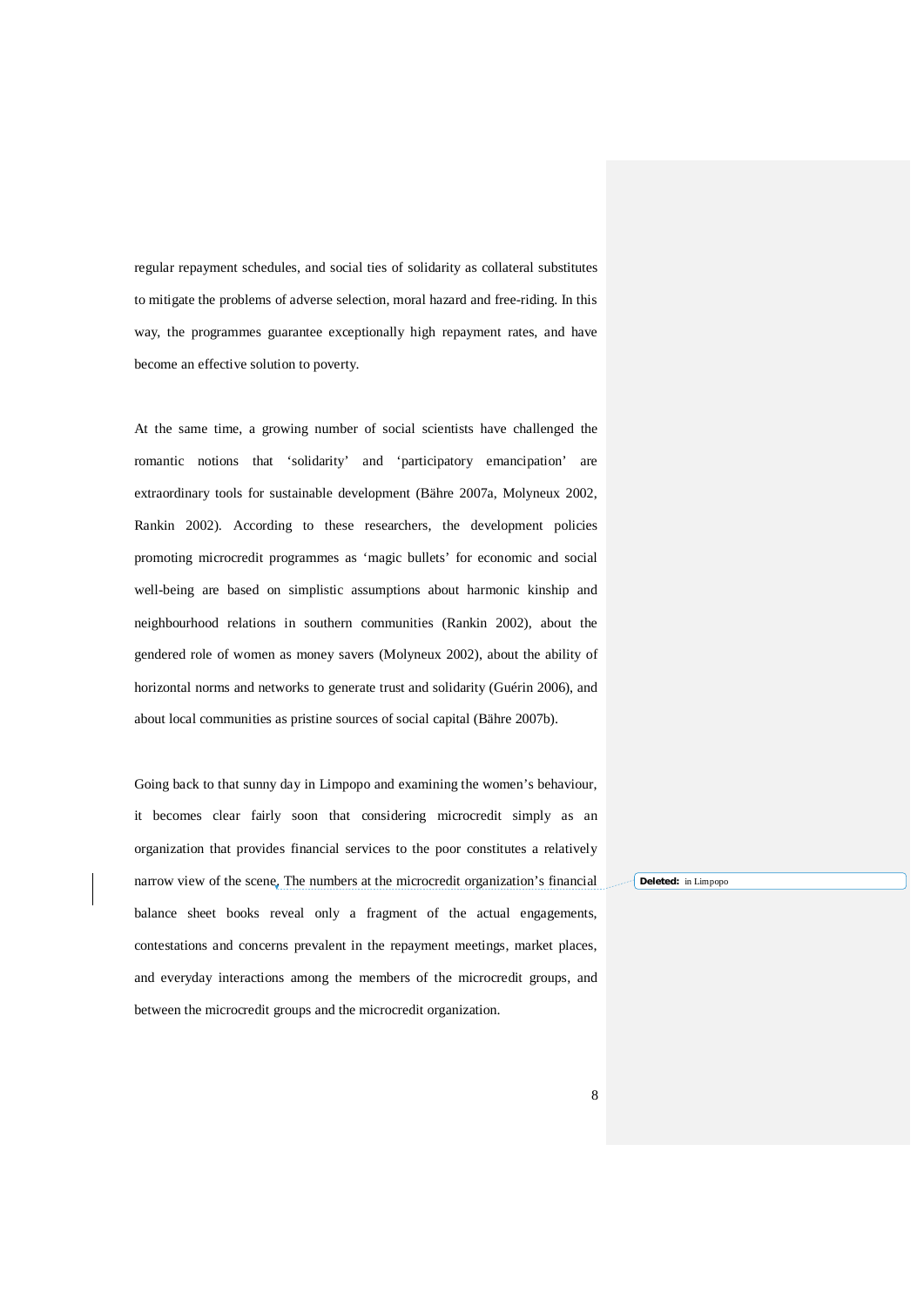In this essay, we conceptualize microcredit as an arena in which various types of actors, with their differing interests, logic of decision-making and political power relations, interact with and confront each other (Olivier de Sardan 2005: 137– 138). By drawing on an ethnographic case study from Limpopo, South Africa, we analyze the rules and responsibilities involved in the microcredit programmes, both from the point of view of the microcredit organization and the women as target groups. Through an analysis of how the clients are selected, how the groups are formed, how the businesses are monitored, and how the different rights and responsibilities are distributed, we aim to build a picture of microcredit as an economic and socio-political institution. At the same time, we illustrate how economic affairs are tightly interwoven with social rules, cultural norms and political power relations in the business of microcredits and liabilities, where the multiple struggles over resources and authority shape the ways how different stakeholders meet each other.

**Commented [J1]:** ehdottaa: "in the business of microcredits and liabilities" – mutta sehän tarkoittaa eri asiaa!

**Deleted:** es **Deleted:** over

**Deleted:** s

**Commented [AN2]:** Johanna: Tosiaan hieman eri asia, mutta mielestäni ehkä sittenkin parempi niin kuin kielentarkastaja ehdottaa.

#### **Theoretical framework**

Alleviating poverty through providing small-scale banking and credit services for the poor is not an entirely new idea. The emergence of microcredit programmes goes back to the 1950s, and since the early 1970s, social movements aiming to enhance women's access to credit have appeared in different parts of the world (Mayoux 2001). South Africa has a long history of using financial self-help groups as instruments of informal credit; these include rotating savings groups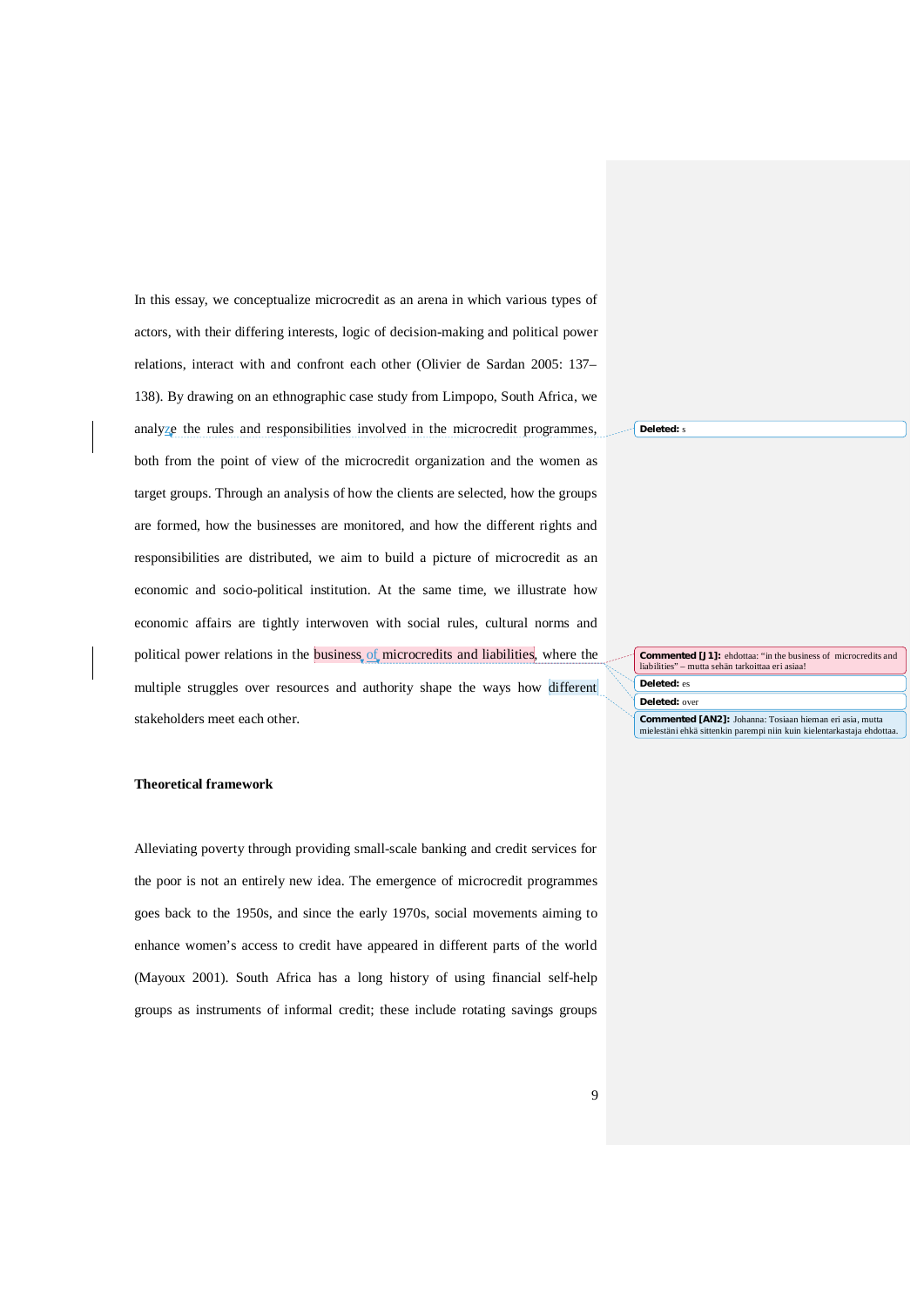and credit associations, as well as burial and funeral societies (Bähre 2007a).

Nevertheless, the adaptation of group lending models for microcredit programmes, and the rise of these programmes to become leading strategies of poverty alleviation within mainstream development institutions is a relatively recent phenomenon. This trend has close links to neoliberal economic policies and the idea of market-based mechanisms as efficient means of poverty mitigation (Kay 2006, Rankin 2002). Amid the economic restructuring included in globalization, social networks have been given a larger role in the promotion of economic development in the global South. Within this framework, microcredit programmes and the associated group-based models are represented as crucial landmarks for revised approaches to poverty alleviation in which the focus is shifted from state-subsidized, small-farmer credits for men to financially selfsustainable microcredit institutions that target the female poor as entrepreneurial actors and as agents of their own development (Meagher 2005, Molynex 2002).

This scene, supported by strong expectations of women's empowerment, is based primarily on Robert Putnam's (1993, 2000) conceptions of social capital. According to Putnam (1995: 65), social capital refers to 'features of social organization such as networks, norms, and social trust that facilitate coordination and cooperation for mutual benefit'. The trustworthiness involved in close social networks and horizontal associations creates, according to Putnam, bonds of social cohesion and mutual fairness that reduce transaction costs and encourage economic productivity. As noted by Schuller et al. (2001: 13), the revalorization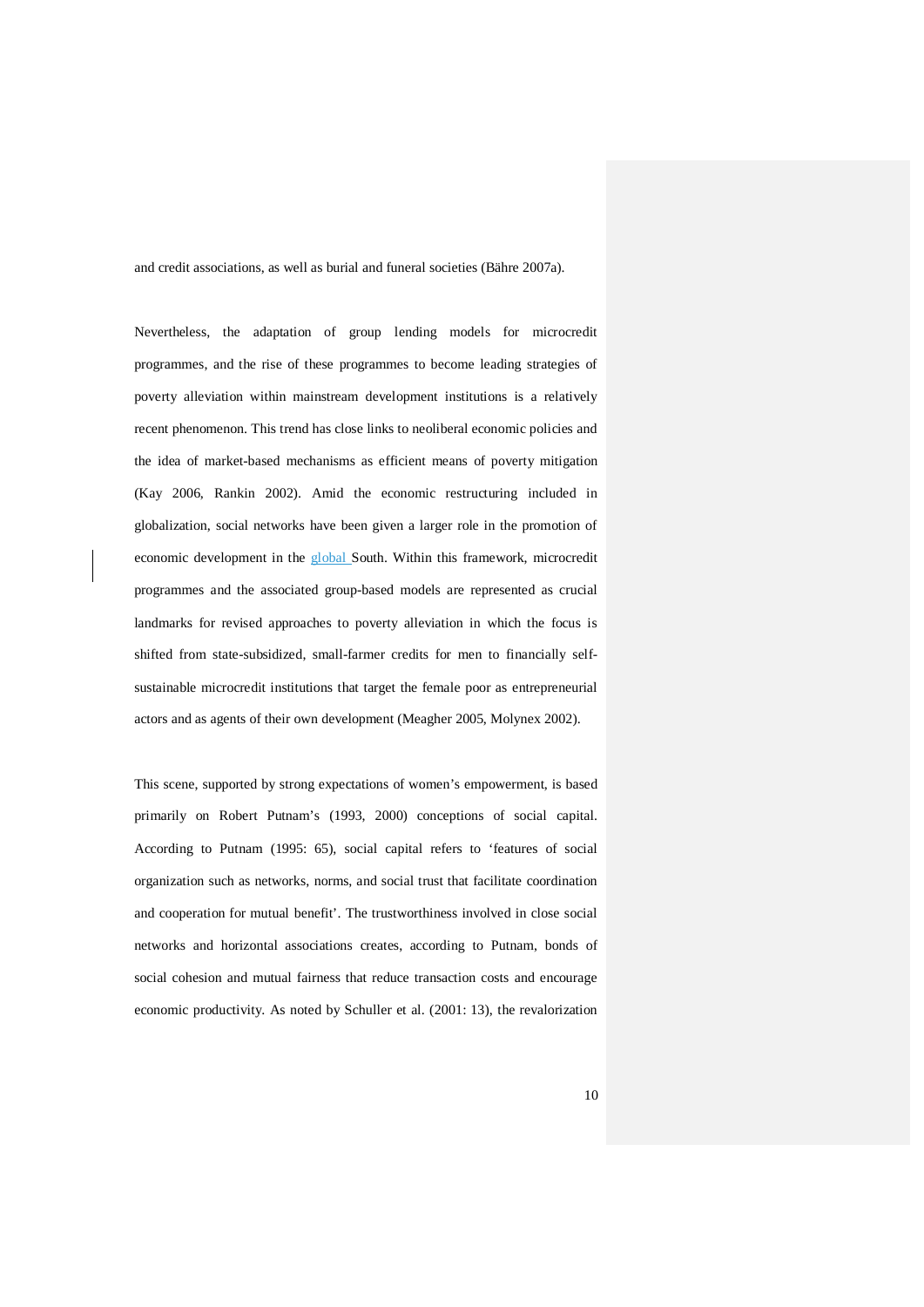of social networks and civic engagement in development advocacy and business circles – after a period of strong dismissal of them in the face of globalized market relationships – is in itself a welcome contribution. It is a reminder of the crucial role of social and political relationships in economic decision-making, thereby pointing out the tight articulations between economy and society (McNeill 2004). Instead of considering the Southern poor as powerless victims of globalization, social capital -oriented literature emphasizes that they are subjects who construct their livelihoods and life-worlds through their remarkable capability for social networking, which allows them to cope with economic crises and might even provide them a way out of poverty.

**Commented [AN3]:** Johanna: social capital –oriented, muutin semmented partej

Putnam's argumentations on trustworthiness and shared objectives involved in close social networks, and the operationalization of these arguments in mainstream development discourses, have, however, also been met with criticism. Considerable criticism has been raised especially toward the ways in which social capital has been taken as an inherent value and an unproblematic means to reintroduce a 'human face' into global capitalism (Schuller et al. 2001: 13–14). According to the critics, the arguments in social capital -oriented literature of how helpful poor people are to each other even when faced with depressing living conditions are based on romanticized views of the ability of close social ties to generate trust and solidarity (Beall 2001, Bähre 2007b). At the same time, important questions relevant for microcredit programmes as poverty alleviation strategies are easily overlooked; these include ambivalent community relations and feelings of solidarity, socially and culturally embedded decision-making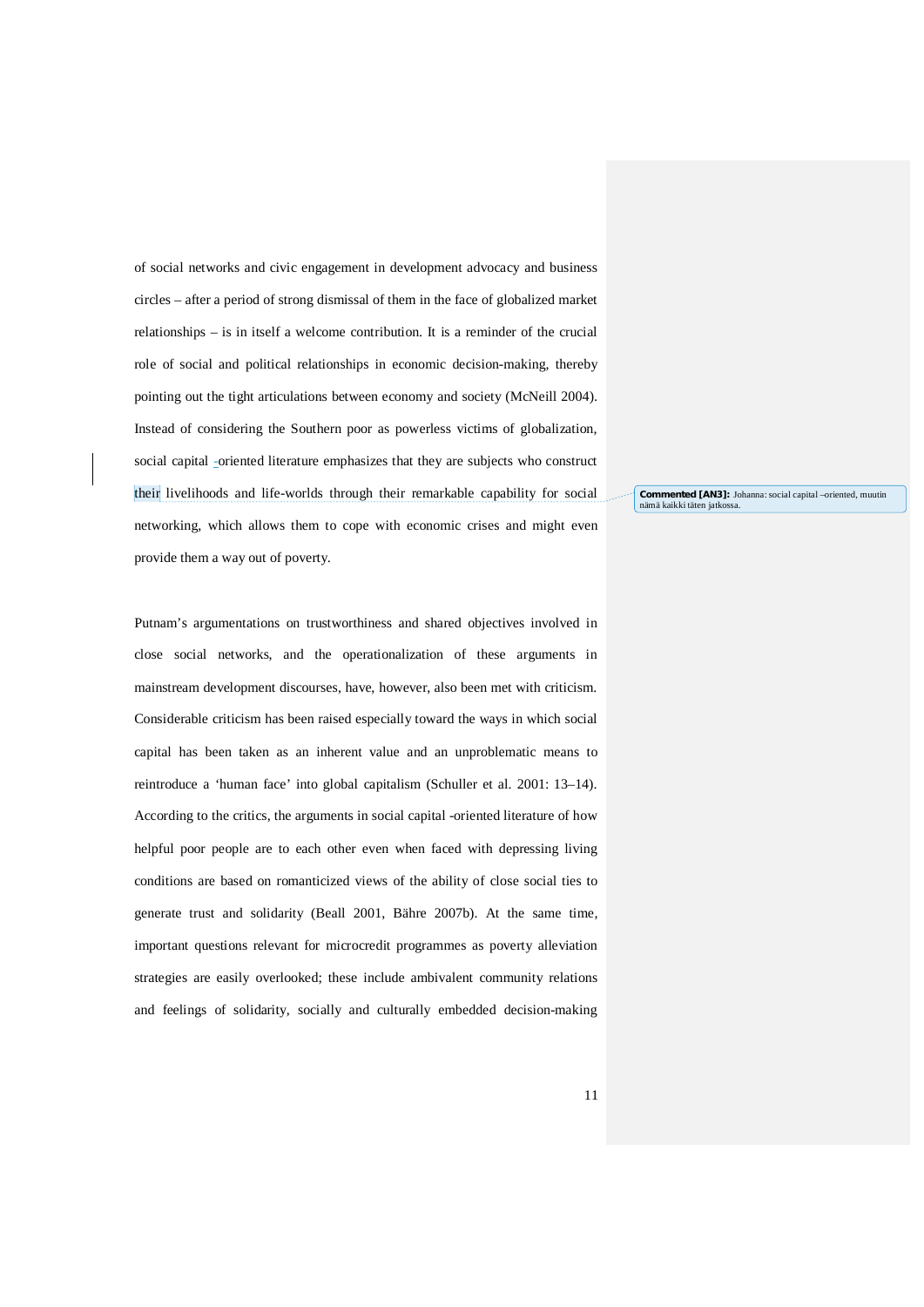strategies, multifaceted power relations, and the often limited ability of the poor to negotiate social relationships to their advantage (Guérin 2006, Meagher 2006). According to the critics, by failing to address issues of power and social inequality, the concept of social capital hides more than it reveals (Bebbington 2004, Fine 2002, Wilshusen 2009b).

Based on these limitations and drawing on works of Pierre Bourdieu, a number of political anthropologists and political geographers have recently focused on social capital as networks of everyday politics (Bebbington 2007, Cleaver 2005, Wilshusen 2009b). According to these researchers, Bourdieu's ideas of how analyses of everyday interactions, in linkage with broader institutional and political settings, can reveal important aspects of the underlying struggles over authority and meaning, offer new opportunities to incorporate social capital as an analytical category in development research. For Bourdieu (1977, 1986), the term social capital represents both embodied forms of social networks and the power resources involved in such networks. In contrast to analyses that focus only on the formal arenas of social interaction and rational understanding of human agency, Bourdieu emphasizes the importance of often-overlooked negotiations occurring in informal and invisible arenas of political engagement. Within this framework, social capital is understood as both a product and producer of cultural and political economy, where social networks, while enabling access to particular resources for certain actors, at the same time constrain the access to these resources from others. Therefore, the role of social networks in poverty alleviation can only be understood if analyzed in terms of the distribution of resources and

**Deleted:** (Bebbington 2007, Cleaver 2005, Wilshusen 2009b)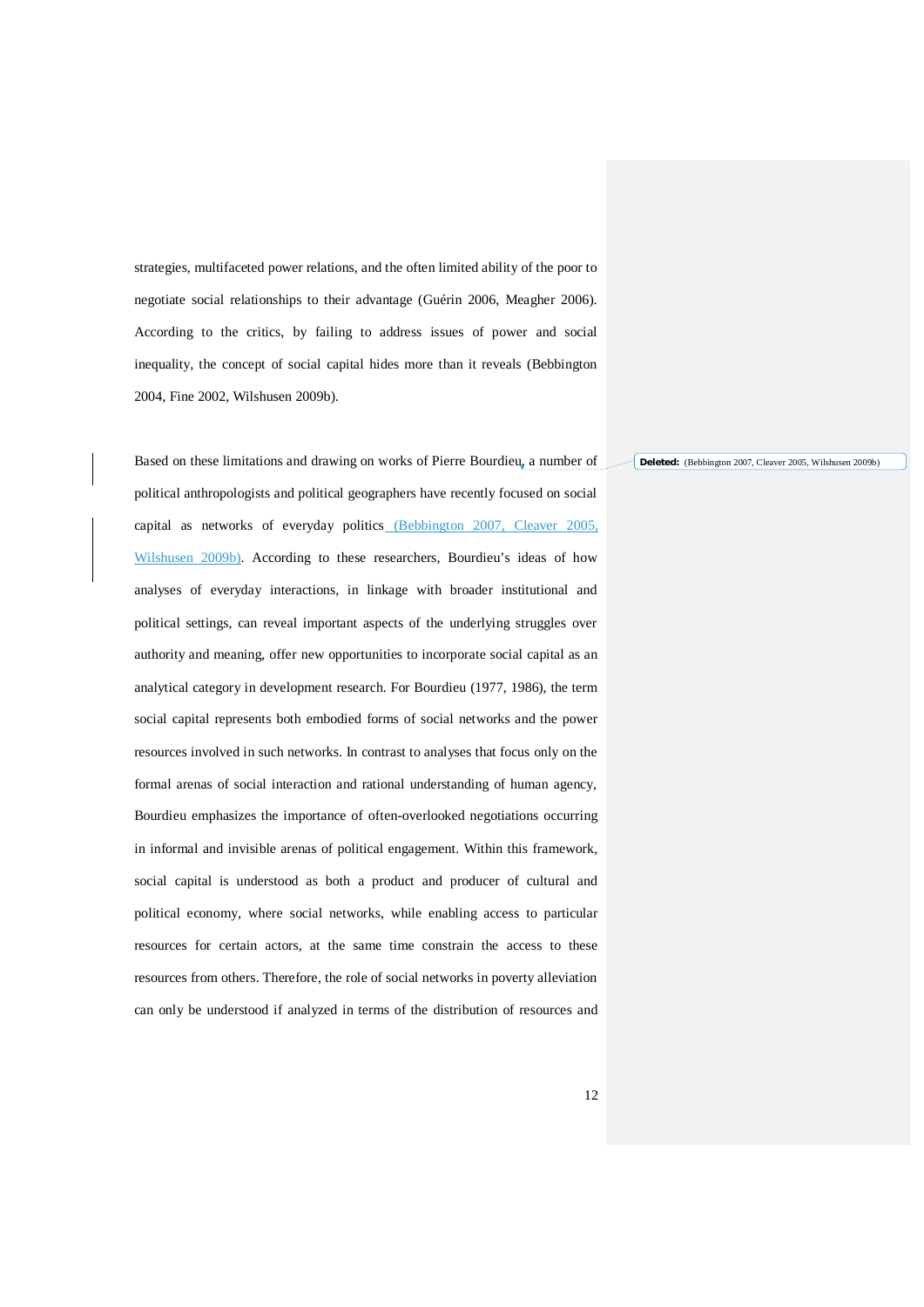power relationships (Bebbington 2007: 156–157).

By conceptualizing microcredit as an arena in which various types of actors, driven by more or less compatible goals and endowed with different degrees of decision-making power, cooperate and confront each other, we aim to reveal the complexity of social relationships and rules interwoven in microcredit programmes. The conditions under which credits are granted, accessed and controlled have a considerable impact on the distribution of benefits and constraints within the microcredit programmes (Meagher 2006).

Drawing on our case study from Limpopo, we point out the need to pay careful attention to local politics and institutional processes when evaluating the achievements of and challenges for microcredit programmes. As will be shown in the following analysis, the social ties between the women engaged in microcredit programmes are mediated by complex webs of solidarity and conflict within the ambivalent politics of everyday life (Wilshusen 2009a). Concerns over the liabilities and challenges to meet the requirements of the loan repayments affect the ways in which the microcredit group members trust each other, how solidarity is shaped, how money is allocated, and how the businesses are operated. Strict rules and responsibilities regarding the microcredit organization, combined with different stakeholders' multifaceted interests, further complicate the situation. Even if the notion of social capital has its uses herein, assumptions that the clients automatically support each other and strive for collectively-shared goals tend to glorify social cohesion and trustworthiness, while at the same time

**Deleted:** South Africa, **Commented [AN4]:** Johanna: Lisäystä Etelä Afrikkaan ei ehkä tarvita enää tässä, sanottu jo useampaan kertaan ennen tätä kohtaa.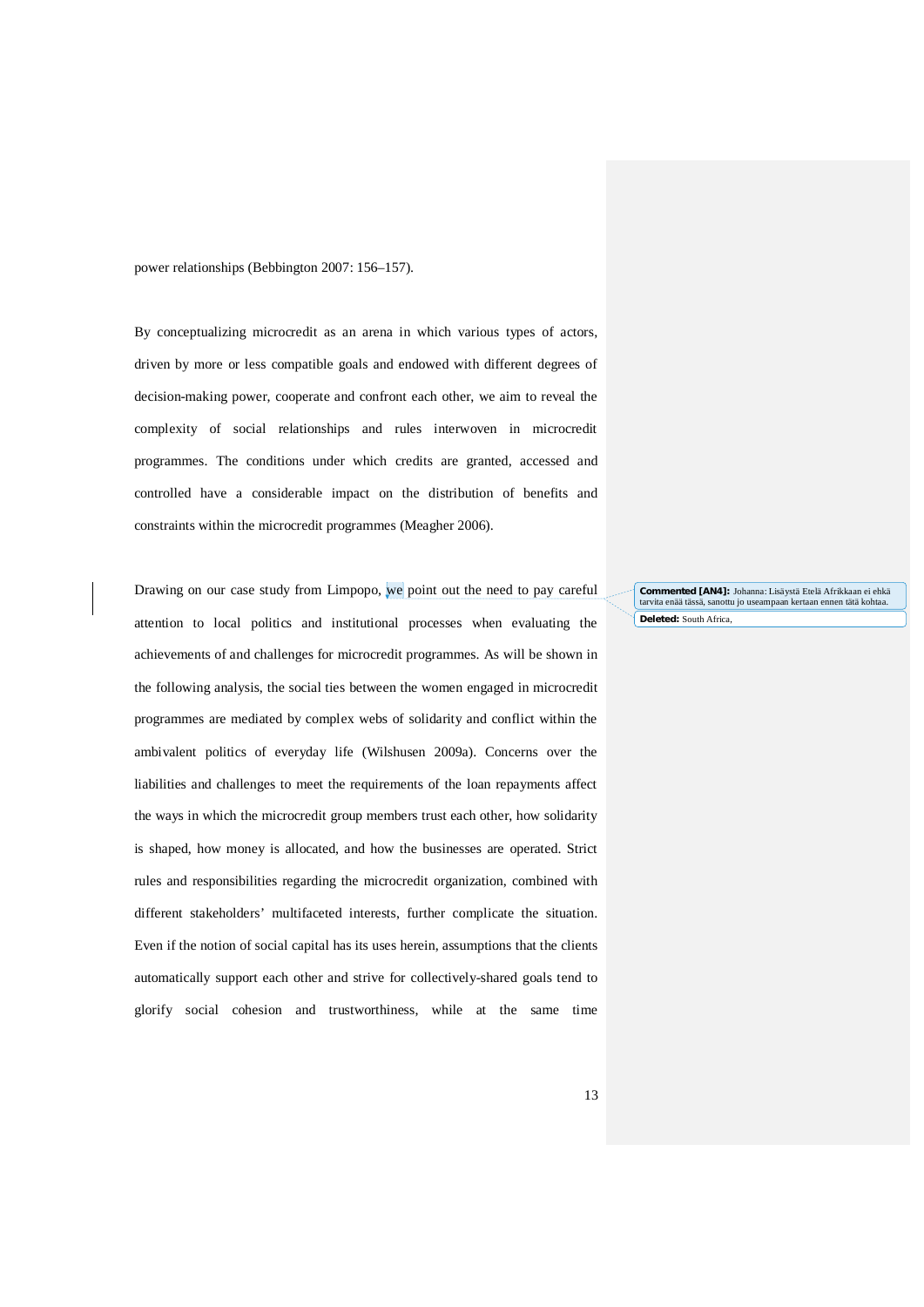underestimating the existing tensions and asymmetries (Cleaver 2005, Molyneux 2002). Through an analysis of how access to resources and social networks is mediated by power-laden distinctions, and how certain forms of social capital serve to reproduce these distinctions (Bourdieu 1977), we aim to illustrate the complex forms of negotiation and contestation involved in the interactions between women in microcredit groups, as well as between microcredit groups as loan receivers and a microcredit organization as a loan provider.

By analyzing the everyday politics involved in microcredit as a socio-political institution, we also recognize that many of the power relations and socio-political processes shaping the conditions of microcredit programmes extend far beyond the local boundaries. On this basis, we examine the opportunities of the women in Limpopo to negotiate the terms of their involvement in the microcredit programmes, through practices that are structured although not completely determined by the wider institutional and political-economic settings. By exploring the aspirations, concerns, and strategies used by different actors involved in the negotiations and trade-offs over microcredits, we provide an analysis of microcredit as an arena where different stakeholders have varying degrees of power to decide how and by whom the resources are used, and who is taking control over strategic decisions. At the same time, we also aim to illustrate how economic and social spheres become intrinsically interwoven in the politics of microcredit, in which financial strategies are tightly enmeshed with sociopolitical power relations, while socio-political power relations are strongly mediated by the use and control of financial resources.

**Deleted:** s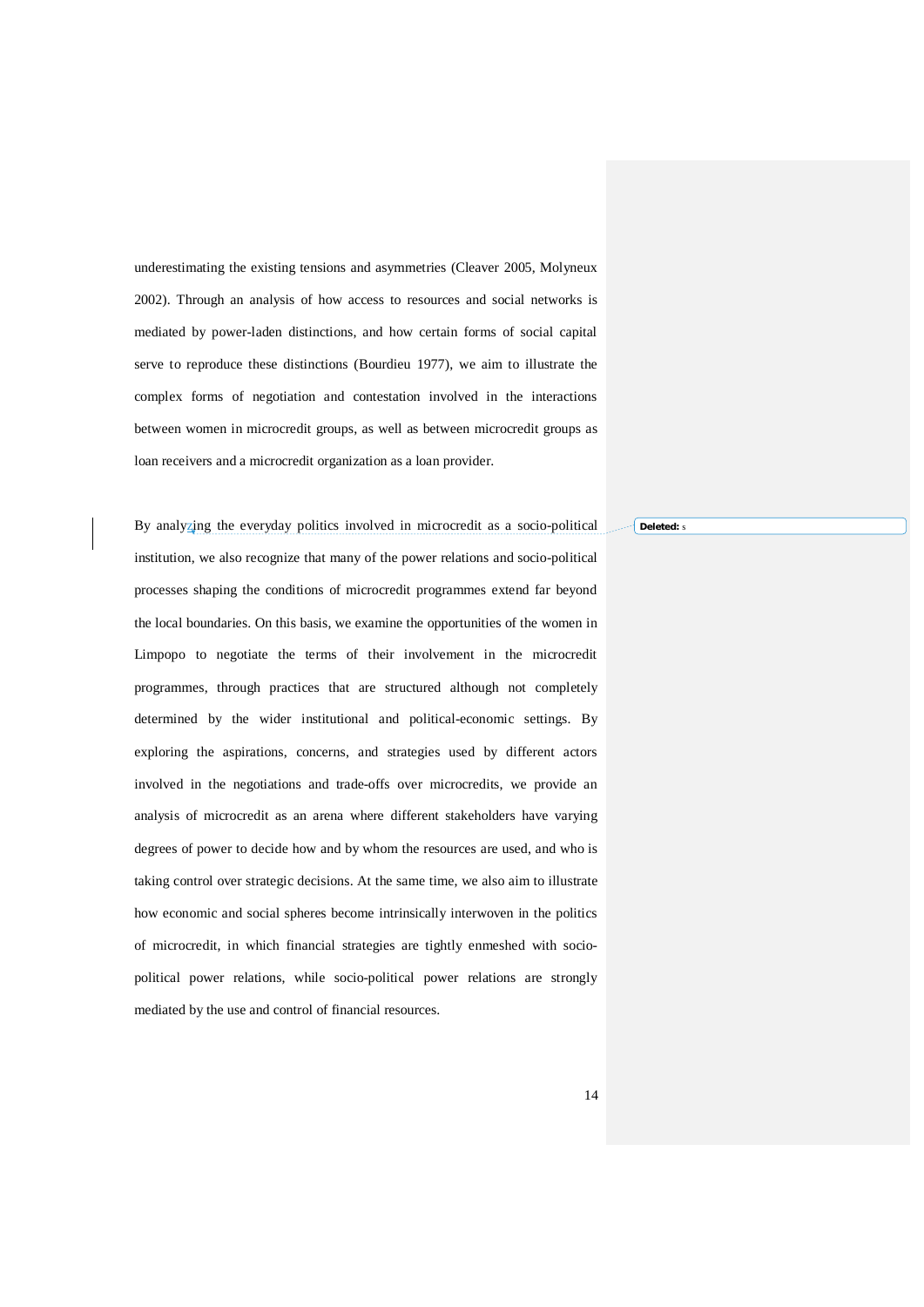#### **Practical framework**

The fieldwork for this research was carried out in Limpopo between May and July 2007. The study area covers two rural and two semi-urban settlements, located on the eastern side of the province, all of them within a few hours' drive from the town of Tzaneen, where the Small Enterprise Foundation (SEF) has its head office.

Limpopo is one of the poorest and least urbanized provinces in South Africa. People who identify themselves as Africans comprise 97 per cent of the province's 5.3 million population. Great inequality in the distribution of income and wealth characterize the living conditions in Limpopo, combined with high rates of poverty and poor infrastructure. Only 27 per cent of the Black African population in Limpopo was employed in 2004 and 34 per cent of those employed were working in the informal sector. About 33 per cent of the population had no access to schooling, 27 per cent were using candles for lighting, and only 30 per cent had piped water in their yard. Industrial activities in Limpopo are limited to small mining operations that contribute few percentages to the South African GDB (Lehohla 2006: 1−3, 9, 27−28, 59, 75−76, 85). In 2003, health spending in Limpopo was R637 (68 EUR) per capita, which is almost 30 per cent below the national average. HIV-related tuberculosis and lower respiratory tract infections are among the leading causes of death (Thorn 2004). In 2002, 16 per cent of the women who attended antenatal clinics in Limpopo were infected with HIV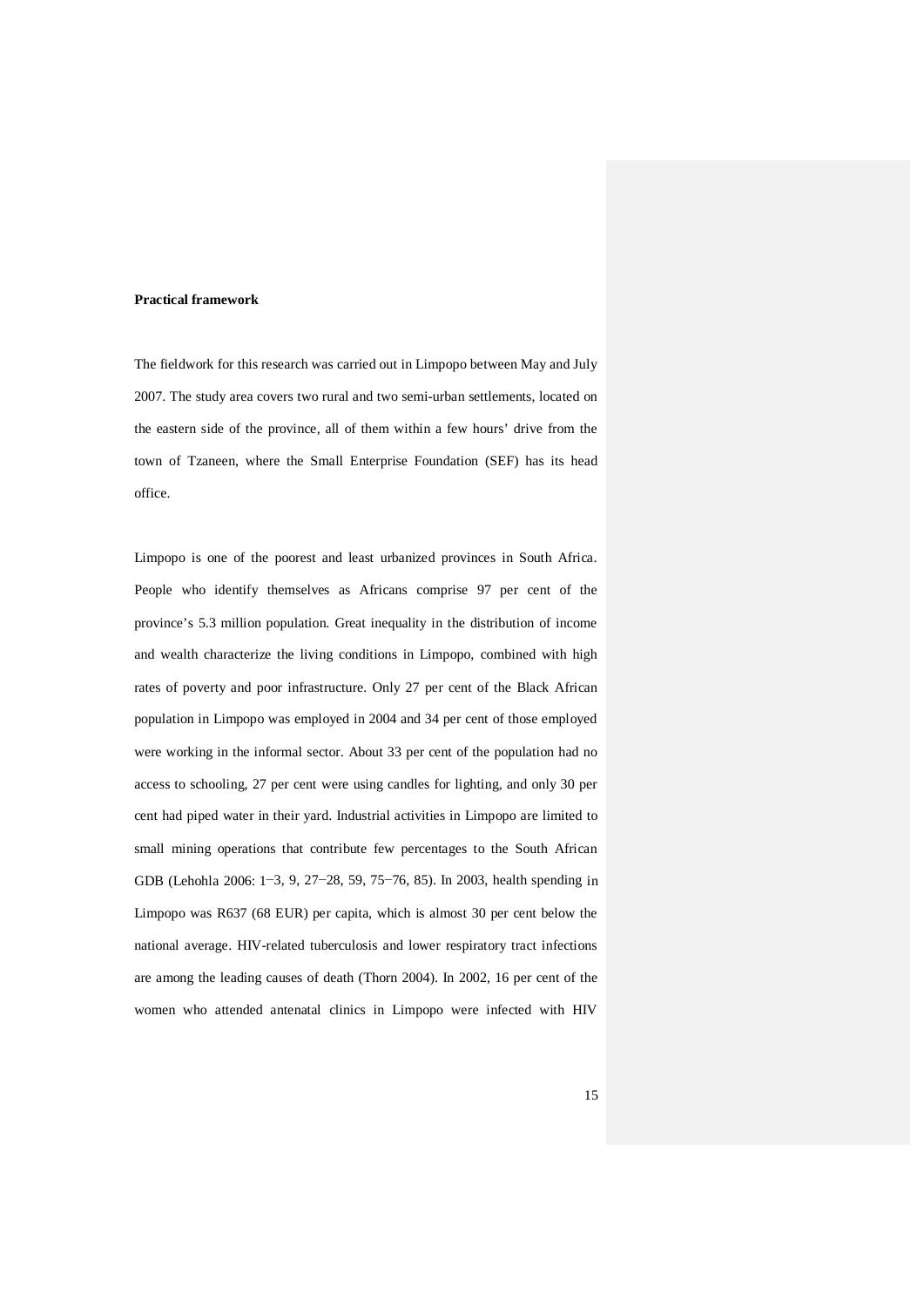(Lehohla 2006: 45).

The Small Enterprise Foundation (SEF) has operated in Limpopo since 1992, providing group-based microcredits and other financial services for the poor population. According to SEF's mission statement, the organization works for 'the elimination of poverty and unemployment in a sustainable manner by providing credit for self-employment, combined with savings mobilization and a methodology that substantially increases the poor's chances of successful selfemployment' (SEF 2009). At the end of 2007, SEF's principal outstanding was R58.6 million (5 million EUR) and the organization's 255 staff members were serving approximately 45,740 self-employed clients in different parts of Limpopo (SEF 2009). Recently, SEF has expanded its business operations to two other provinces: Mpumalanga Province, east of Johannesburg and the Eastern Cape Province on the coast.

SEF has two credit programmes targeted at the poor. The original Micro Credit Programme (MCP), which provides credits for the poor who already operate a micro-enterprise, and the Tšhomisano Credit Programme (TCP)<sup>2</sup>, which is a special programme for poverty alleviation that started in 1996, and that currently makes up 68 per cent of SEF's clients. The TCP clients are the poorest of the poor according to the SEF's own evaluation, based on the Participatory Wealth Ranking system, where the income level of R920 (80 EUR) per month is used as a poverty line for a household with five members (SEF 2008: 3). In MCP, the

**Deleted:** utilized

<sup>2</sup> *Tšhomisano* means 'working together' in northern Sotho.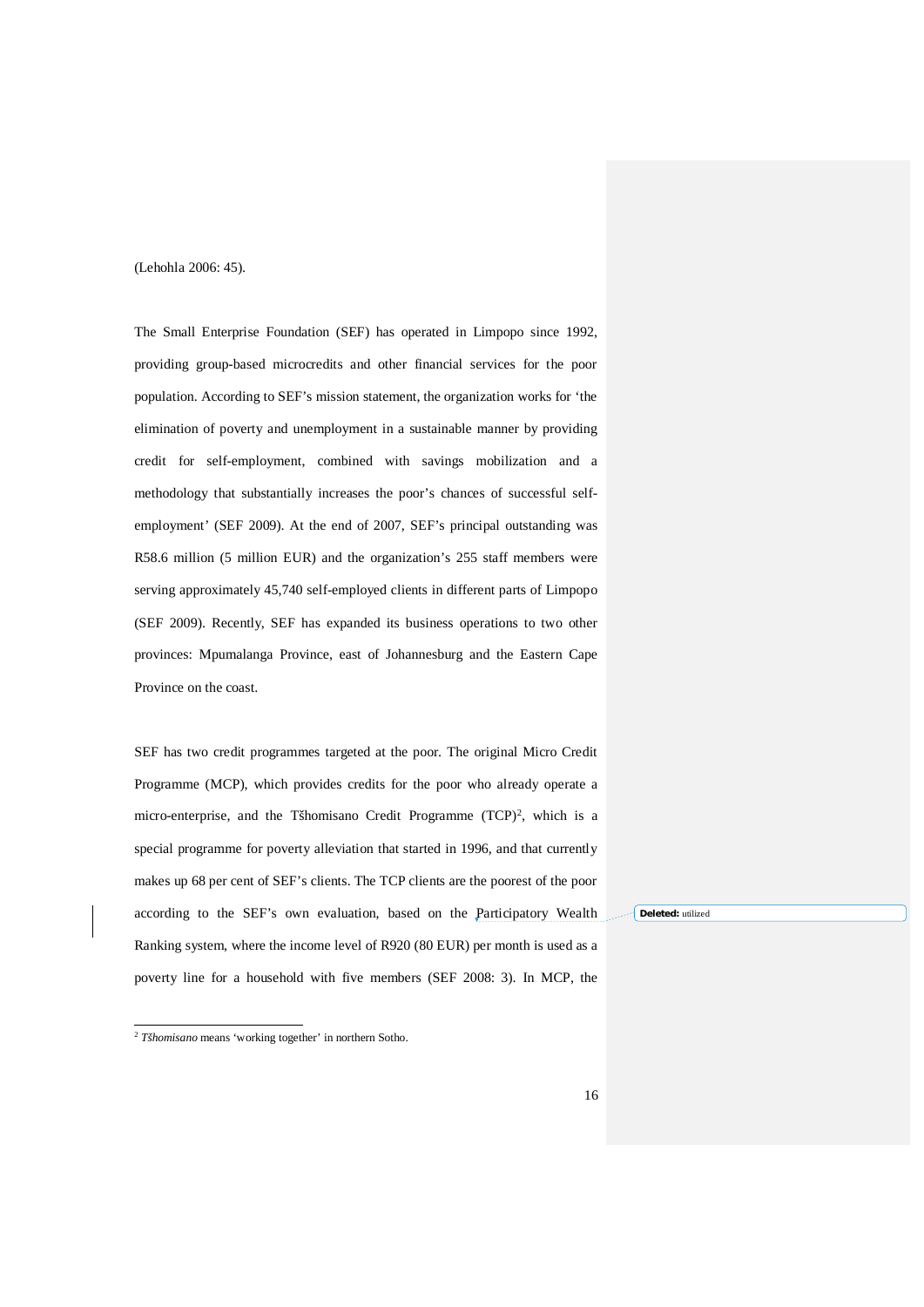clients need to have at least six months' business experience prior to the loan being granted, while in TCP, no previous business experience is required. Currently, 99 per cent of all the SEF clients are female (SEF 2008: 3). Typical business operations in which they are involved include fruit and vegetable hawking, selling new and used clothes, running of small grocery shops, or dressmaking and other kinds of sewing jobs. Loans provided by SEF range from R500 (40 EUR) to R10,000 (870 EUR). Operationally, SEF aims to combine the objectives of poverty mitigation and financial self-sustainability. In 2008, SEF's financial self-sufficiency was estimated to be 95 per cent (SEF 2008: 1, 6).

Intensive policies of structural adjustment implemented in South Africa since the 1980s, combined with agro-industrial restructuring and globalization of agricultural commodity markets, have altered the living conditions of smallholders and rural workers in Limpopo, as elsewhere in South Africa in recent years (Toit 2004). Governmental expenditures on social welfare and subsidies for small-scale agriculture have been reduced, and economic insecurity pressures the poor to engage in a variety of economic activities, income sources, and intermittent jobs because the returns from any single activity are too low and unpredictable to guarantee livelihood security (Francis 2002). Women's participation in informal labour and product markets has increased in recent years, although the businesses and jobs in which they are engaged are precarious in many ways.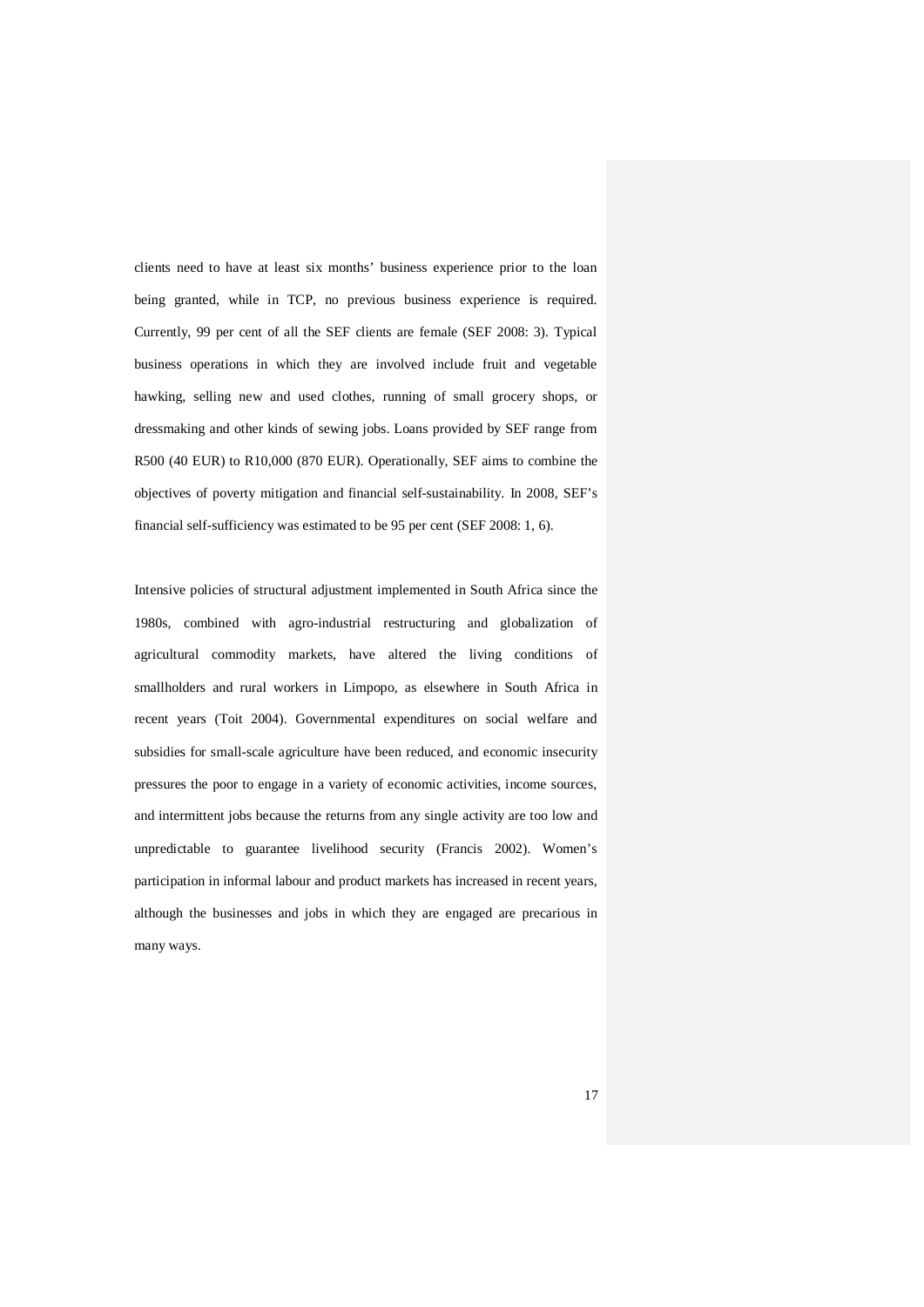During the fieldwork for this study, thematic interviews were carried out with 50 SEF clients in Limpopo, consisting of 16 participants in a TCP in a rural settlement and 34 participants in a MCP in rural and semi-urban localities. The locations were selected on the basis of their microcredit history, level of urbanization, population composition, and livelihood profiles. The clients were first met in the repayment meetings and then asked if they were willing to participate in the interviews. The interviewees belonged to different credit groups and various socio-economic positions; they represented different types of households and were involved in a variety of business ventures.

The main topics in the interviews were the clients' economic activities, credits obtained from SEF, financial strategies, and participation in different kinds of microcredit programmes and informal organizations. Other important topics included business and selling strategies, such as price formation, marketing, stocking, and investing. Considerable attention was also paid to people's decisionmaking logic and forms of networking, including the social rules and practices related to client selection, microcredit group formation, monitoring, knowledgesharing, and trust-building. The questions were designed to encourage respondents to tell about their activities and business experiences in their own words, and through their own way of thinking, thereby aiming to capture the dynamic interplay of economic activities, social relations and cultural practices within the people's livelihood strategizing. Two interpreters, both of whom were Shangaan by origin, helped translate all the questions into and from the local languages − Sepedi, Sesotho and Shangaan.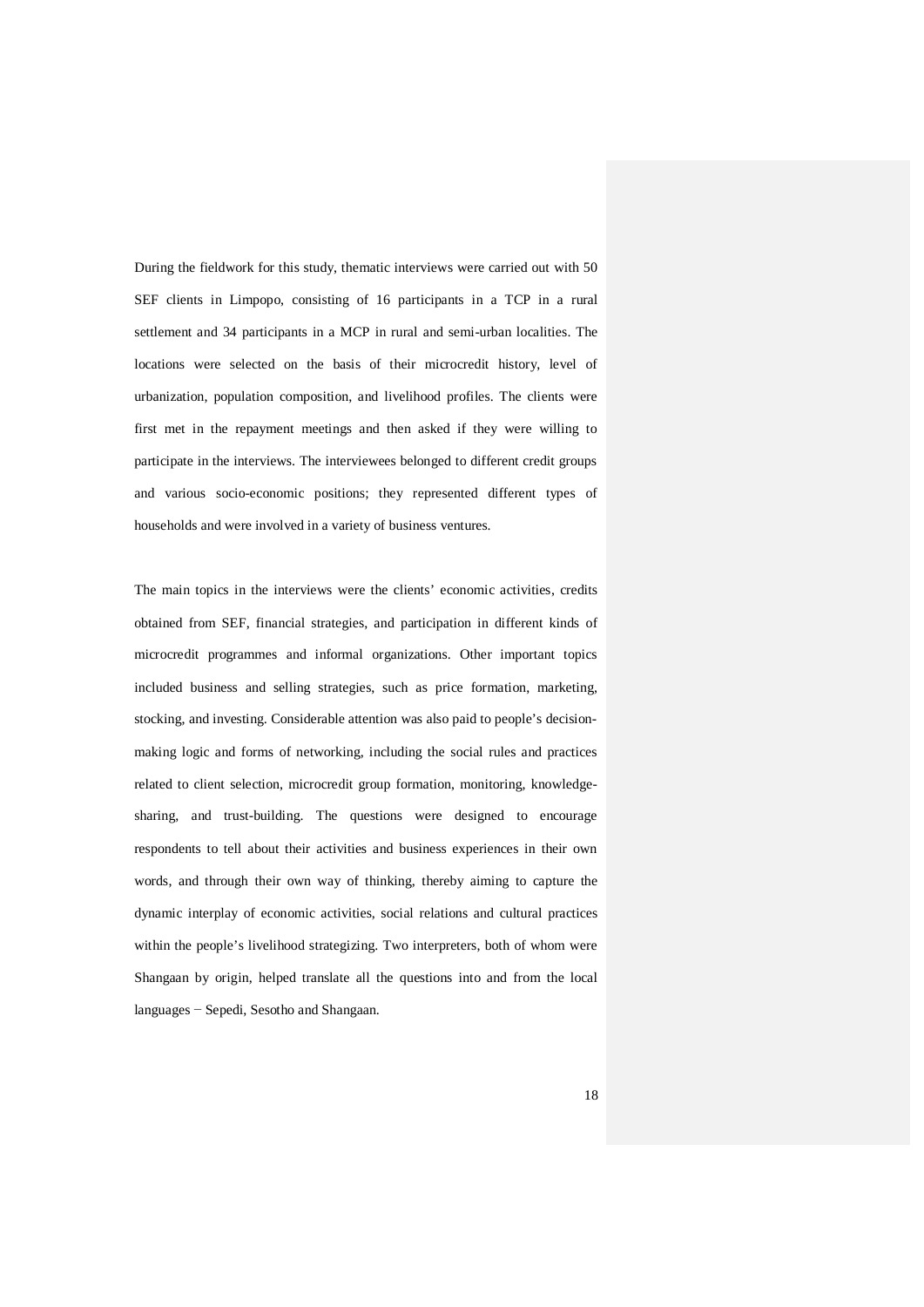Identifying the women's business operations and estimating the earnings gained from them proved to be a complicated task. Market activities and earnings varied from day to day, and some of the activities were so sporadic that their significance was easily underestimated. Many of the women did not calculate profits or savings in strict monetary terms but rather estimated them in loose descriptive phrases, such as 'I earn something' or 'My income is little', nor did all the women differentiate between profits and revenues. Some of the women were also reluctant to give details about their sales and earnings, partly because of the overall economic and political volatility, partly because of the fear of sanctions included in the microcredit programmes and the associated rules of group monitoring. By exploring the social relations and institutional arrangements interwoven in the clients' business operations, we aimed to understand the decision-making mechanisms and the opportunities and constraints faced by people when gauging their possibilities of managing microcredits and operating a micro-enterprise. The diverse forms of creativity, social cooperation and 'hidden' economic capabilities possessed by the clients were carefully considered, together with the social tensions, cultural norms and political power relations that mediated their opportunities to benefit from different business ventures.

To understand the logic of the microcredit business from the point of view of credit providers, fifteen SEF staff members from management to fieldworker level were also interviewed. The main topics in these interviews were SEF's aims and strategies, organizational structures, and the main achievements of and challenges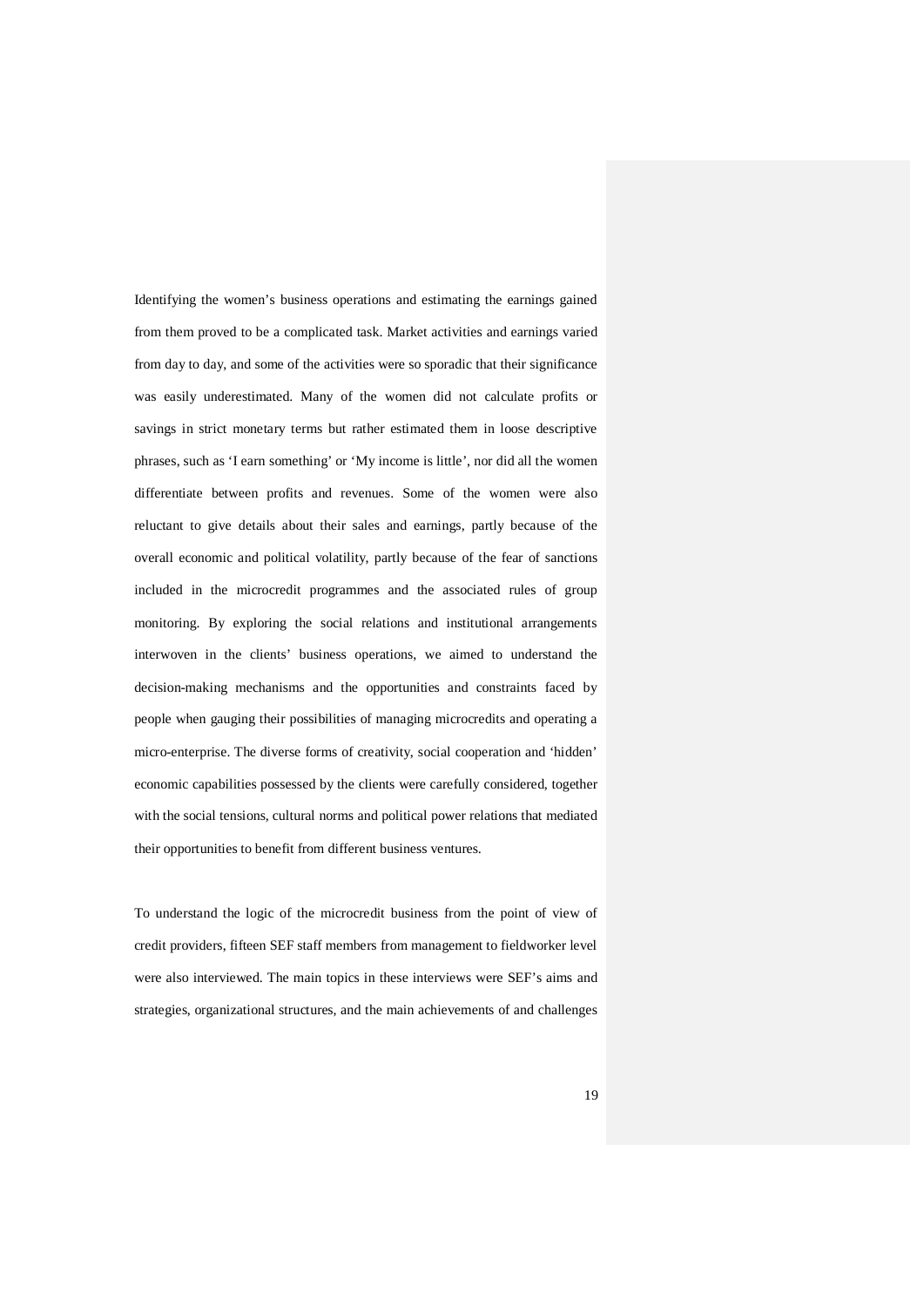for microcredit as a strategy for poverty alleviation. Other key questions included the objectives and practices of SEF's incentive mechanisms, the rules and responsibilities included in the microcredit programmes, and the means to manage conflict situations. The staff members were also asked about their experiences concerning the clients' business strategies and skills, credit needs and logic of decision-making, as well as the role of social networks and cultural rules.

Besides the interviews, a content analysis of the reports and available reviews of SEF operations was carried out. These documents provided valuable information on the mechanisms to control operational costs, incentives to motivate staff members, means to ensure high loan repayment rates, and strategies to achieve financial and organizational sustainability. All the interviews with both the clients and the SEF staff members were recorded with the approval of each participant. After the fieldwork, the interviews were transcribed and entered into a database for further analysis. In order to protect people's privacy and to avoid hampering their lives, all the names of the informants have been changed to pseudonyms.

The information provided in the interviews and documents was complemented and cross-checked by participant observation and informal conversations when visiting the women's homes, or meeting them at the workshops or in marketplaces. The same hold true when visiting the SEF's branch offices and attending the repayment meetings. Participant observation as a process of learning through involvement in the daily activities of people and systematic recording of these observations, can provide access to information that would otherwise be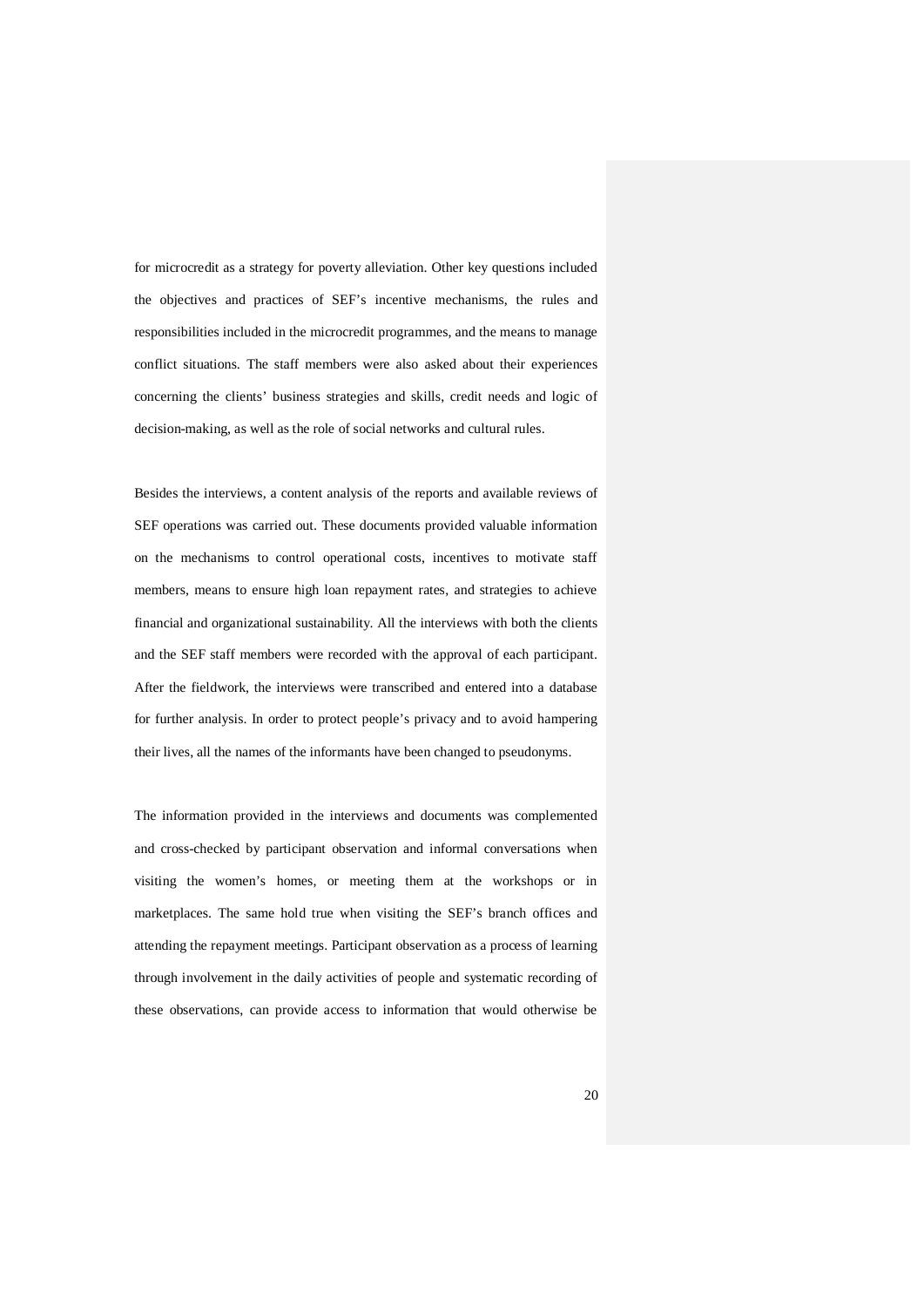difficult to obtain, such as the social positions people occupy, people's relationships with one another, and the discrepancies between what people say they are doing and their actual behaviour (Nygren 2004: 192–193). In this study, participant observation and informal conversations offered valuable information about the women's business opportunities and constraints, as well as the social rules and political power relations involved. As participant observation depends on the researcher as the primary tool of data-collection, critical self-reflection is crucial for the recognition of any potential bias. As females, we might have been able to capture some special features of the studied women's gendered trajectories of life and business strategies. At the same time, as a foreigner, who was easily linked to 'SEF management' by the clients or to a 'Northern academic' by the SEF staff members, it was a challenge to carry out field research in Limpopo and to interpret the gathered data in a contextually sensitive way.

Considering microcredit as a socio-political institution, the opportunity to attend several loan repayment meetings was crucial in order to successfully conduct this research. These meetings offered important opportunities to observe how different actors cooperated, contested and confronted each other. Social networks and political power relations are difficult to study through interviews that tend to present idealistic views. Thus, participant observation in the meetings and in everyday social interaction was significant for understanding the different actors' multifaceted identities and roles, and the related social norms and positions of power. These arenas provided a fruitful scene for an array of strategies, from negotiations to manipulations, present in social interactions of different actors,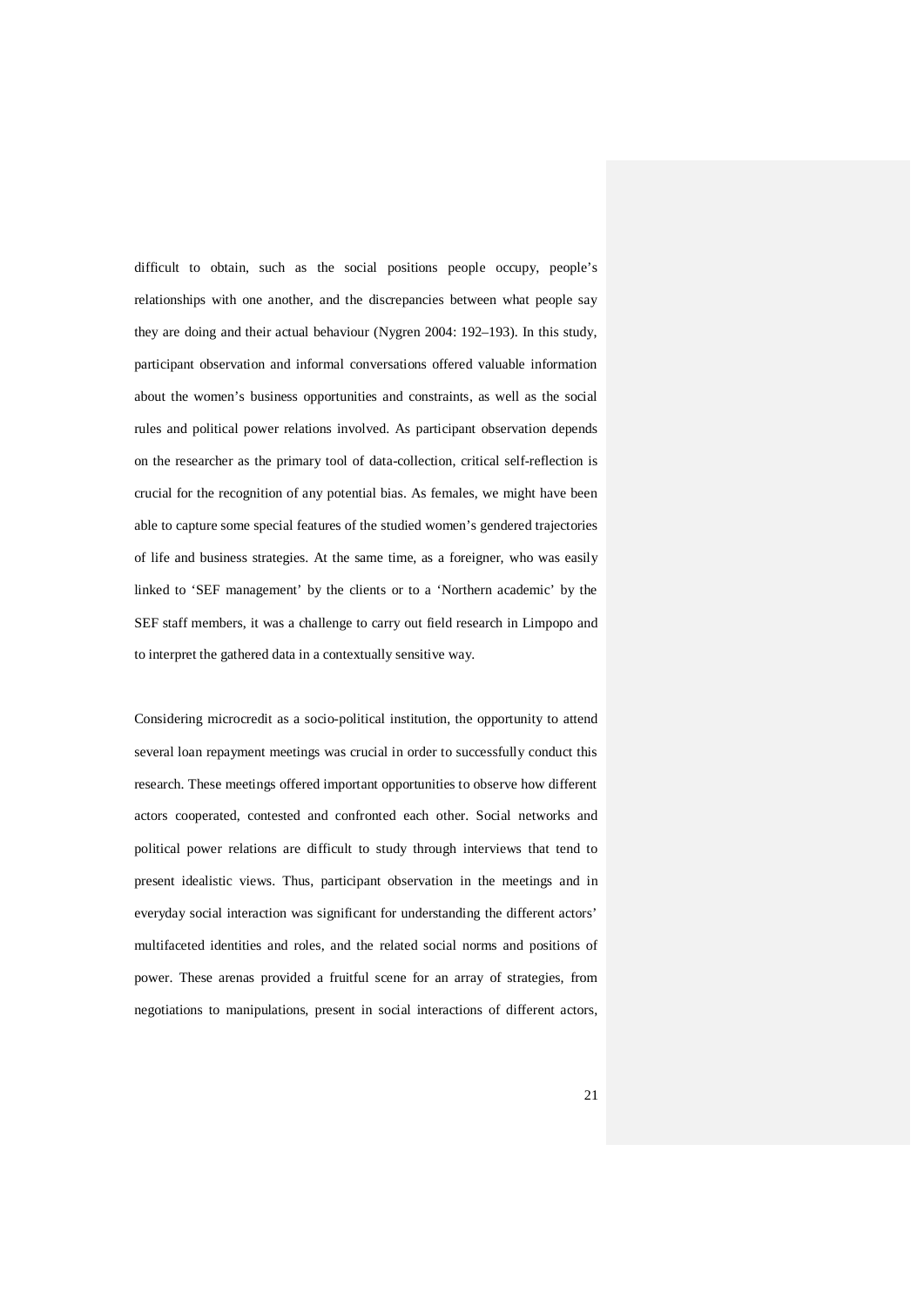together with multifaceted personal and professional ambitions and struggles over authority. In these situations, especially, at least some of the discrepancies between the description of the situation that different stakeholders gave the foreign researcher and the everyday reality of the actual events and experiences were interestingly revealed.

#### **Microcredit as an arena of ambiguous rules and responsibilities**

In the microcredit business in Limpopo, complicated rules and regulations shape the ways that different stakeholders cooperate, contest and confront each other. Without careful consideration of the mechanisms that mediate the norms and responsibilities between the microcredit organization and the clients, as well as between the clients themselves, it is difficult to understand microcredit as a sociopolitical institution that regulates the business affairs of the poor.

According to the Small Enterprise Foundation (SEF), their mission as a microcredit provider was to 'work aggressively towards the elimination of poverty' with the aim of a 'world free of poverty' (SEF 2008: 2). By stressing the poor's own responsibility to find pathways out of poverty, SEF emphasized the role of clients as committed agents in fostering feasible forms of income generation and social empowerment. What was left to SEF was to create an enabling environment by ensuring that each client gets an appropriate loan: neither too big to handle, nor too small to prevent the flourishing of the business. Roger, one of the staff members at SEF management conceptualized the matter as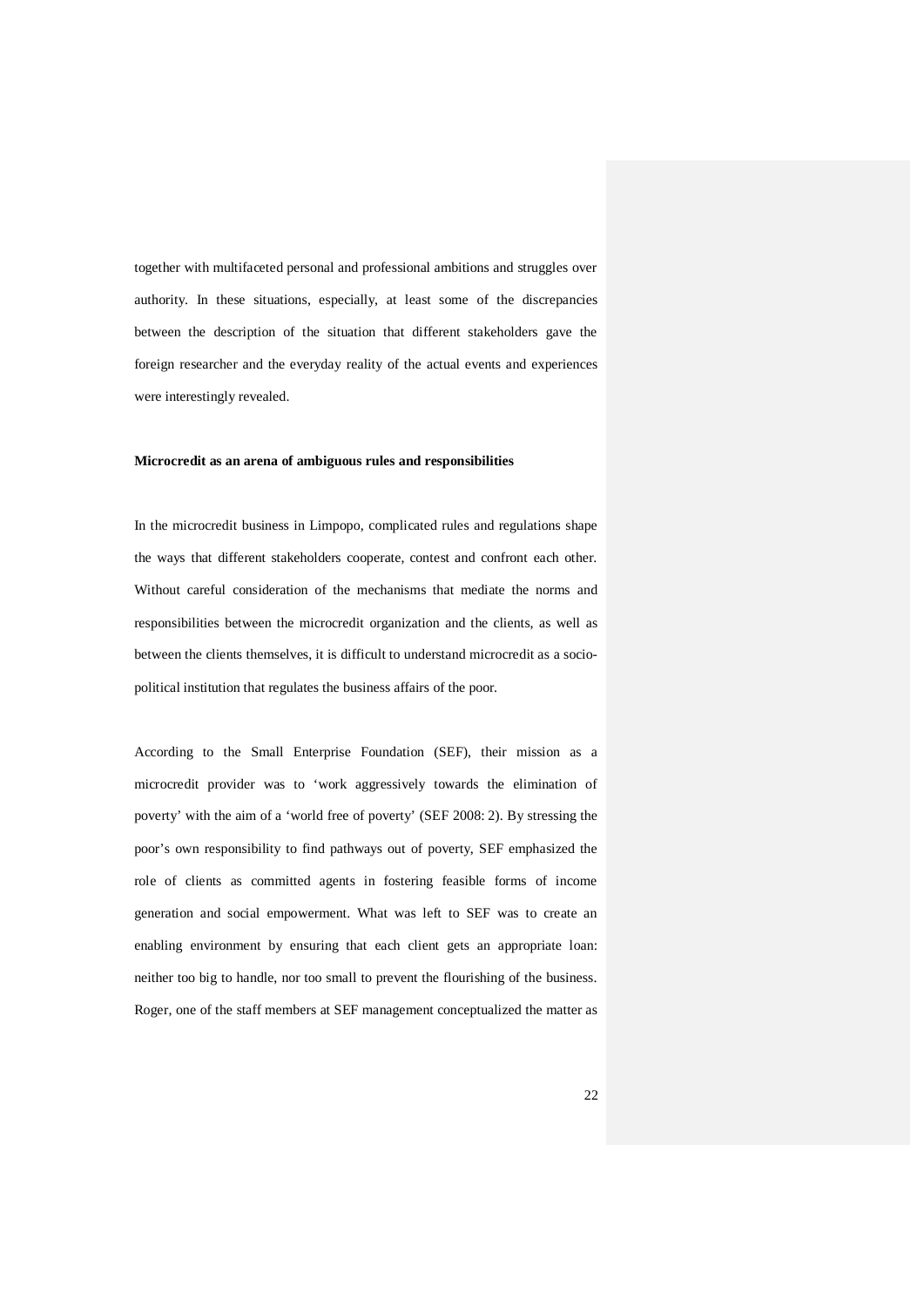follows:

What SEF is for is to support people so that they can change their own lives. So to give them an appropriate sum of money and hopefully to create the group environment...So that they can create a business, grow in business, and be successful.

(Roger, SEF staff member, 13 July 2007)

In the eyes of SEF clients, microcredits offered a chance for a better standard of living: People decided to join SEF's programmes when they heard success stories about clients who had managed to build a new house or to pay their children's school fees with the help of a microcredit. What made SEF especially valuable in the eyes of its clients was the fact that SEF provided credit without a need for collateral. For many poor African women, SEF was their first encounter with a formal system of loans and savings; previously they had been strongly dependent on loan sharks, called '*Mashonisas*'. In this context, it was not surprising that many of the clients considered SEF as 'a bit like a bank that helps the poor'. Especially appreciated were the SEF's repayment plans: loans from R500 to R10,000 to be paid back within 4-10 months, with an interest rate of 16 per cent to 40 per cent (SEF 2002). Loan sharks, in turn, gave a few hundred Rands for a month, with 50 per cent actual interest. The *Mashonisas* asked for identity documents and bank cards as collateral: at the end of the month they withdrew the money from the client's bank account or if there was not sufficient coverage, they came to the debtor's home and confiscated furniture or other items of sufficient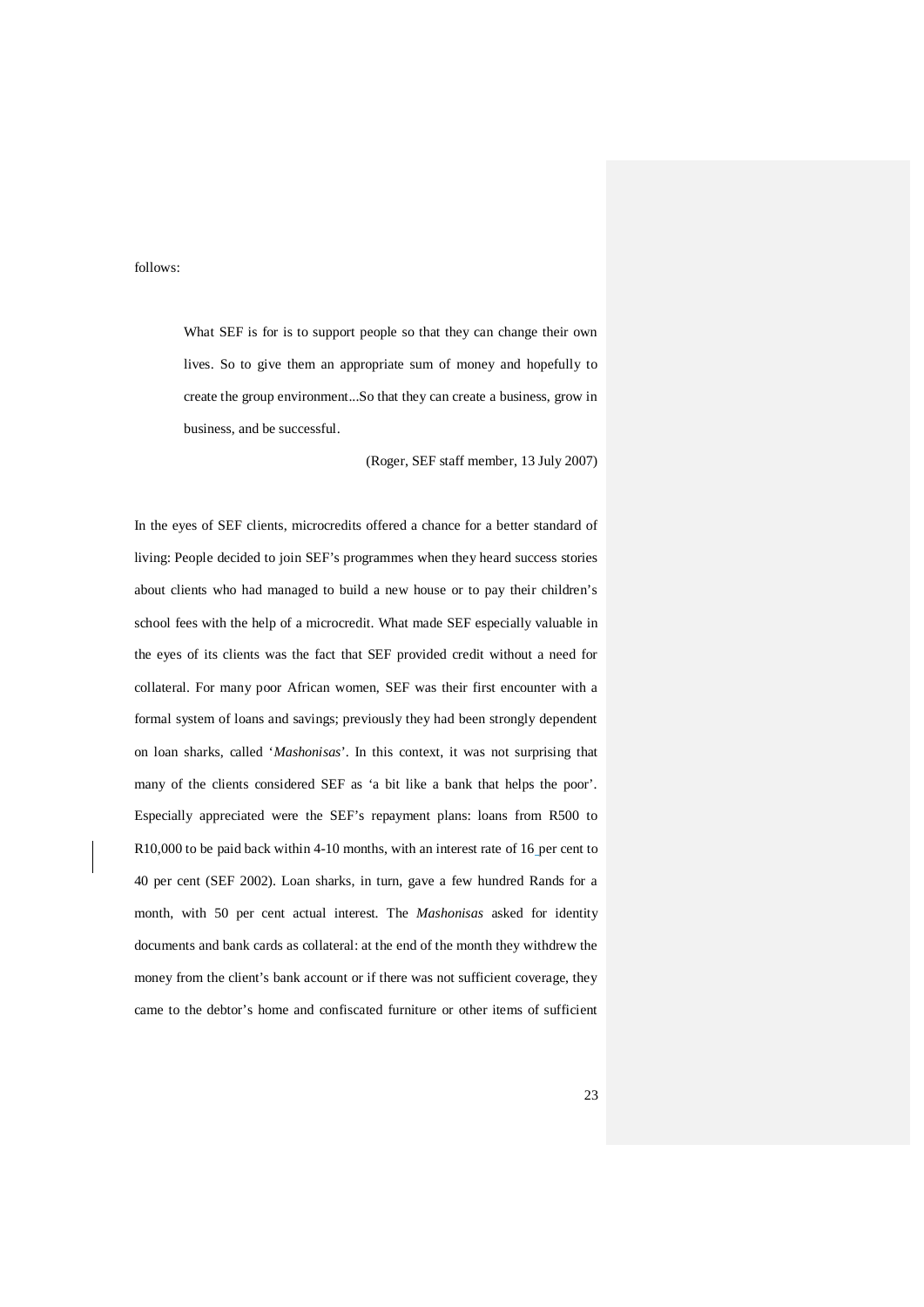value. Many of the clients had difficulties in paying the debts from loan sharks in time; thus there were few other choices but to take a new loan. As the interest of the loan was compounded every month, the sum of the debts easily accumulated to amounts difficult to repay.

In the SEF lending model, the loans were granted to a group of five members on a joint liability basis. The clients were asked to establish groups with persons whom they trusted and whom they would be willing to help in case of need. Before getting the loans, the groups had to go through a training course and a group recognition process. As soon as the training section was completed, the applicants met a development facilitator who assisted them in formulating a reasonable loan plan. After the plan was accepted by the SEF's Branch Manager, the groups were confirmed, and the loan approvals registered.

A minimum of two microcredit groups formed a 'centre', which was responsible for arranging the repayment and savings meetings called 'centre meetings', the idea being that through meetings people would learn to make informed decisions and feel socially committed to obey the rules. Each centre had to meet every two weeks and no absences were allowed without an apology and a good reason. If a group member was absent from the meeting and did not pay, the other members either went to her to ask for an explanation, or they paid on her behalf and then pressured her to pay afterwards. Development facilitators controlled the successful completion of the programme by applying strict rules. Repayments were enforced by detailed monitoring and sometimes by refusing to let anyone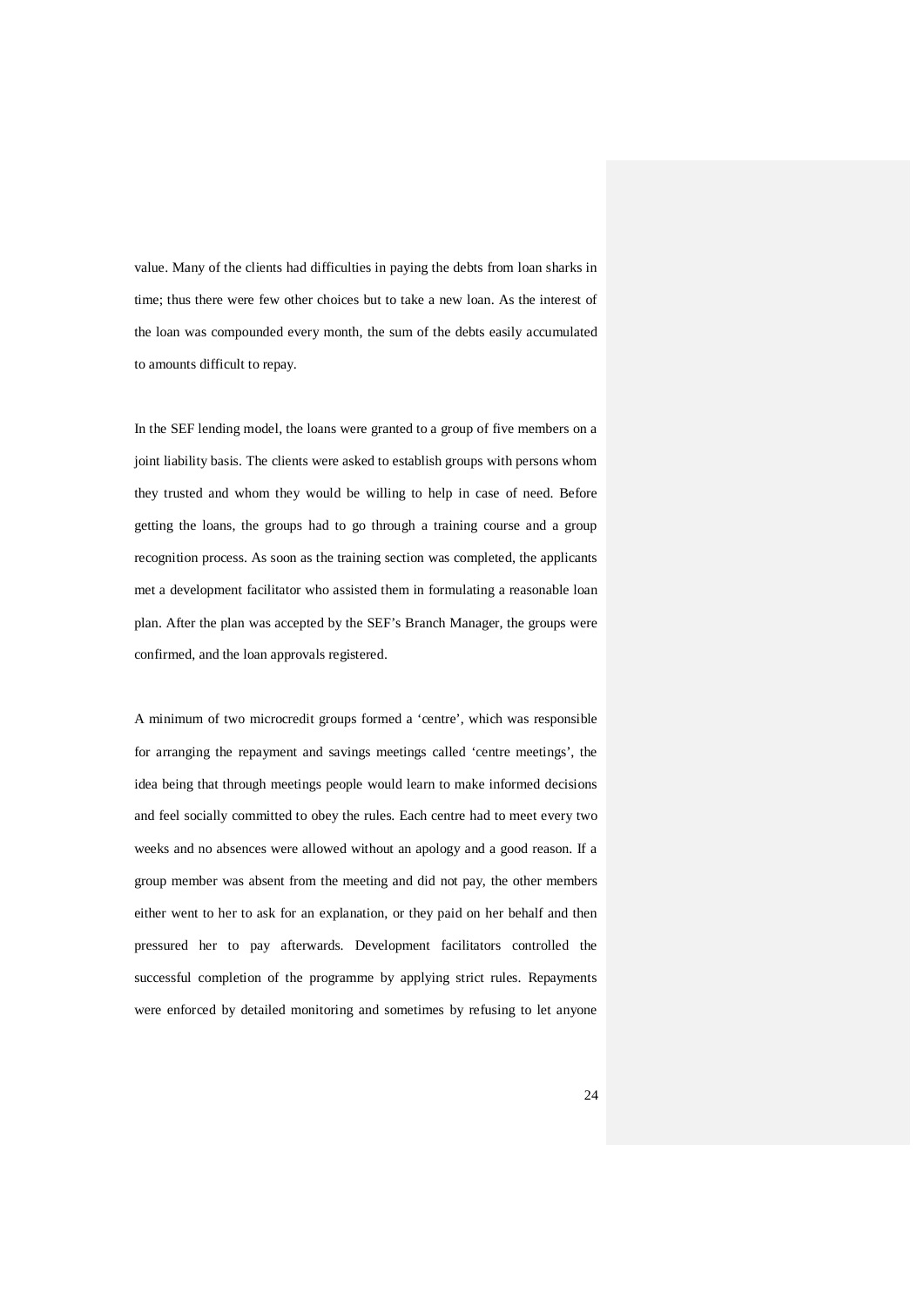leave the centre meeting until all the money was paid.

According to SEF management, such rules had been designated to ensure high repayment rates and to prevent arrears. At the same time, these rules created a strong link between the clients. While the clients' expectations of the microcredit groups were reflected in the designation of the group names, such as 'Gathering', 'Grace', or 'Love Each Other', sometimes these expectations remained only romantic fantasies. The everyday politics of microcredit included complicated struggles over ambiguous interests and diverse positions of power. Ironically, there were also groups called 'Battle' or 'Sorrow'.

While the SEF's lending model enabled loans for poor women without financial collateral, it did not mean that loans were available to everyone. Money and credit in all their dimensions were tightly interwoven with the processes of social inclusion and exclusion (Bähre 2007b). The optimal group members were those who were 'reliable' and 'able to pay', and who 'knew enough, but not too much', while no group wanted somebody with a 'poor reputation' or 'slowness to pay' to discredit their reputation. As the forming of a group was a requisite for getting a loan, trust relations and solidarity-sharing were made an obligatory part of the survival strategies of the poor. Stefan, one of the SEF staff members evaluated the significance of trust relations as follows:

> If they don't know each other well, and one runs away, well, it's their problem. But if they know each other, they will go to her house and put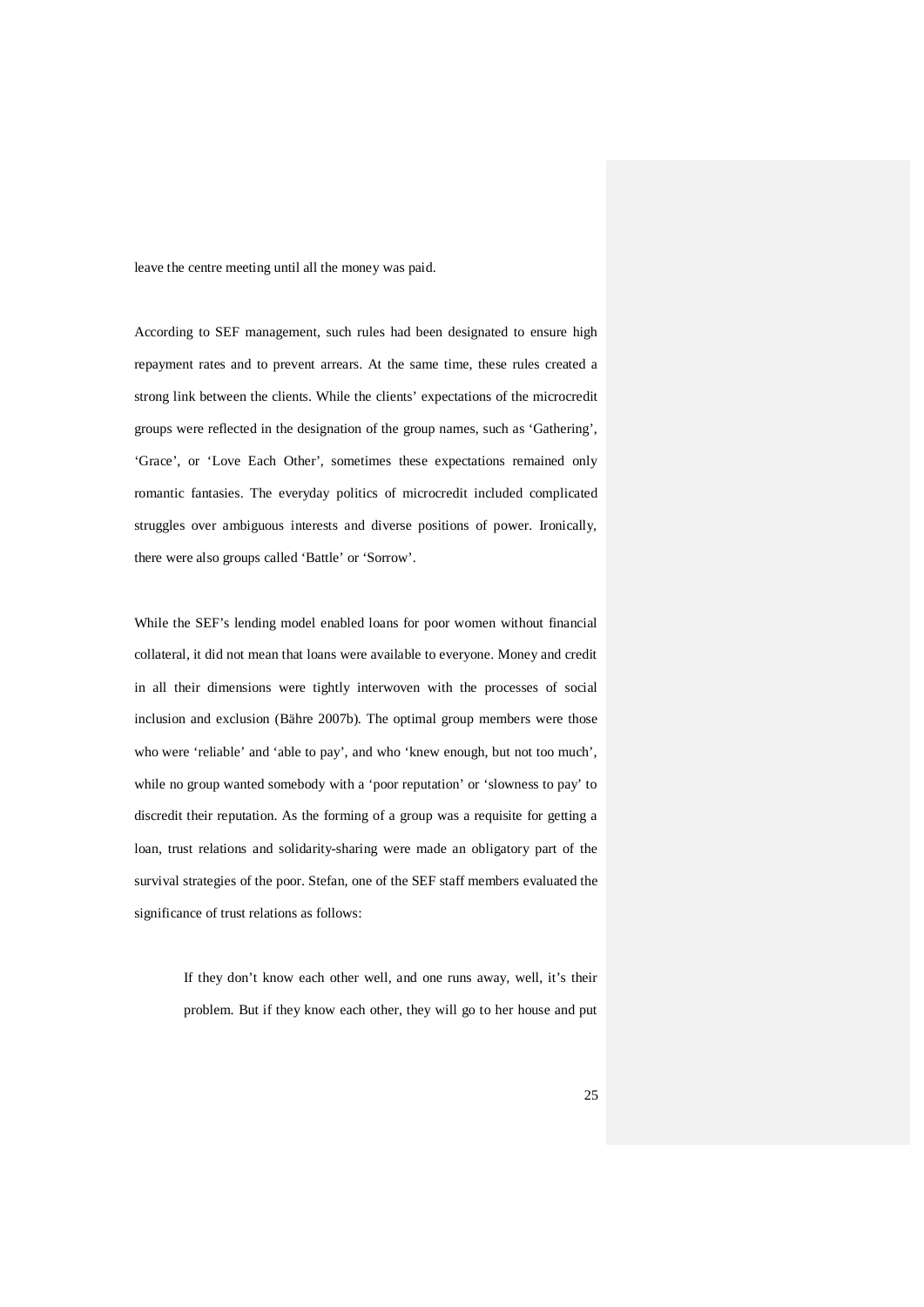pressure on her...We can't give them individual loans…this is the best way because in a group they have to support each other. And then they are very cautious about whom to take into the group.

(Stefan, SEF staff member, 11 July 2007)

The clients thus needed to invest a considerable amount of time and energy in finding reliable group members and in monitoring each other's businesses. Many women regretted that it was difficult to get sufficient information on each person's background. The situation was further complicated by various rumours circulating about those who would be useful for the group and those who would only cause problems. Contradictory images of successful *versus* questionable businesses were confusing. People told horror stories of persons engaged in the clothing business 'who sell their items on credit and then have problems in getting their money back'; of vegetable hawkers 'who lose all their capital because of spoiled stocks of tomatoes', and of beer brewers 'who cause all kinds of problems in the communities by persuading men to drink too much'. On the contrary, other people preferred the clothing business 'because it gives you plenty of money', the food business 'because people need something to eat every day'; or the beer business 'because men always drink'.

According to SEF rules, credits were granted only for business purposes and the money loaned had to be utilized according to a systematic business plan. However, during the interviews many clients demonstrated a limited knowledge of the SEF rules for microcredits. The poorest women, especially, had little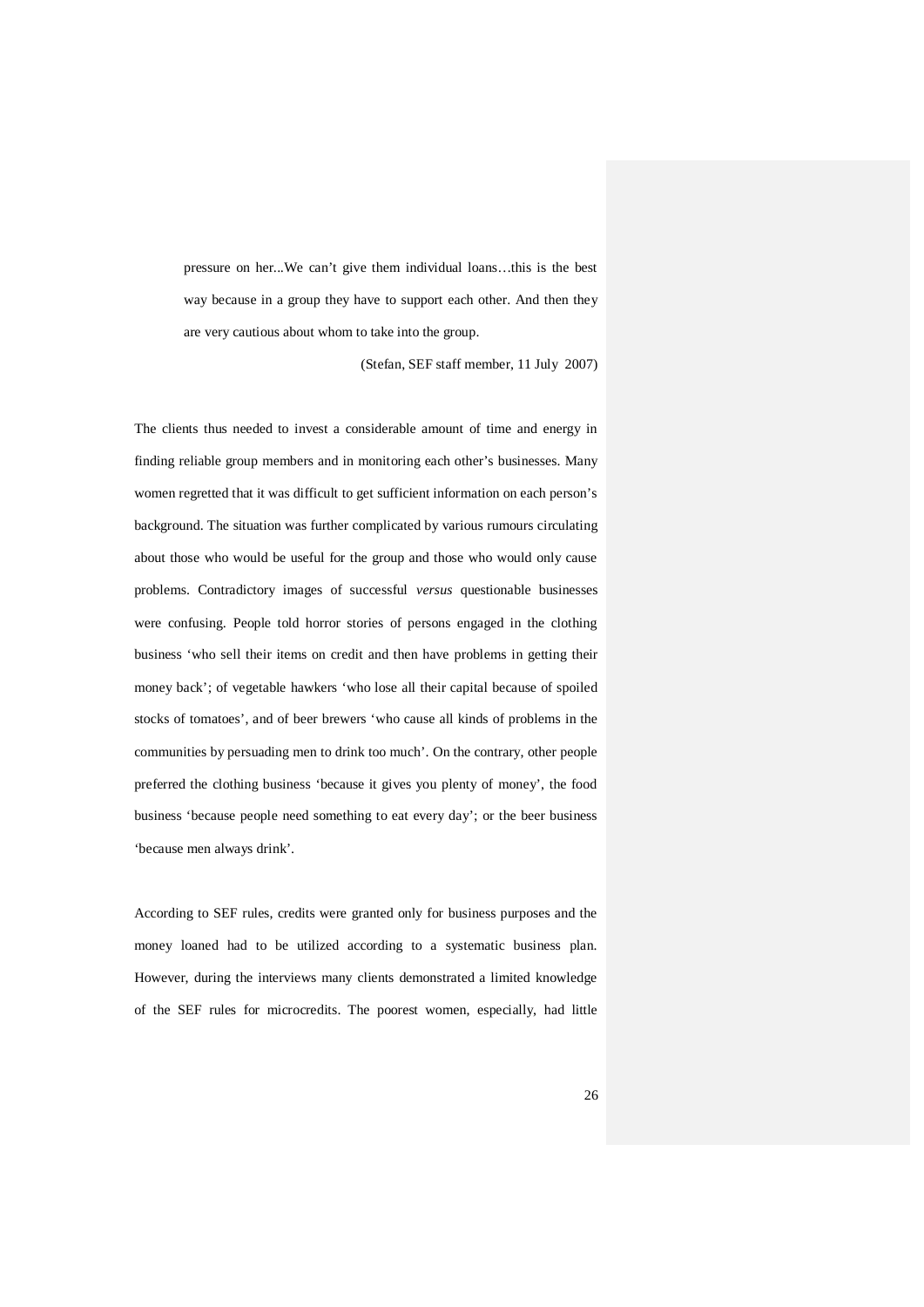opportunity to carefully consider whether the money loaned was invested in a productive business or spent on daily consumption needs. The mainstream microcredit thinking, according to which the clients would follow systematic business strategies, is based on a narrow conceptualization of the poor's everyday struggles for livelihoods. As noted by Francis (2002: 544) in her study of livelihood diversification in South Africa, we should question how appropriate it is to conceptualize the livelihood activities of the poor in terms of 'strategizing', rather than in terms of coping with poverty and unequal power relations. Under such conditions, some have more room to manoeuvre, while others must deal with their agency and opportunities for strategizing considerably constrained.

Although SEF clients received their loans individually, loan repayments were hardly the concern of an individual or a single group alone. Joint liabilities promoted different kinds of anxieties and tensions within the microcredit groups, particularly when people were struggling with scarce resources. Drop-out rates from groups were relative; the most common reasons for members leaving a group were: they were tired; they had been robbed; they had trouble with loan repayments, or their spouse was against a group loan (SEF 2008: 6). If one member of a microcredit group proved to be insolvent, other members had to pay on her behalf, find a new member to replace her, and only then apply for a new loan. Sara, one of the SEF clients explained the procedure as follows:

> *Sara*: There have been members who have left. So we need to find members to replace them...

**Deleted:** In fact, t

**Deleted:** microcredit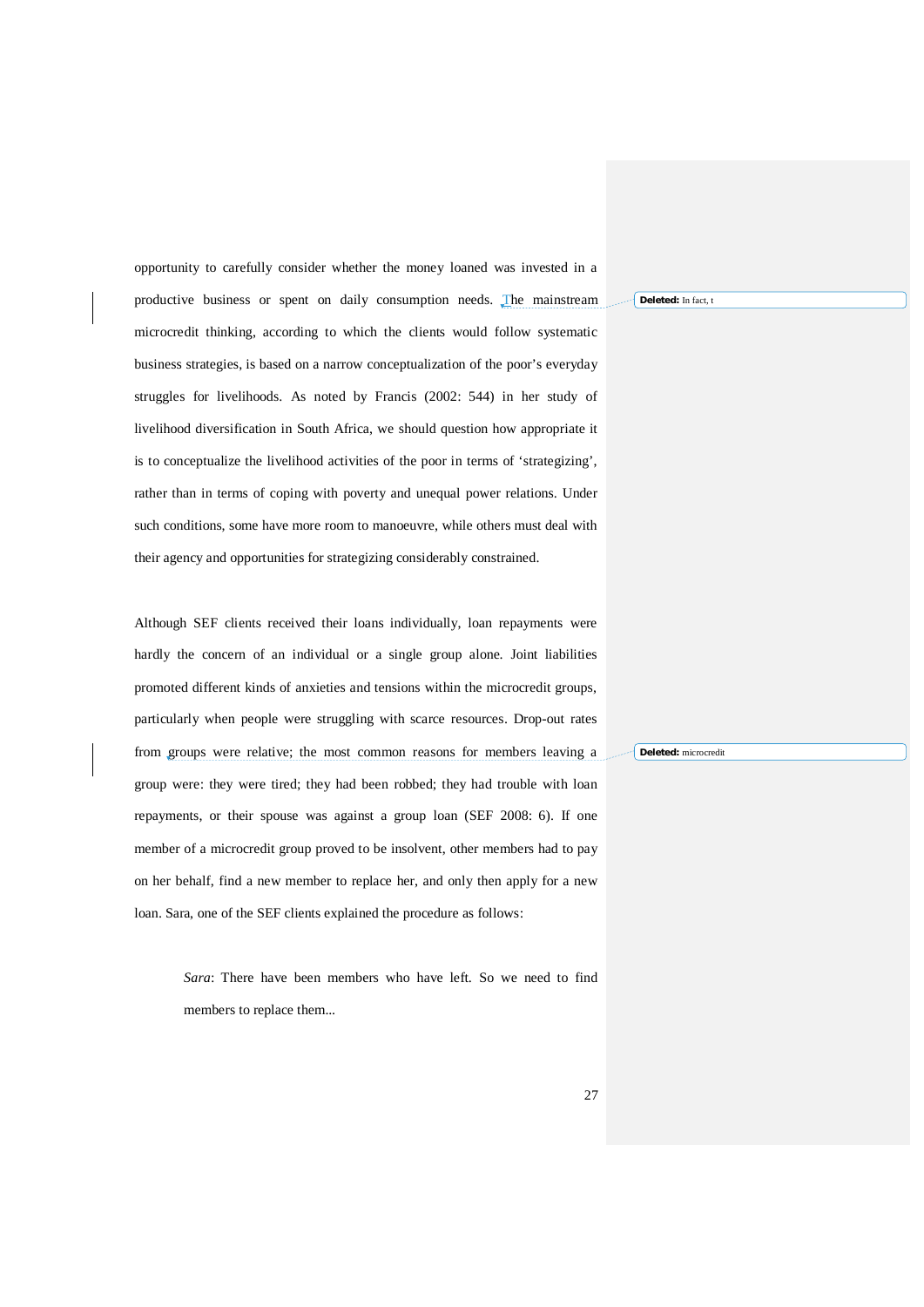*Interviewer:* Why did these members leave?

*Sara*: Most times we find that people who have left us...they took SEF money, and their business didn't go well. Then the only thing to do is to renounce your membership because you aren't able to pay.

*Interviewer:* Did they just leave or did you make them leave?

*Sara*: If it's a serious case then...we all have to raise money to cover for this person. If this happens repetitively, so you don't have a choice; you just make the client leave.

(Sara, MCP client in a rural village, 8 June 2007)

Although the women were asked to form microcredit groups on the basis of existing trust relations, in fact, many people joined a group simply by replacing somebody else. An urgent need for credit sometimes pressured the groups to accept nearly anyone as a member, even persons they hardly knew. This left room for individuals who were looking for quick earnings; who managed to infiltrate a group and get a loan, but who then took a taxi to Johannesburg and disappeared, leaving the others to repay. Considering the clients' vulnerable socio-economic situation, liabilities shared within the groups, and the fact that money matters were not easily discussed even with close relatives, it was surprising that the women entrusted the sharing of their business affairs and money matters to persons whom they barely knew.

Adverse incentives often coincided with a weak group formation. It was in the development facilitators' interest to reach as many clients as possible. The bigger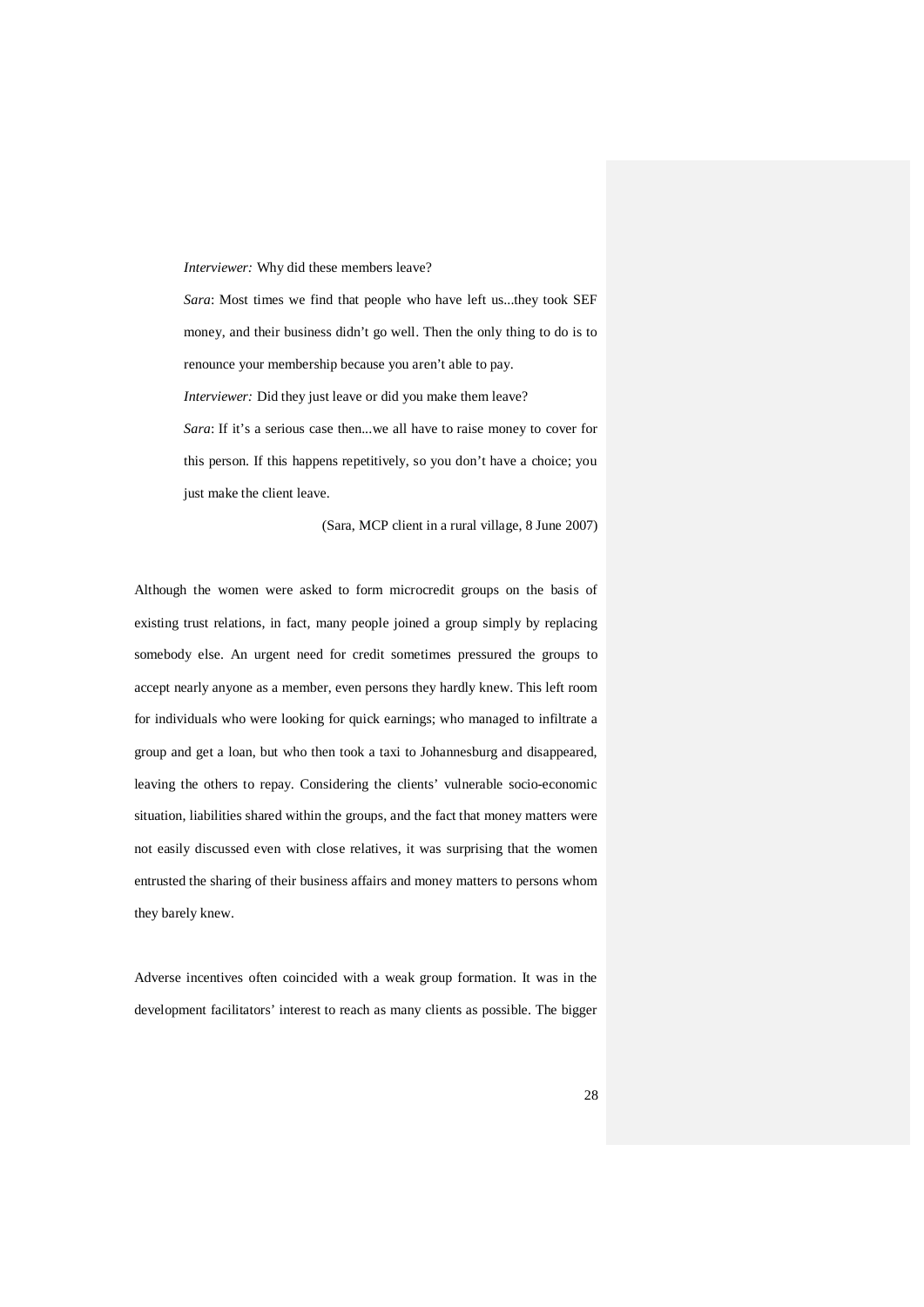the number of clients and the lower the number of arrears and drop-outs, the higher the development facilitator's salary. There was also an annual award for the eight best performing development facilitators at SEF. Along with these economic rewards, it was a matter of honour and social prestige to have a high number of clients. According to SEF management, one of their biggest concerns was the high turnover of the development facilitators. Besides the relatively low salary, the temptation to leave SEF was related to poor working conditions. As one of the development facilitators put it: 'Being on your own, far away from your organization…and obliged to adhere to strict time schedules and responsibilities is not an easy task.'

The centre meetings were organized every two weeks by the centre leaders – the chair, the secretary and the treasurer – with the assistance of a development facilitator. The attendance at the meetings was compulsory under the penalty of a fine. The centre leaders had to find a place to meet as well as run the meetings. As the rents for official meeting places were high, the meetings were often organized in 'any place decent enough', such as under the most popular tree of the village, in a school yard or at one of the clients' home.

Most of the women strongly criticized such arrangements, particularly for the lack of security. Repayments were made in cash at the meeting or each group deposited its own share in the SEF bank account and brought the receipts to the meeting. The amount to be paid by a centre could reach R20,000, and it was the clients' responsibility to deliver the money safely to the bank, which could mean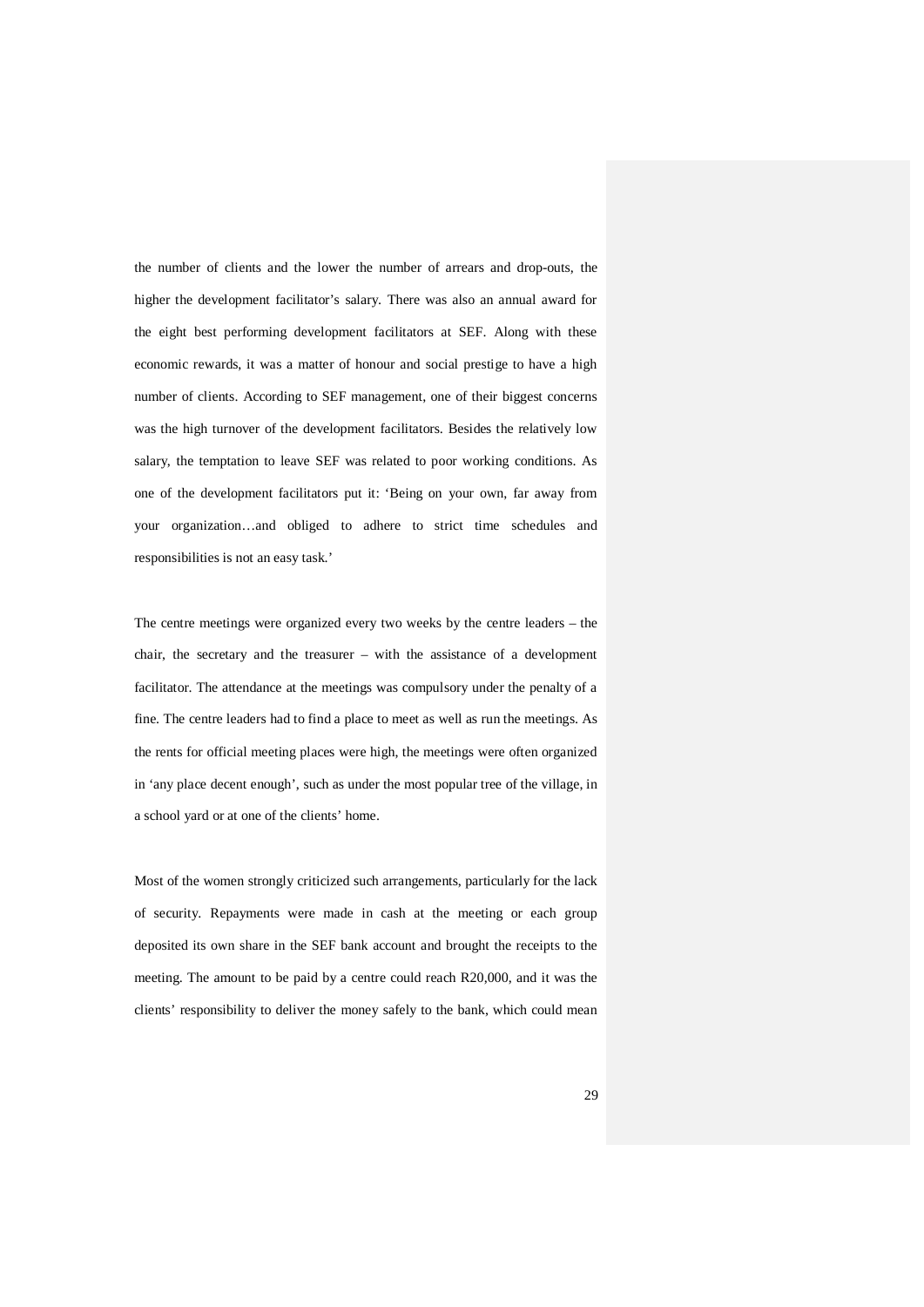30 kilometres of stressful travel by taxi. Vulnerability to thefts, assaults and other crimes determined how people dealt with money matters and organized their business affairs. Despite their demands that SEF should arrange a proper place for business meetings and run them less often, most of the clients felt that they had no control over the issue. Kathy, who offered her two-room house as a temporary meeting place without any compensation, explained the matter as follows: 'There is little you can do, rules are rules, and otherwise there wouldn't be any loans.'

The representatives of SEF management had no plans to change the meeting system. According to them, the meetings offered important opportunities for fieldworkers to help the clients and monitor the savings and repayments. Although they understood the clients' concern, according to SEF management, it would have been too costly for the organization to arrange the meetings in a more official way. Within the prevalent scheme, the fieldworkers had a crucial role in assuring that SEF received its money back from the clients. It was not coincidental that these fieldworkers were called 'Development Facilitators'. The term reflected SEF's vision of fieldworkers as 'those who show the clients how to do business' and who 'promote development' among the targeted population. Communication between SEF management and the clients happened mainly through these development facilitators, who thus became interpreters between two 'worlds'. They explained the SEF goals and rules to the clients, and at the same time provided the SEF with updated, first-hand information about the clients' business operations and logic of decision-making.

**Deleted:** T **Deleted:** . However,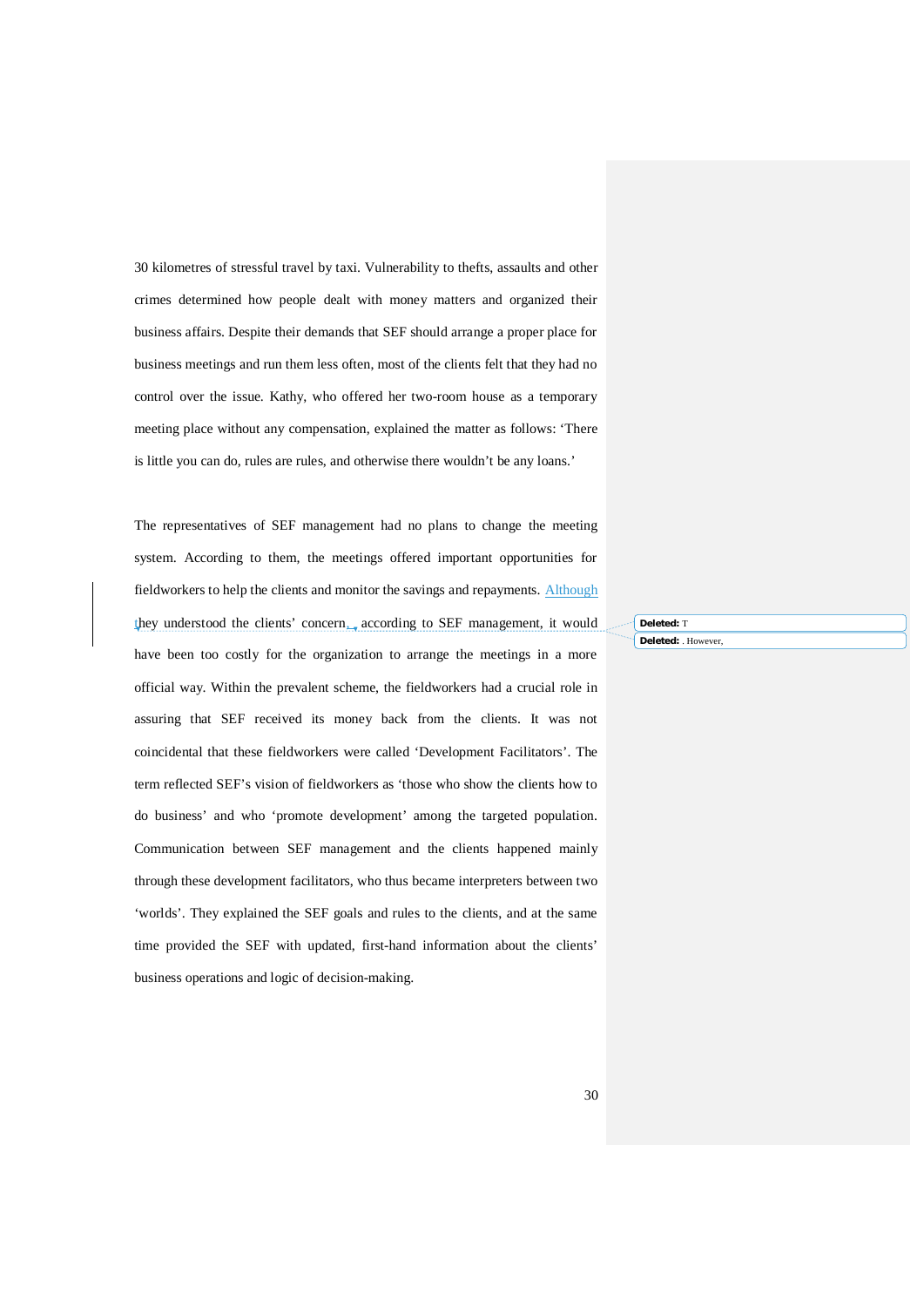According to SEF management, one of the key principles in the microcredit scheme was to adhere to strict rules and requisites, 'otherwise, people will start to take advantage'. In a certain sense, SEF encouraged development facilitators to display an authoritative, top-down position vis-à-vis the clients. Considerable emphasis was put on the anticipation of clients' intentions to misuse and manipulate. SEF management perceived the work of development facilitators as 'a game in which you have to be well prepared to react to the opposition's next move, preferably being one move ahead'. Tony, a staff member in SEF management gave the following advice to development facilitators to play this 'game over cleverness':

> Don't tell them when you are coming to check the business. Surprise them! Because what they do, they borrow from neighbours, and suddenly you see this big stock and tomorrow it's not there. And then you don't know the real story. So surprise them! Go and check what they are doing. Visit them when they are working and watch what they are doing. Because if you tell them, they will be prepared.

> > (Tony, SEF staff member, 11 July 2007)

The SEF's loan application forms were documented in English even though many of the clients had limited language skills and thus difficulties in understanding the principles of business and credit management. The same concerned the monitoring of one's cash flows, as the receipts of repayments and savings were only in English. Many clients had poor knowledge of their rights and **Deleted:** also

**Deleted:** In addition, m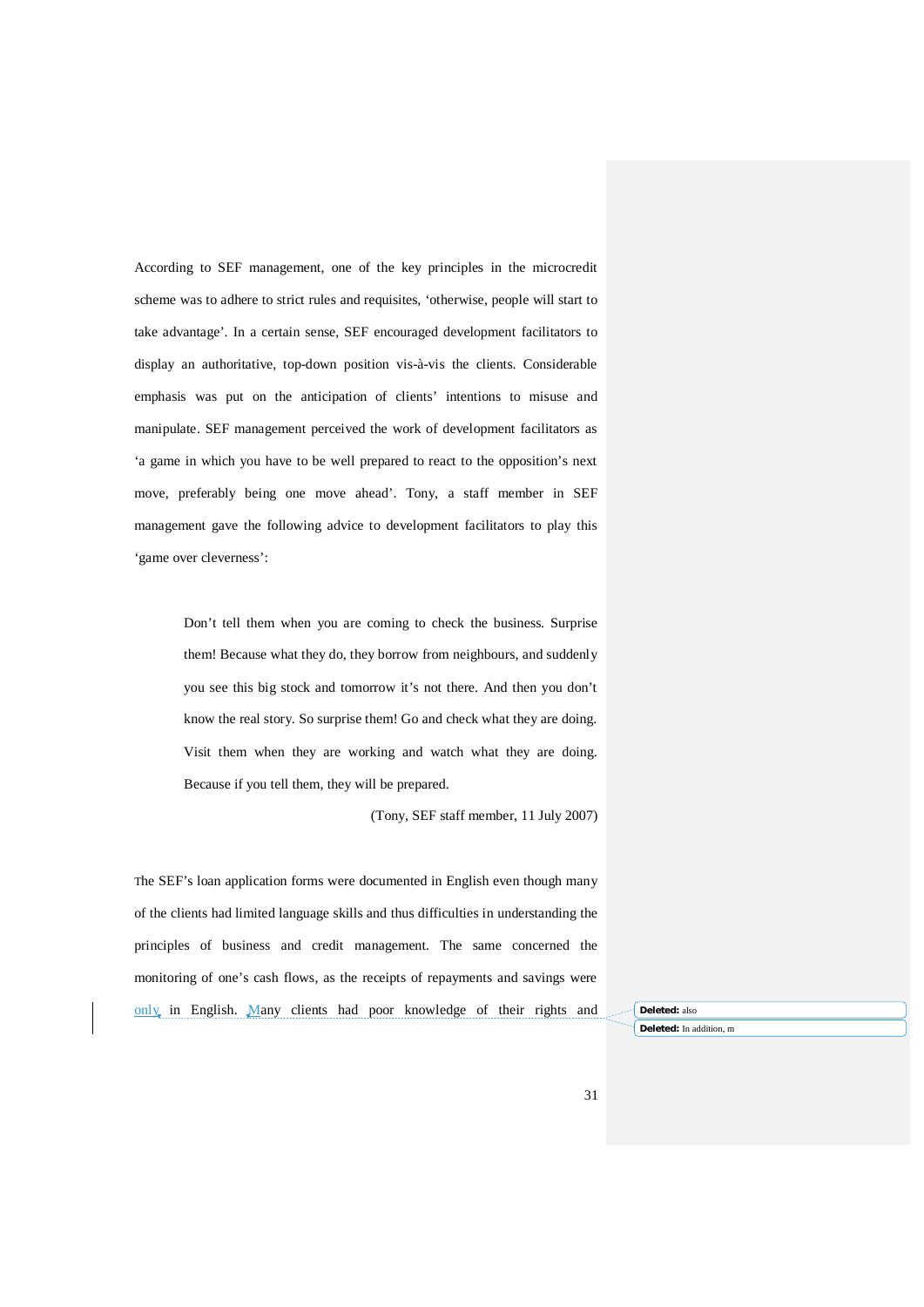responsibilities, which limited their opportunities to contest the rules set by SEF. At the centre meetings, penalties were imposed in the form of fines for coming late, for absence, for noise-making, and for general disorder. As illustrated in the following discussion, sometimes the new rules were set fairly arbitrarily:

> *Development facilitator*: If you don't fill in the forms and return them as soon as possible there will be a 30 Rands fine.

(clients start complaining)

*Development facilitator* (shouting): You know what these papers are. I'll lose my job if you don't return these forms. If I give you forms and you don't fill them in, I cannot give you any money.

*Client*: Not all of us can read and it's difficult to fill in these forms. It's not right to give us a penalty.

*Development facilitator*: There are two groups who didn't pay in time at the last meeting. If something like this happens, they have to pay a 50 Rands fine.

*Client*: I've never heard about such a rule.

(Centre meeting, 26 June 2007)

Of course it would be unfair to argue that all SEF management staff and fieldworkers based their working methods on top-down models or that all of them had been insensitive to the clients' everyday needs and vulnerable positions. Most of the development facilitators felt their work was motivating because of the opportunity 'to change the lives of so many people' and 'to see how the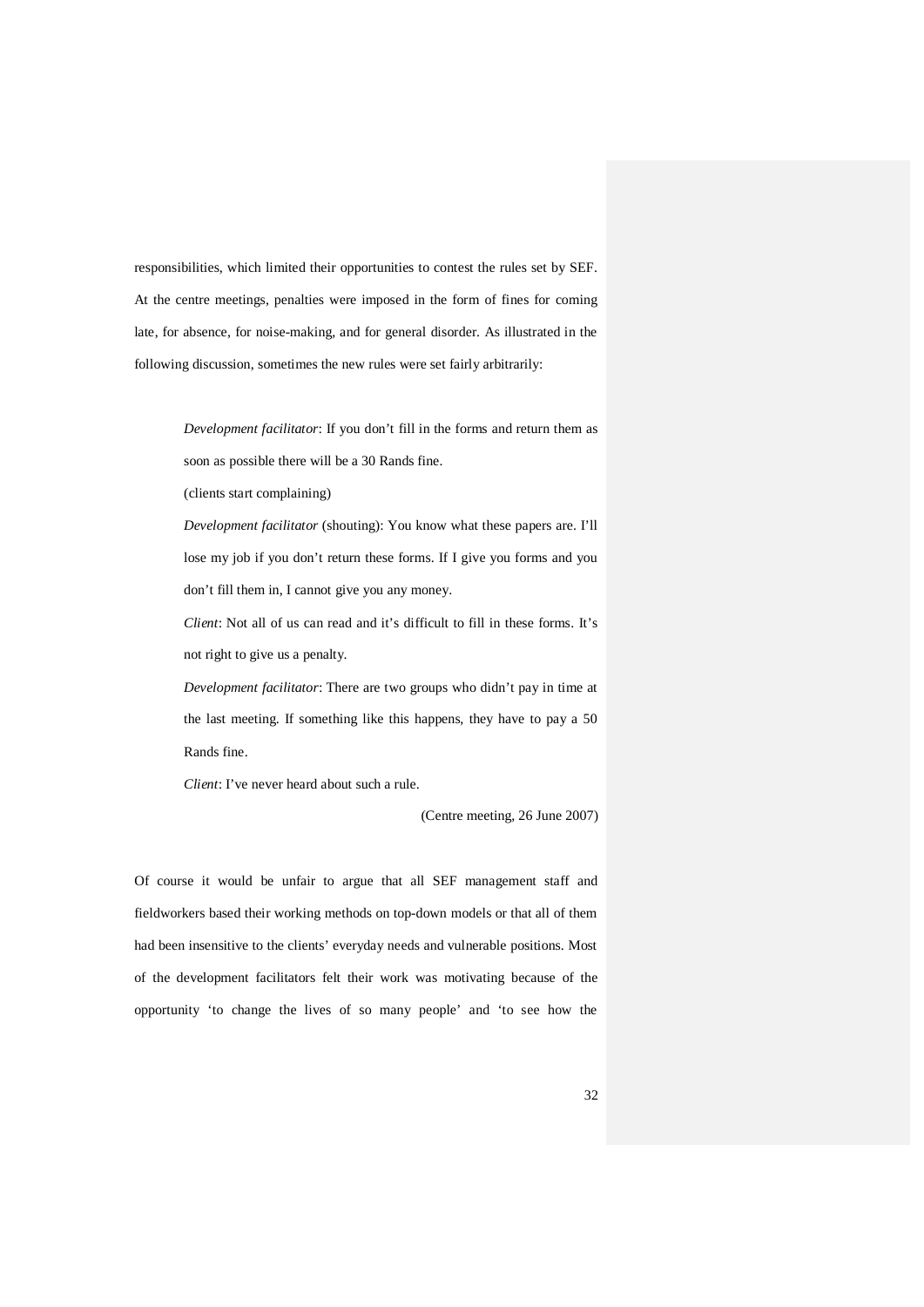businesses flourish and the clients succeed'. Correspondingly, they were upset when some of the clients were robbed or subject to violence − issues that formed a considerable risk and a continuous source of anxiety for people engaged in the microbusiness in South Africa.

#### **Social and financial affairs as tightly intertwined**

Despite the dilemmas that emerged every now and then at the centre meetings, most of the women claimed that their microcredit group had no repayment problems. This did not mean that the groups would not have to struggle to get the repayments; many groups had difficulties in paying the loans; however such problems were usually managed invisibly before the centre meetings. In the interviews, women demonstrated ambivalent attitudes toward joint liabilities and requisites for solidarity lending. They spoke of their microcredit group members as 'sisters' and emphasized the necessity 'to help a fellow member when she gets in trouble', while at the same time remarking that 'you can't trust anyone', 'you don't help anybody else except your own family' and 'you shouldn't involve other people in your problems'. The contrast between the glorifying speeches of solidarity and the suspicions circulating over who benefits from which businesses and on which grounds was a striking characteristic of the everyday politics of microcredits.

Ambiguous and rapidly changing loyalties challenged the arguments of stable community relationships, where people share common interests and pursue **Deleted:** , however,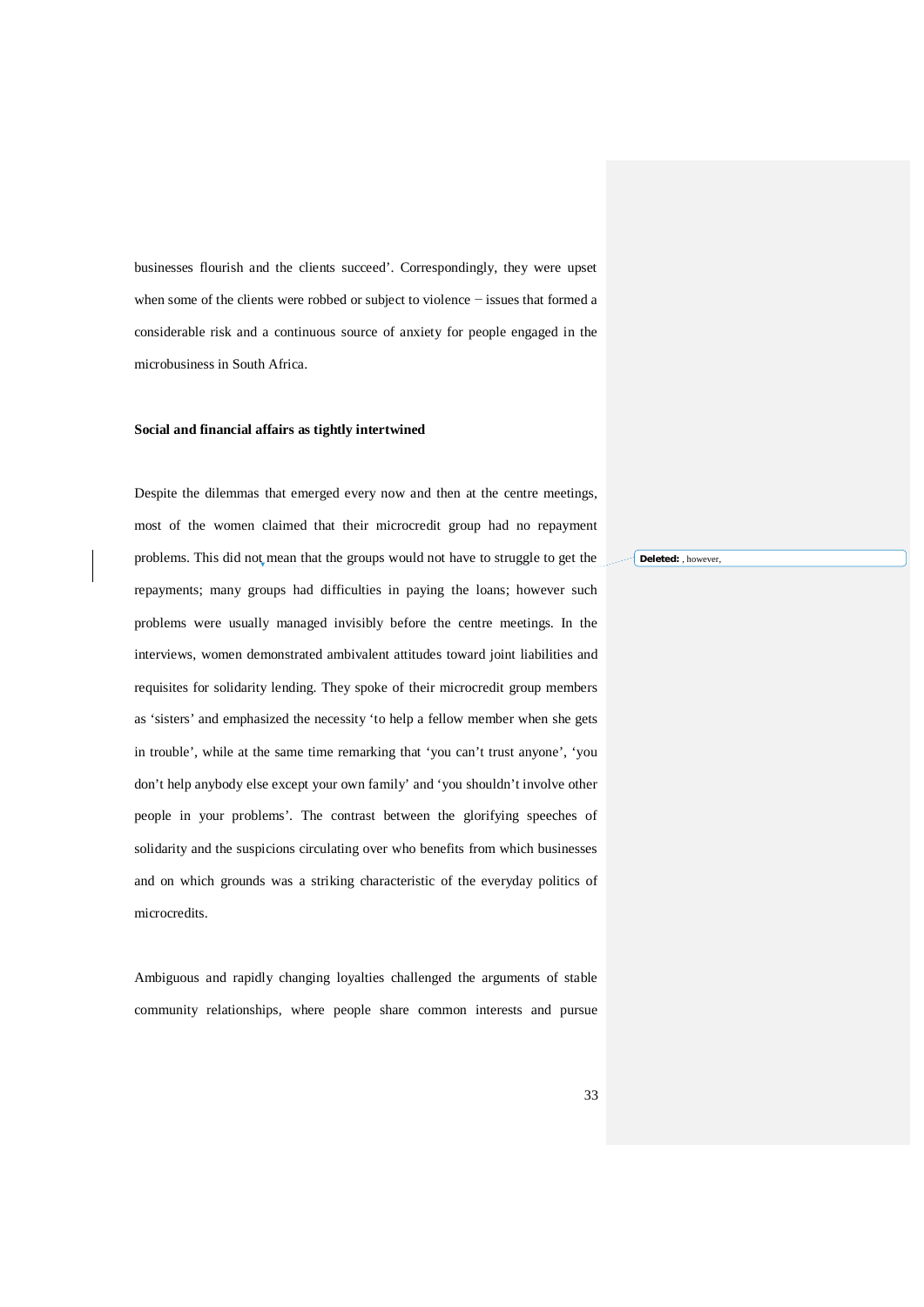collective goals. Concerns over liabilities and loan repayments complicated the women's solidarity toward each other and influenced their willingness to participate in collective actions. While social connections were crucial for the establishment and maintenance of successful business operations, at the same time social networks and solidarity relations were constrained by structural conditions of poverty which placed the clients in competition with each other. Communities were enmeshed in complicated relations of debts in which insolvent debt claims were a common source of conflicts.

Characteristic of the business strategies of the micro-entrepreneurs in Limpopo, as elsewhere in the global South, was also the blurred distinction between business and domestic affairs. Many clients depended on relatives for help in the business, and friends and acquaintances provided important links to information and commercial privileges. According to the existing social rules, however, it was expected that such favours be repaid by the reciprocal fulfilment of the demands of needy relatives and friends. As noted by Guérin (2006) in her study of microfinance in Senegal, and Nygren and Myatt-Hirvonen (2009) in Honduras, under such conditions, people usually avoid savings in cash because having cash on hand makes a person vulnerable to different kinds of demands by relatives and friends in need. In a certain sense, the eagerness in Limpopo to apply for a microcredit for whatever kind of purpose could partly be explained by the fact that the official commitment to pay a credit served as a socially acceptable excuse to refuse the financial requests of close relatives.

**Deleted:** laudably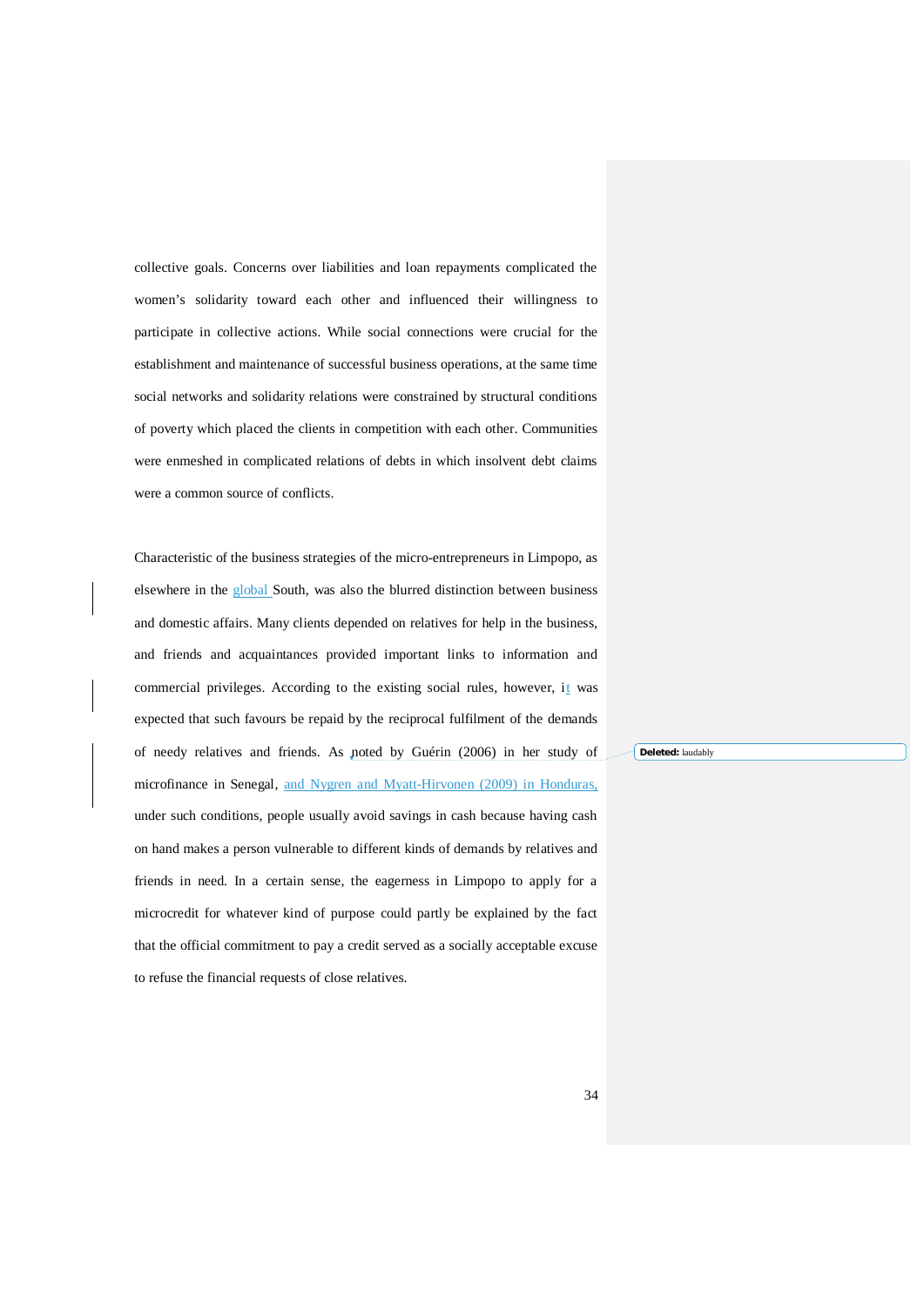The SEF clients rarely mentioned their social responsibilities and domestic duties to the representatives of SEF: They did not want SEF to interfere with their personal affairs, nor did they believe SEF would be willing to do so. Social responsibilities were thus concealed from the SEF staff as if they could have been separated from business affairs. The clients' enrolments in microcredit programmes were largely dependent on the ways in which rights and responsibilities were distributed within the clients' households. Being able to join a microcredit group was not self-evident for most of the women. In some cases, women were only nominal clients, while men actually controlled the money granted by microcredit programmes; similar situations have been described in much of the gender-informed literature on microfinance (Molynex 2002, Rankin 2002, Silvey and Elmhirst 2003). Dropping out of microcredit groups because of a spouse's opposition was also common; because of many people's bad experiences with loan sharks, the main concern for many men was the fear that their wives would plunge into a cycle of debt. According to many women, their husbands first strongly opposed microcredit; however, the desire for a better life made the application for a loan attractive. In remote places, especially, where many men were unemployed or miserably paid, women's extra income was essential for the family's survival.

In fact, many women emphasized their role as active decision-makers and considered that their abilities to defend their rights and to struggle against inequalities had improved along with their business engagements. 'I'm making money, so he'll come back', stated Jane, whose husband had abandoned her some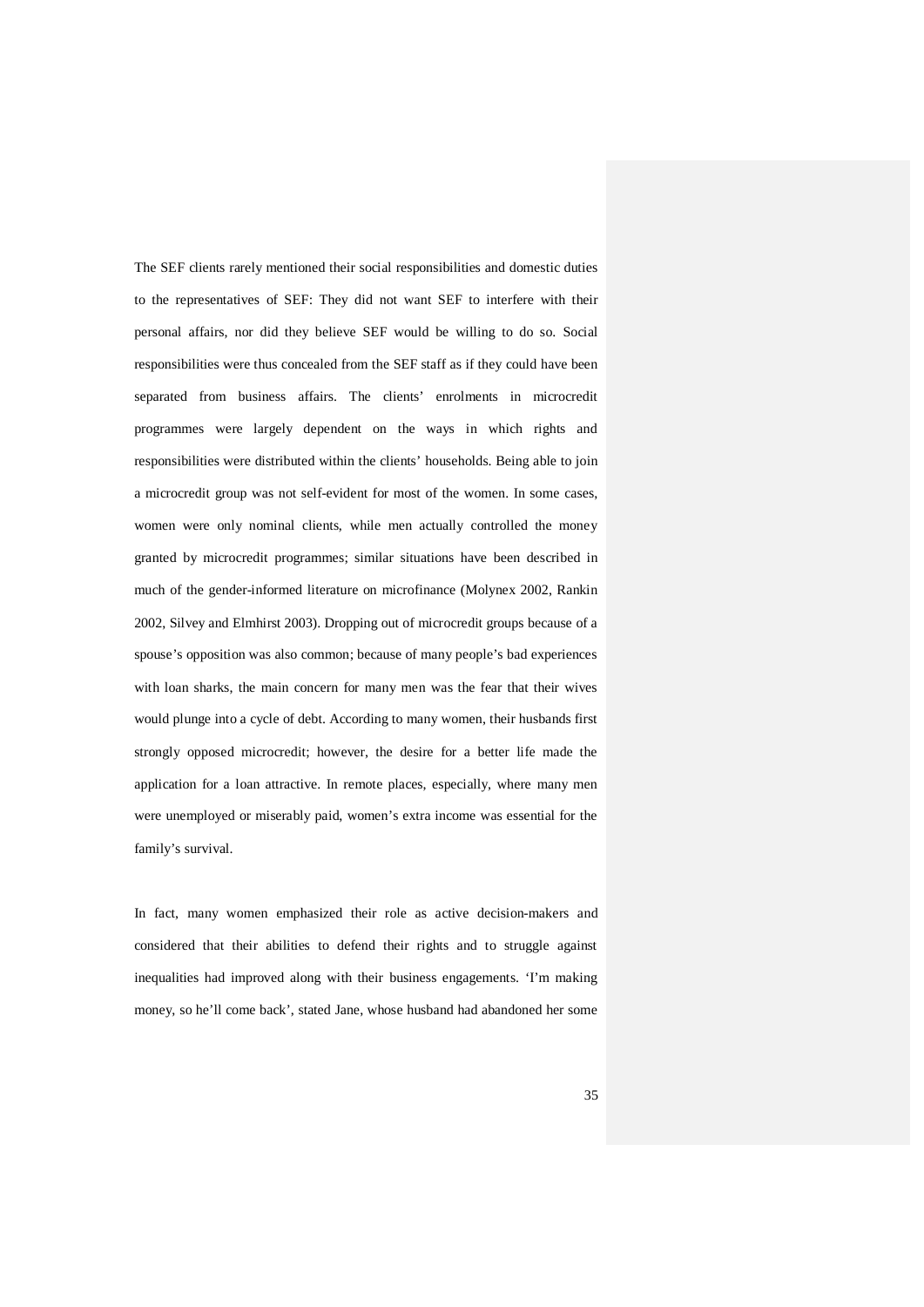weeks earlier. In urban areas, women had also found ways to organize themselves. Limpopo has a long history of women's societies, such as credit and savings clubs and religious associations, and in recent years, political movements such as the ANC Women's League have gained increasing influence. These movements play an important role in empowering marginalized women and encouraging them to question the unequal distribution of resources and hierarchical positions of power. Beth, one of the SEF clients, explained the situation to an interviewer:

> *Beth*: At present there is one group member who has problems. She has a reproachful husband. So, after every meeting, she bought a stock of goods with the money she took from SEF. And he threw them away, which is quite bad, you know. But we came together as a group and we're trying to solve this problem.

*Interviewer*: What can you do about this problem?

*Beth*: Well, we went to the house and made an appointment to see this guy. He didn't want to meet us that day, he didn't want to talk to us. And we've been going there time and time again, and…he isn't anywhere to be found. So…we went to the police station and reported the case, as domestic abuse, and we also went to the ANC Women's League...

*Interviewer*: So, what exactly are you going to do?

*Beth*: Well...we're not going to use any force or anything, we're just going to sit him down and tell him how it is. Usually in situations like this they apologize…

*Interviewer*: Does SEF know about these things at all?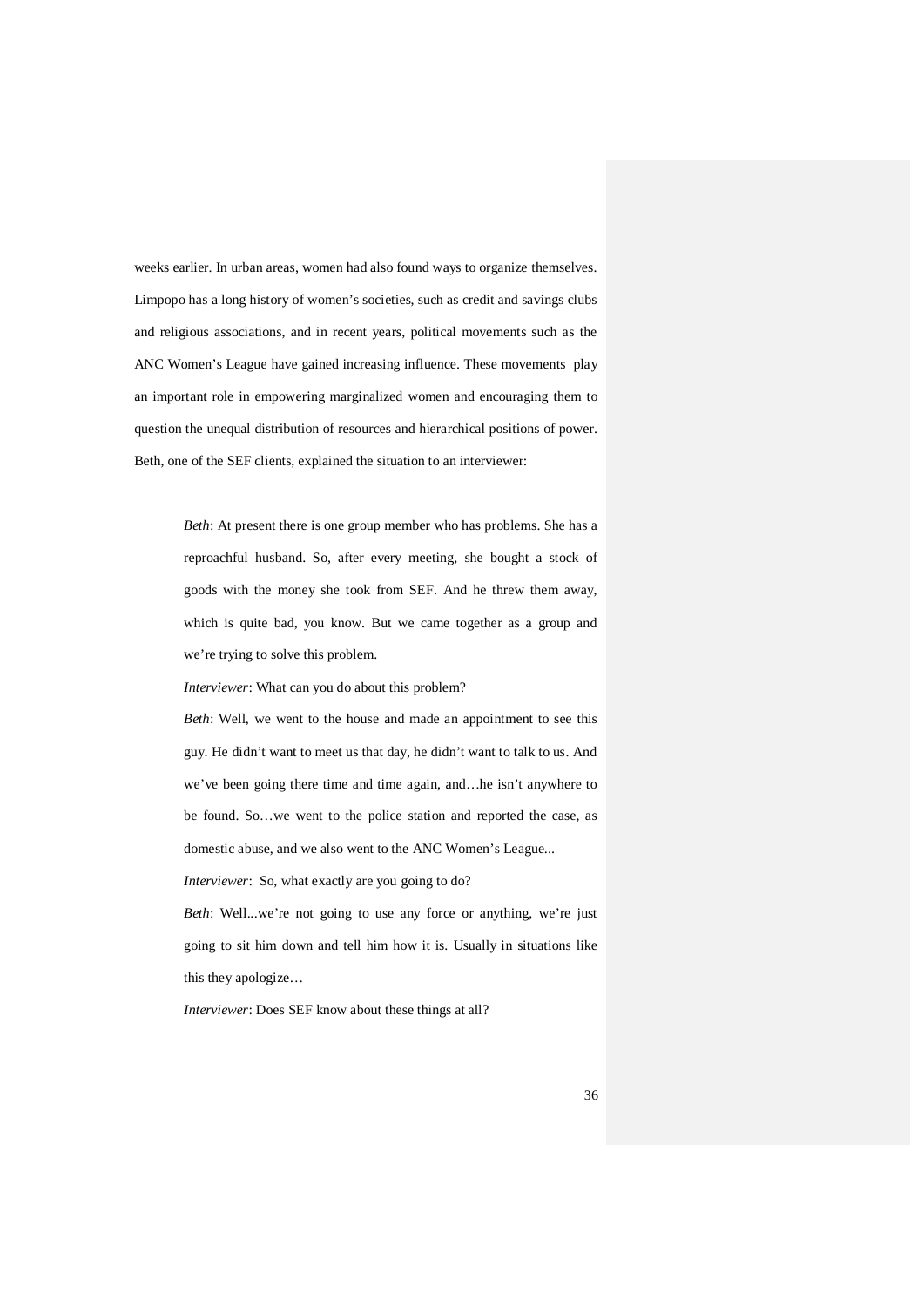*Beth*: This is how SEF operates: SEF isn't involved in our personal lives. So we solve our problems...If there is a person who has a problem, we assist them. It's not SEF's business.

(Beth, MCP client in a semi-urban setting, 18 June 2007)

Under the financial pressures, many women were obliged to prioritize the shortterm requirements of daily survival over the longer-term demands of business management. Characteristic of the business strategies of poor women was also a complex dialectic between the personal aspirations of livelihood improvement and the collective norms of cooperation. In addition to domestic needs, people were fulfilling a myriad of communal duties and social rules of reciprocity, assisting at funerals and weddings and taking care of the grandchildren and disabled relatives. A considerable number of women were providing for their families alone, trying to survive by selling coca cola or donuts ('*fat cooks'*) with a loan of R500-R800. Many had no savings or assets to protect themselves against unexpected failures, during which time they had to rely on the charity of relatives. Credit and the meagre economic returns were used for stock supplements and for basic consumption, and rapidly dwindled away, and balancing between the multifaceted needs required considerable compromises. Besides the financial problems, concerns over business monitoring, group liabilities, and requisites for attending the centre meetings were continuously present.

In practice, SEF's TCP and MCP programmes did not differ markedly from each other. Business activities in both programmes concentrated on fruit, juice, beer,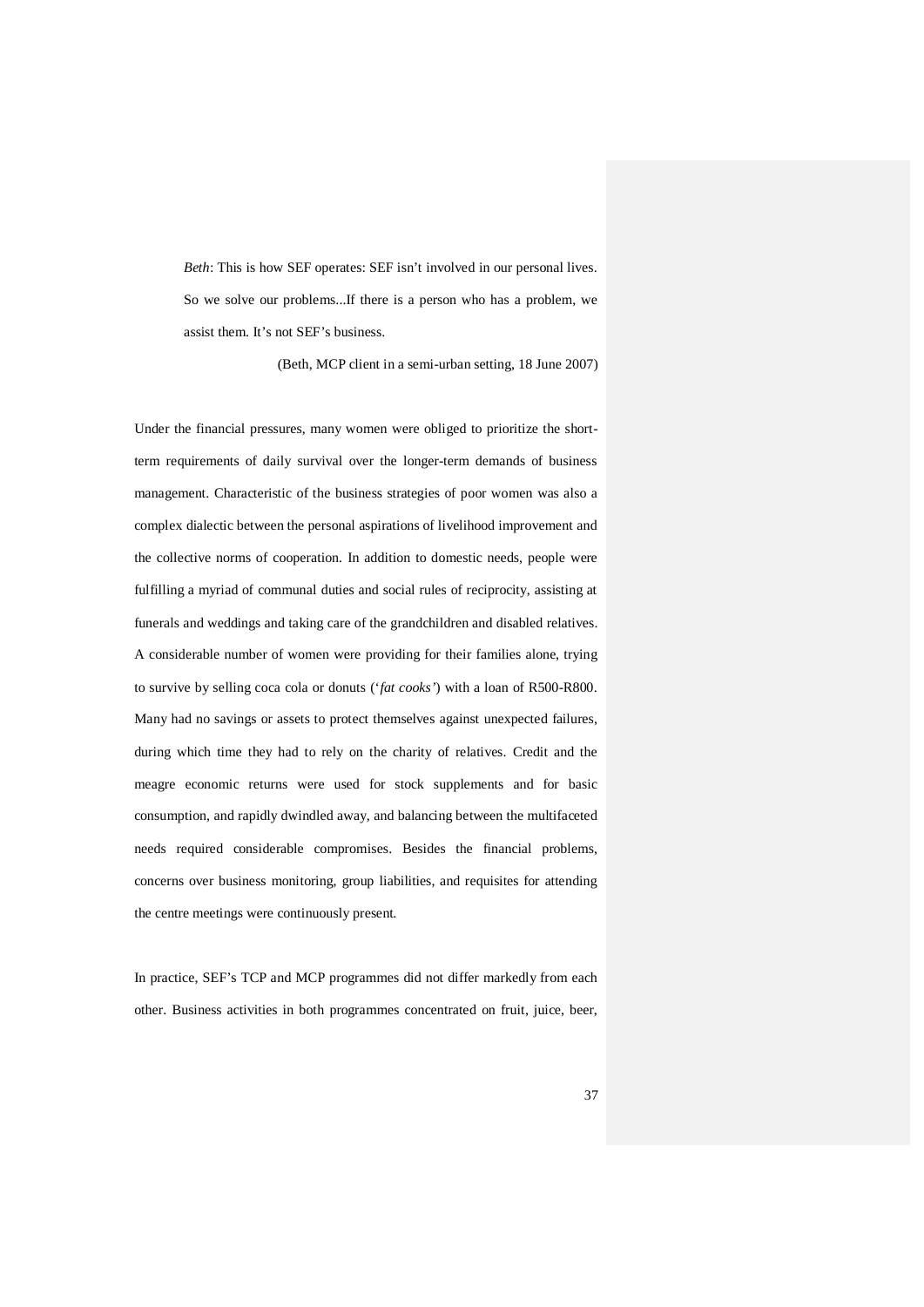tobacco, textile and vegetable hawking, thus on sectors with a low level of profitability and with tendencies of oversaturation. The biggest worries of the clients who participated in these programmes were irregular incomes, narrow profit margins, deceitful clients, stiff competition, and difficulties with loan repayments. The clients' abilities to benefit from microcredits were largely dependent on the conditions under which the credits were offered. Wealthier clients usually got bigger loans right from the beginning, and many of them were engaged in the textile and sewing businesses, where it was possible to increase loan sizes more quickly than in the grocery business. The size of dressmakers' loans ranged from R1,000 to R5,000, while sellers of fruit and soft drinks had to be content with a maximum loan of R1,000. Better-off clients were also more capable of protecting themselves against financial shocks through savings and assets, and more likely to be able to diversify their businesses based on improved business skills, increased working capital and bigger stocks. The most vulnerable clients often had deficiencies, even in basic business skills; many of them started a tiny business of selling small items at home, without a clear plan on how to run the business. Many of these clients had limited possibilities of separating their incomes from the debt claims and most of them had difficulties in guaranteeing their futures stocks. If they ran out of items in stock, the only opportunity was to wait for the next loan cycle.

As SEF's operations had grown, the competition between the clients had become fiercer. Some clients remarked that 'it was easier to sustain a business ten years ago; now, if you invent a new way of doing business, suddenly there are ten **Deleted:** y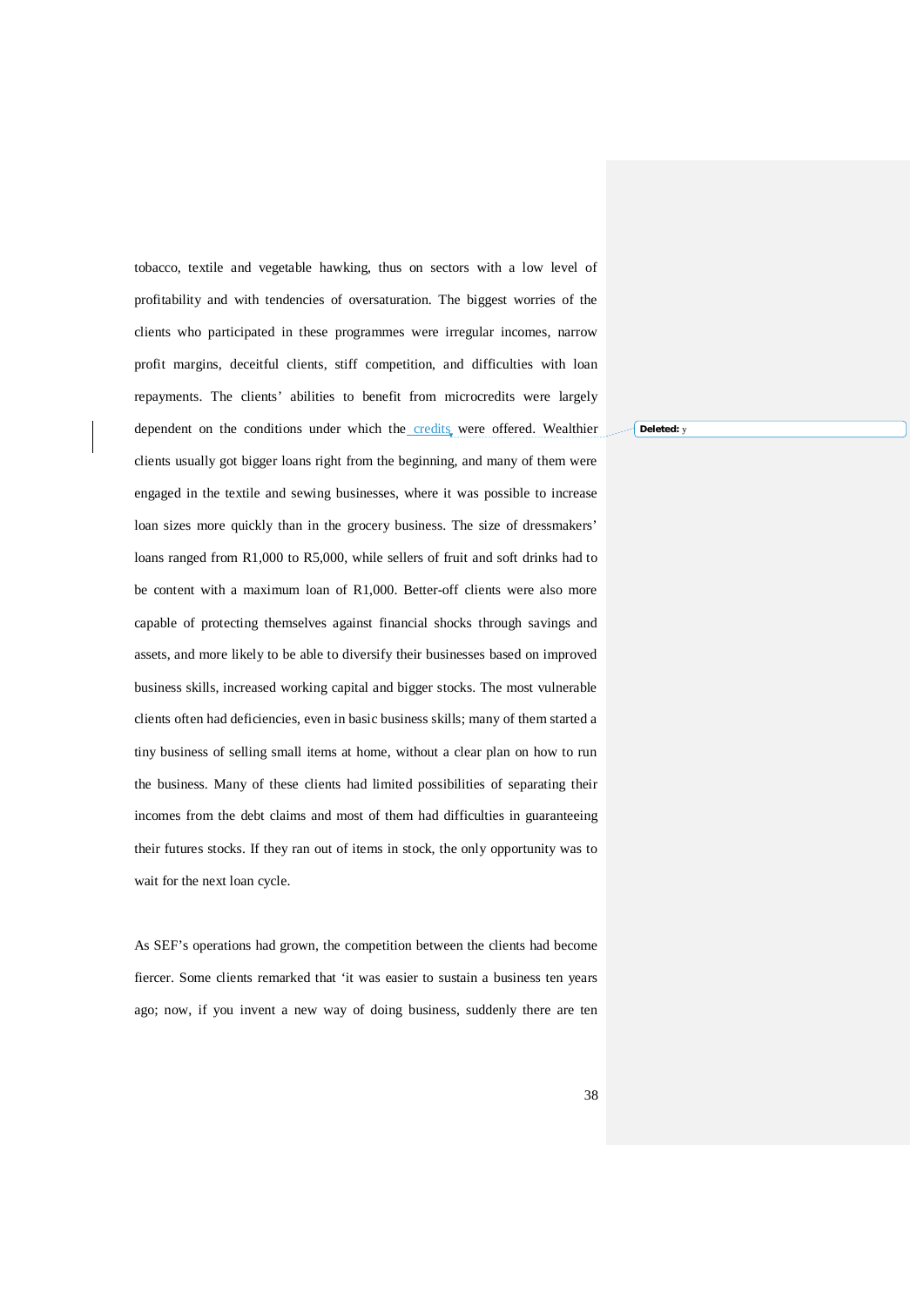others doing the same'. Yet a village cannot sustain 500 tomato hawkers. Another threat to SEF clients were the Indian and Chinese shops, which were spreading everywhere, even to the most remote villages, and which easily undercut the prices.

Social norms and cultural conventions also strongly mediated people's business strategies. Prices were often settled together and nobody was allowed to raise the price without permission from the others. Sometimes prices were so low that they hardly covered the expenses. Even the business strategies, selling areas, and timeschedules were often settled together. If two neighbours were running a beer house next to each other, they might even settle on the days when each could run their business in order to avoid direct competition. Within a microcredit group, one member could sell underwear, the other blankets, buying these items from each other at a certain price, and thus circulating money among the group.

According to SEF's rules, the clients were encouraged to save a small amount of money on a two-week basis as part of the membership criteria. Before the disbursement of the first loan, the groups had to open a group savings account and demonstrate their ability to save. These savings along with the repayment performance affected the group ranking in creditworthiness within the next loan cycle. Although the savings were personal, they were deposited in a group account, and the agreement of all group members was required to withdraw the savings. This procedure was based on the paternalistic attitude of 'preventing people from wasting the money for nothing'. Despite SEF pressure on the clients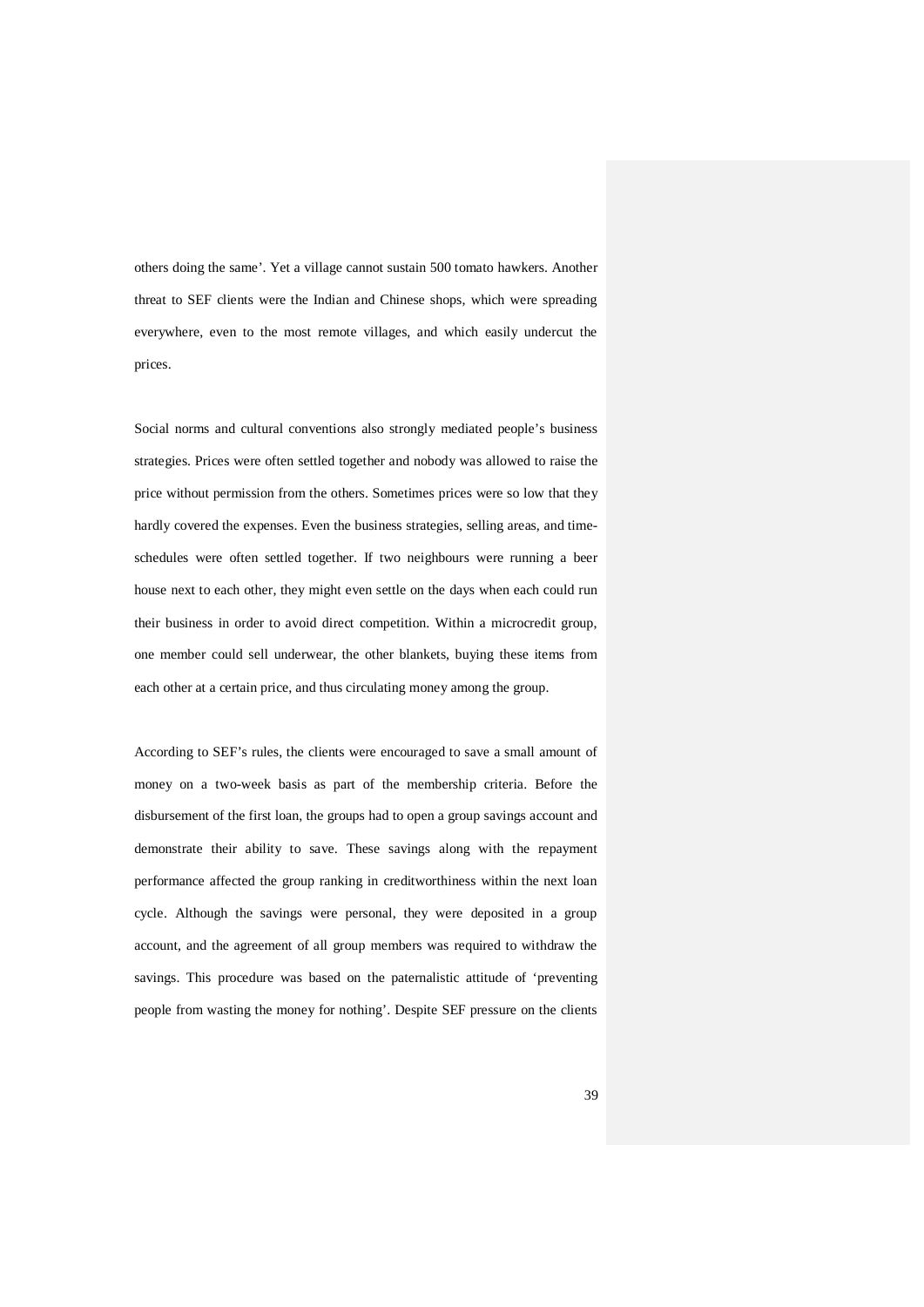to save, relatively few clients were able to contribute to the savings account, and the average size of deposits was low.

One reason for the low rate of savings might be that in addition to SEF savings, many women had established special saving societies to support those who had problems with loan repayments. Some women also had difficulties in adjusting their business duties to their social responsibilities. If there was a funeral at home, it was considered inappropriate to operate a business and attend the centre meetings for a period of four to six months. During this time the other group members took care of the loan repayment or they sought a person to temporally replace this member. 'She's got problems; once they're over she'll give us our money back', these group members explained in the interviews. Correspondingly, if a wedding was to be arranged, women helped in the preparations and were thus unable to run their businesses. If a child became seriously ill, the mother usually had to ignore her business activities.

Financial affairs were also tightly interwoven with the households' livelihood portfolios based on sporadic streams of formal and informal, regular and irregular incomes. Hectic forms of decision-making and intermittent business operations were partly a response to the overall economic instability and political volatility in which people were forced to struggle to earn their living through an array of activities and business ventures. Along with the microcredit programmes, various kinds of informal self-help groups existed. Nearly everybody belonged to a burial society; some were also members of funeral societies. Savings and credit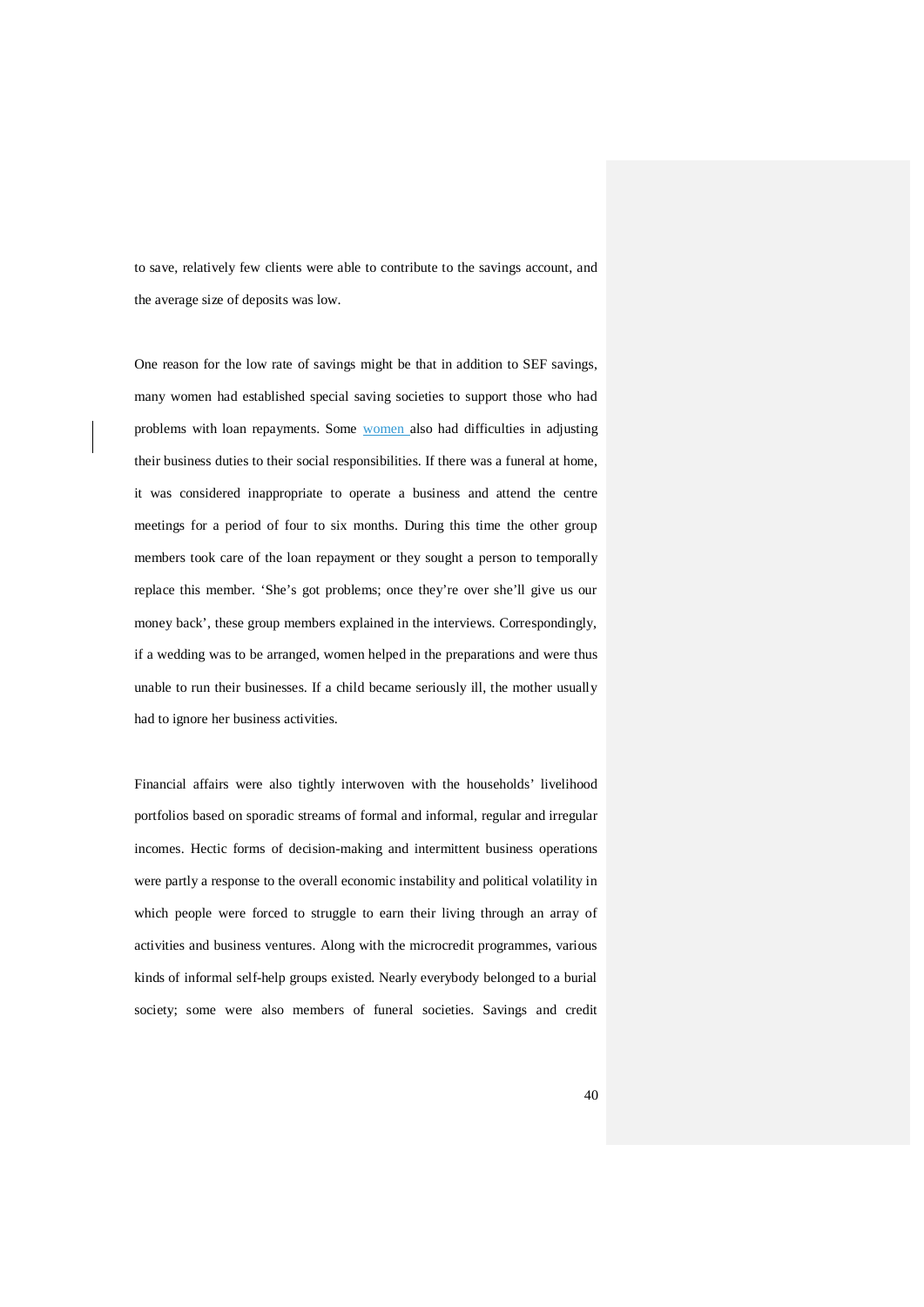associations (*stokvels*) were used to save for a special purpose, such as Christmas expenditures, dishes, or chickens. Credit came from one-to-one borrowing, from tax shops or from loan sharks. Different saving schemes had different purposes: one might be for food expenses, while another was for school fees.

Still, economic activities were irregular and incomes were small, and in this heterogeneity of economic activities, the role of microcredits and microbusinesses in isolation from the people's overall struggles for livelihoods is difficult to understand. Irregularity of incomes obliged some clients to use credit associations to cover the repayments to SEF. Sometimes they joined other microcredit programmes, such as the SEF's major competitor, Marang, to pay the loans derived from SEF. Some clients were successful in this kind of merry-goround, while many others ended up in a circle of debt having to apply for a new loan to pay off an earlier one.

While in social capital -oriented literature close social ties have been assumed to rely on horizontal norms that generate trust, the microcredit operations in Limpopo were based on more or less hierarchical relations. Solidarity did not always materialize as intended, and various kinds of tensions emerged between the clients sharing the liabilities. While some of the clients barely profited from their business activities, others made considerable progress, sometimes at the expense of others. Even if repayment meetings were promoted because of their empowering effect, in a certain sense such arrangements only strengthened the existing power relations by giving increasing authority to the centre leaders, who

**Deleted:** h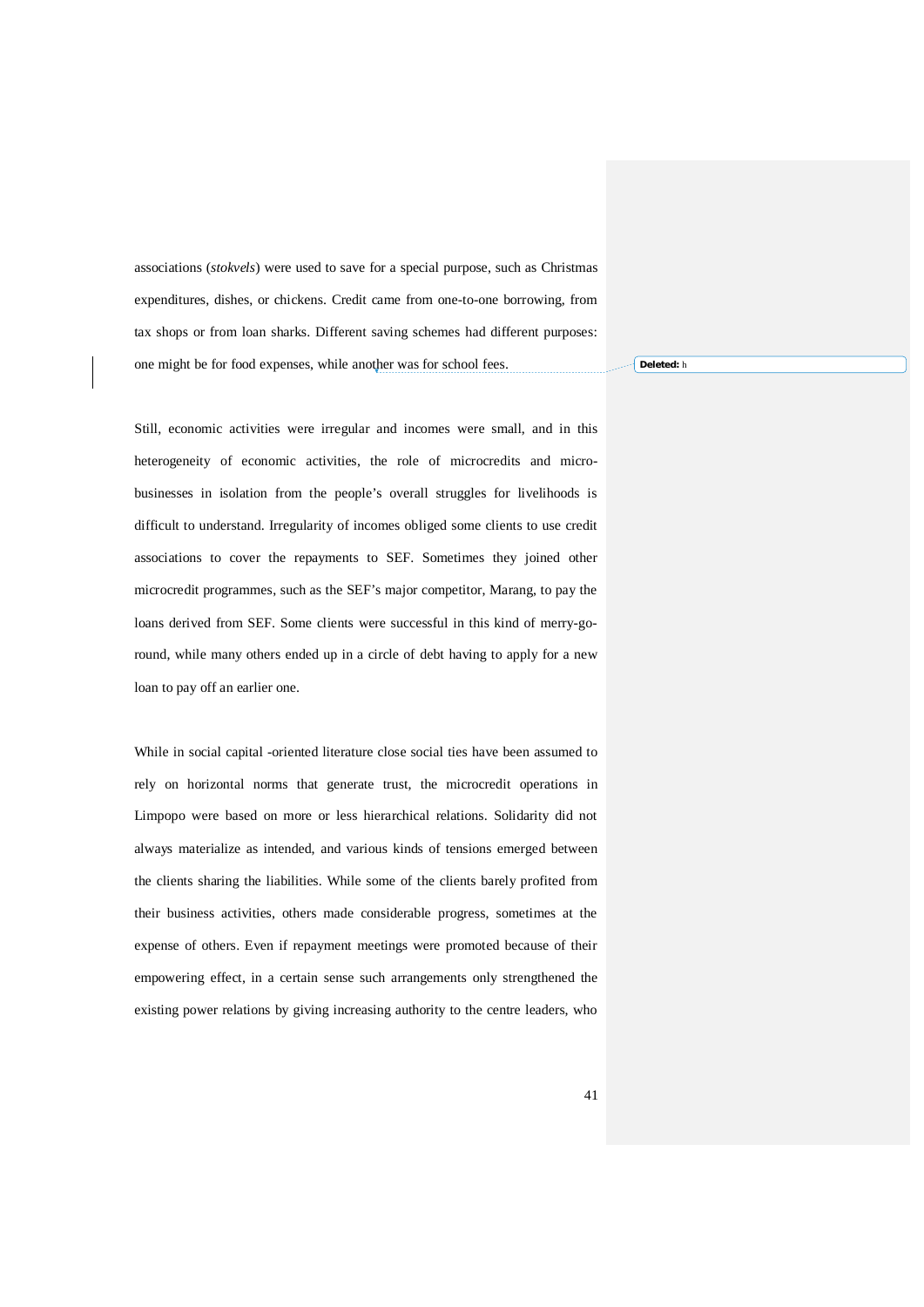were already in a better position than the ordinary clients. It was not unusual that the chair of the centre meeting humiliated those members who could not pay or who came late to the meeting by publicly reprimanding them. Better-off clients were also eager to show their status on various occasions. While the poorest clients stocked up in nearby villages or towns, the wealthier hired a taxi to Johannesburg or Durban to buy their items there; some stayed overnight at a hotel and then related exciting stories to the others about their trips. While the poorest clients tried to avoid all types of debts, the better-off clients sometimes assumed a debt deliberately and then used the funds for informal money lending.

One such person was Rose, who supported herself by selling blankets, sheets and women's underwear. If a member of her microcredit group was unable to pay her share of the repayment, Rose helped her but always considered the help as a loan, which the borrower had to pay back with interest. In a certain sense, she was acting as a loan shark within the group. Every now and then Rose threatened to leave the group, but each time the other members begged her to stay. Poor clients were desperately dependent on the wealthier ones, who often took advantage of the situation, thereby increasing their power. At the same time, many of the most vulnerable clients were excluded from advantageous business circles because of their poverty and disadvantaged social status. These distinctions were implicitly reinforced by the SEF's ranking system, which evaluated the most successful clients as the most prestigious ones, not only because of their ability to help poorer fellow members and thus ensure high repayment rates. These clients also served as convincing examples of success for other potential clients, thus acting as

**Deleted:** also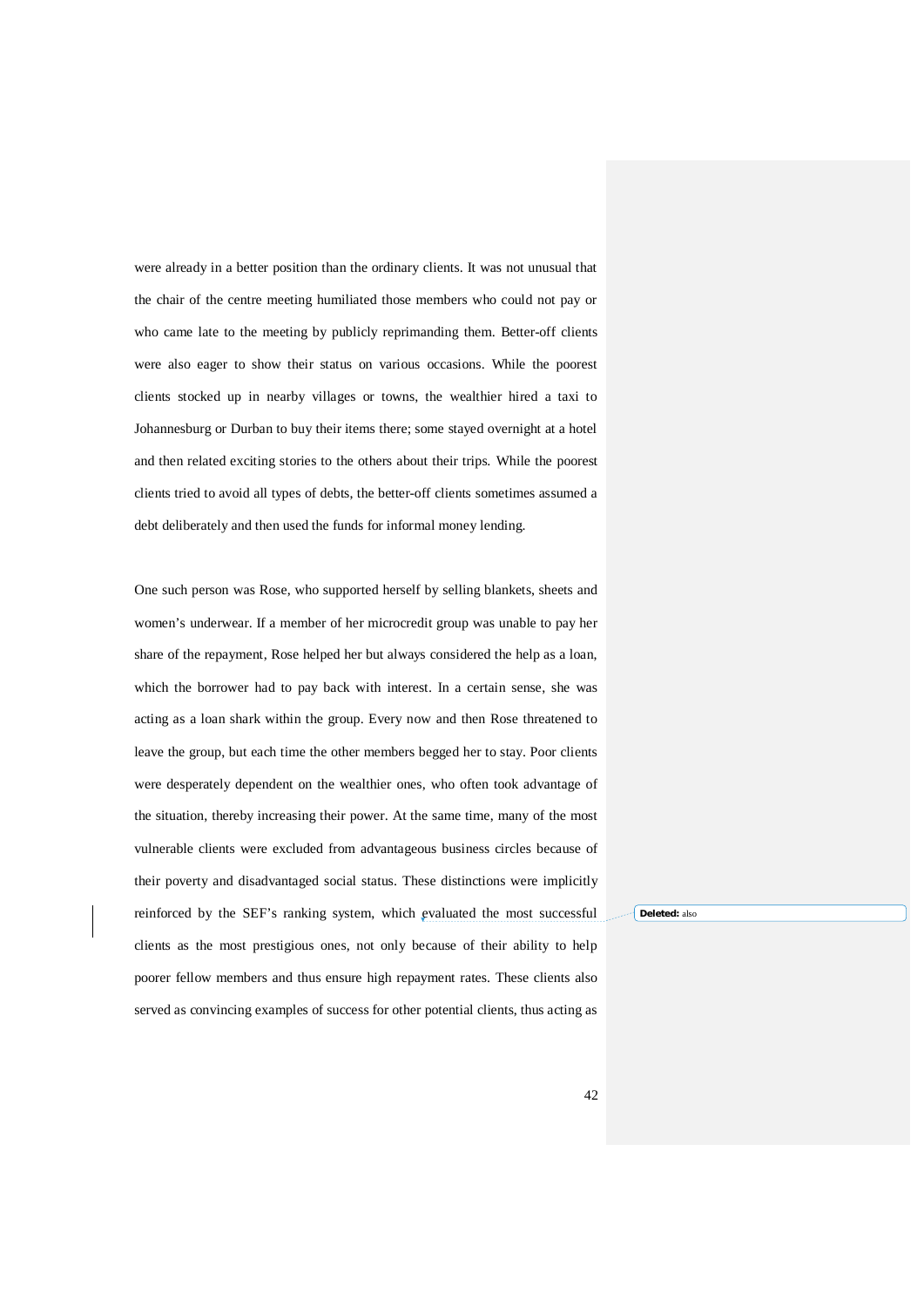valuable 'business cards' of the microcredit organization.

#### **Agendas for financial sustainability and poverty alleviation**

Similar to most of the microcredit organizations, SEF focused its programmes on poor females because women were considered to represent a more disadvantaged section of the population, with a lower income generating capacity and less access to education, formal sector employment, and social security benefits (Hossain and Rahman 2001). In South Africa, there is a saying: 'If you empower a man, you empower a human being. But if you empower a woman, you empower a nation.' An important reason for microcredit organizations focusing on women was also that women were considered to be more responsible in terms of productive investments and loan repayments and they usually shared their incomes with other household members, thus distributing the benefits of the microcredit more widely within the family.

Because of its highly unequal socio-economic structures, South Africa is considered a particularly demanding environment for microcredit organizations to attain financial sustainability. While SEF aimed to fulfil its double mission of both improving the living standards of the poorest of the poor and attaining financial self-sustainability, opinions regarding how to reach these two separate targets differed considerably among the SEF staff. Even if they were committed to the target of poverty alleviation, the staff members in SEF's management, administration, and financial departments preferred a more financially-oriented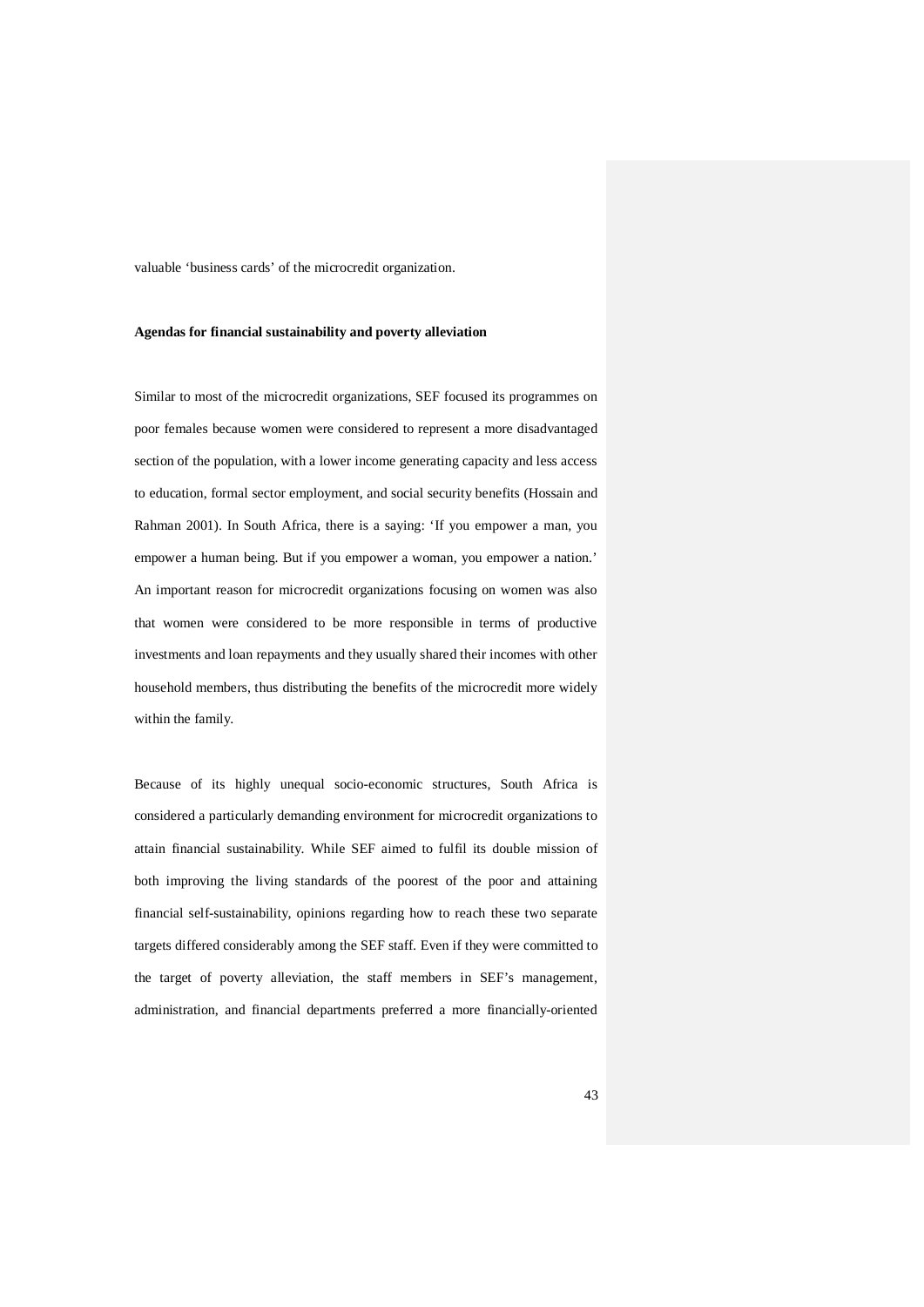way of operation of the microcredit schemes than the field staff. In any case, SEF was in many ways 'sandwiched' between its somewhat contradictory goals. At the same time as the organization had to explain its operations for the financial board, it struggled to conduct its original mission of creating feasible micro-enterprises operated by the poor. While SEF had chosen to remain an NGO to maintain its poverty-focused mission, it was under heavy financial pressure from the financial department, the board, and the donors.

As SEF's operations had grown, direct communication between the organization and its clients had diminished. At the start of its operations in the early 1990s, with two officers in a rural village, the interaction with clients was much more direct. SEF's outreach had grown on average 23 per cent a year, from 22,110 clients in 2004 to 50,319 clients in 2008 (SEF Soc 2009). Some of the staff members in SEF's head office had never visited the targeted African settlements. Tony from the SEF's head office explained her experiences as follows:

> Unfortunately...we don't have the relationship we used to. Now, we only know people by name, by number, by application number, which is rather sad. But I suppose the intention is the same. We help them to uplift their families…you should see the houses they have built, they were living in little shacks; really very, very poor. And business has expanded...you really see the improvement. I don't know much now, because I don't go out much. But I'm sure it's still helping...It's just that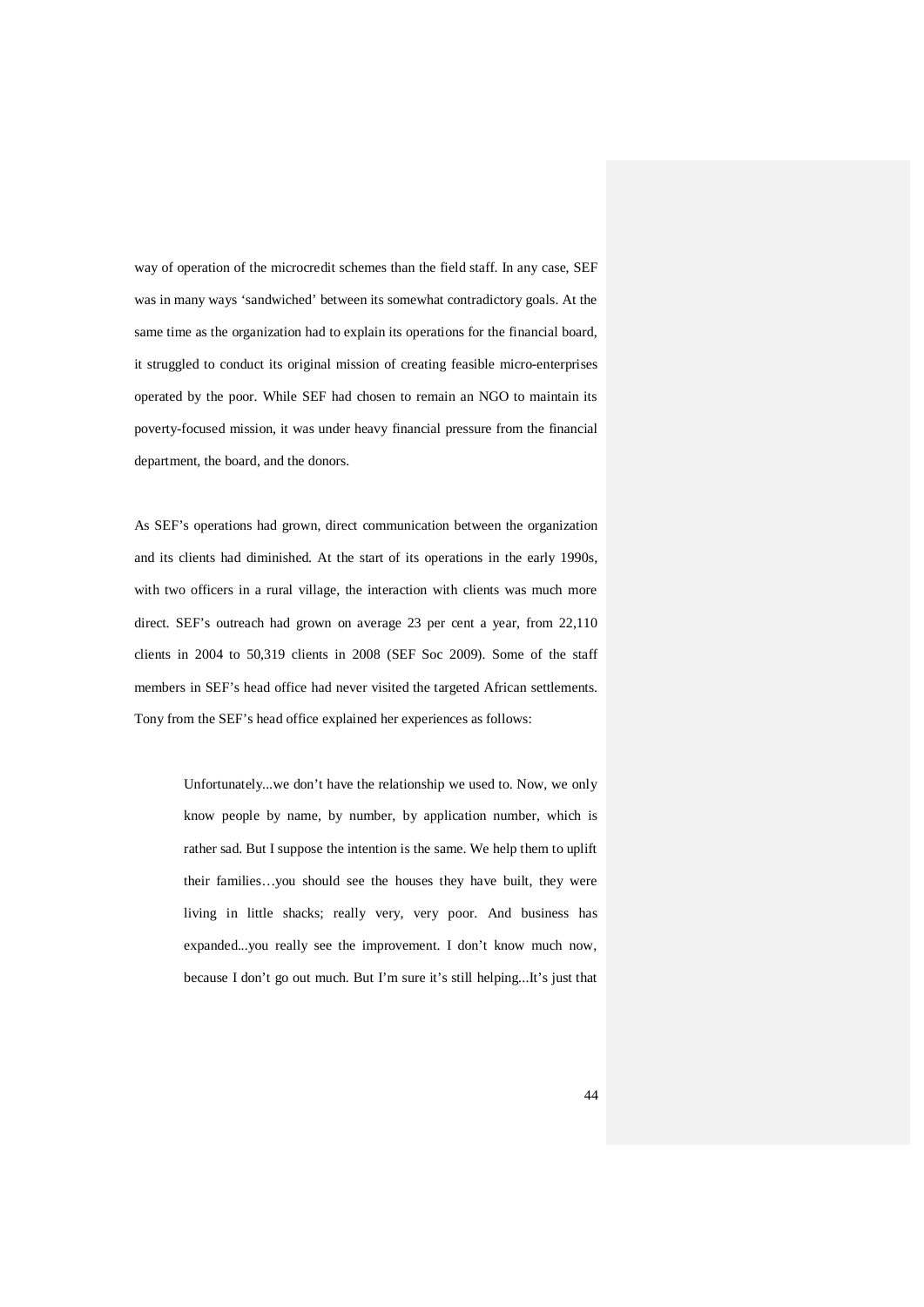we've grown too big for us to be able to see. But maybe our development facilitators see the fruits.

(Tony, SEF staff member, 11 July 2007)

The development facilitators strongly challenged the SEF's target for enlarged operations by arguing that assistance of a huge number of clients constrains the goals of poverty alleviation if more employees are not hired. In fact, many of the development facilitators' tasks had been recently transferred to the group leaders. As noted by Jim, one of the SEF's workers, the risk in such operations was that the clients would be left to rely on their own resources:

> You need more time with the clients, you need staff that would spend more time with the clients...It's expensive but you need that…The other [problem] is that the group and centre structures are not functioning, they are not functioning, they are just a collecting machine. Once the loan is there, they just collect, there's no support for each other.

> > (Jim, SEF staff member, 9 July 2007)

SEF clients felt that they did not have sufficient business skills and that they would have needed more assistance and training, especially in business management. Often training was given only to group leaders whose responsibility it became to train the other group members. The idea of centre meetings as forums for training was, in fact, somewhat questionable. Because of transportation problems, development facilitators had difficulties in arriving at meetings in time,

**Deleted:** , however,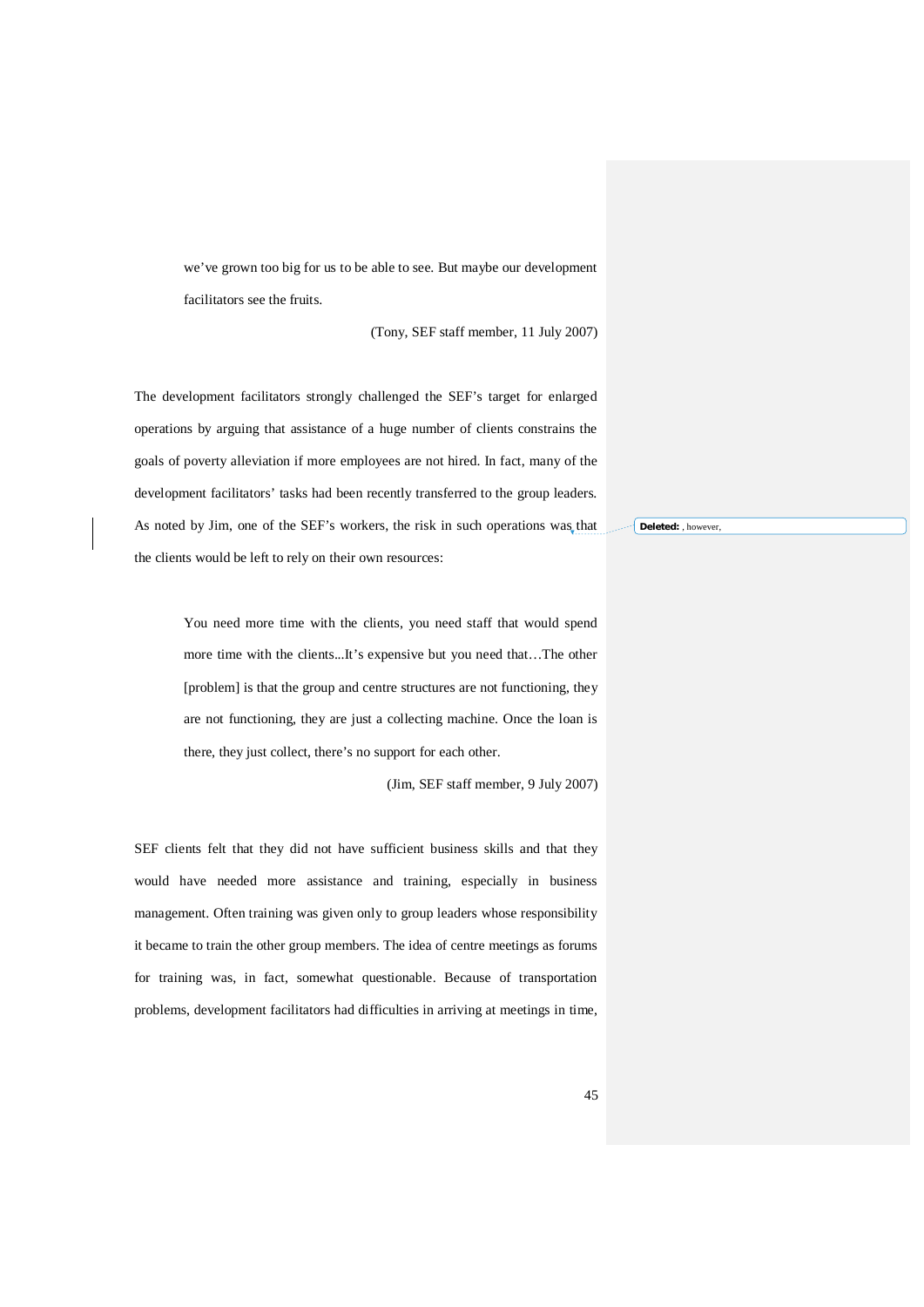and often the training component was set aside for monitoring repayments and recording savings. SEF staff acknowledged the problems; however, because of financial pressures they were reluctant to change the procedures. In rural areas, especially, the clients' needs for assistance were enormous. Paradoxically, in such circumstances SEF decided to transfer many of the training responsibilities from the organization to the clients.

This tactic responded better to the lenders' concerns over the organization's financial sustainability than to the clients' hopes for assistance and empowerment. At the same time, this strategy made the microcredit groups and their relations of solidarity instruments for diminishing the costs of screening and monitoring. This tactic was promoted in the name of 'supporting the entrepreneurship of the disadvantaged', where the poor who were previously considered as passive receivers of aid were now seen as creative agents of their own development. The problem was that through such arrangements, the responsibilities, while not necessarily the rights, of the women were considerably increased. Clients were forced to shoulder additional transaction costs without any economic compensation. These included time and effort spent on finding group members, costs of monitoring the repayments and delivering the money to the bank, obligations to cover up if a group member was robbed, and duties to teach business skills to new clients.

For SEF management, the group lending model with joint liabilities and peermonitoring mechanisms was 'the only secure way to carry out the business of **Deleted:** , in fact,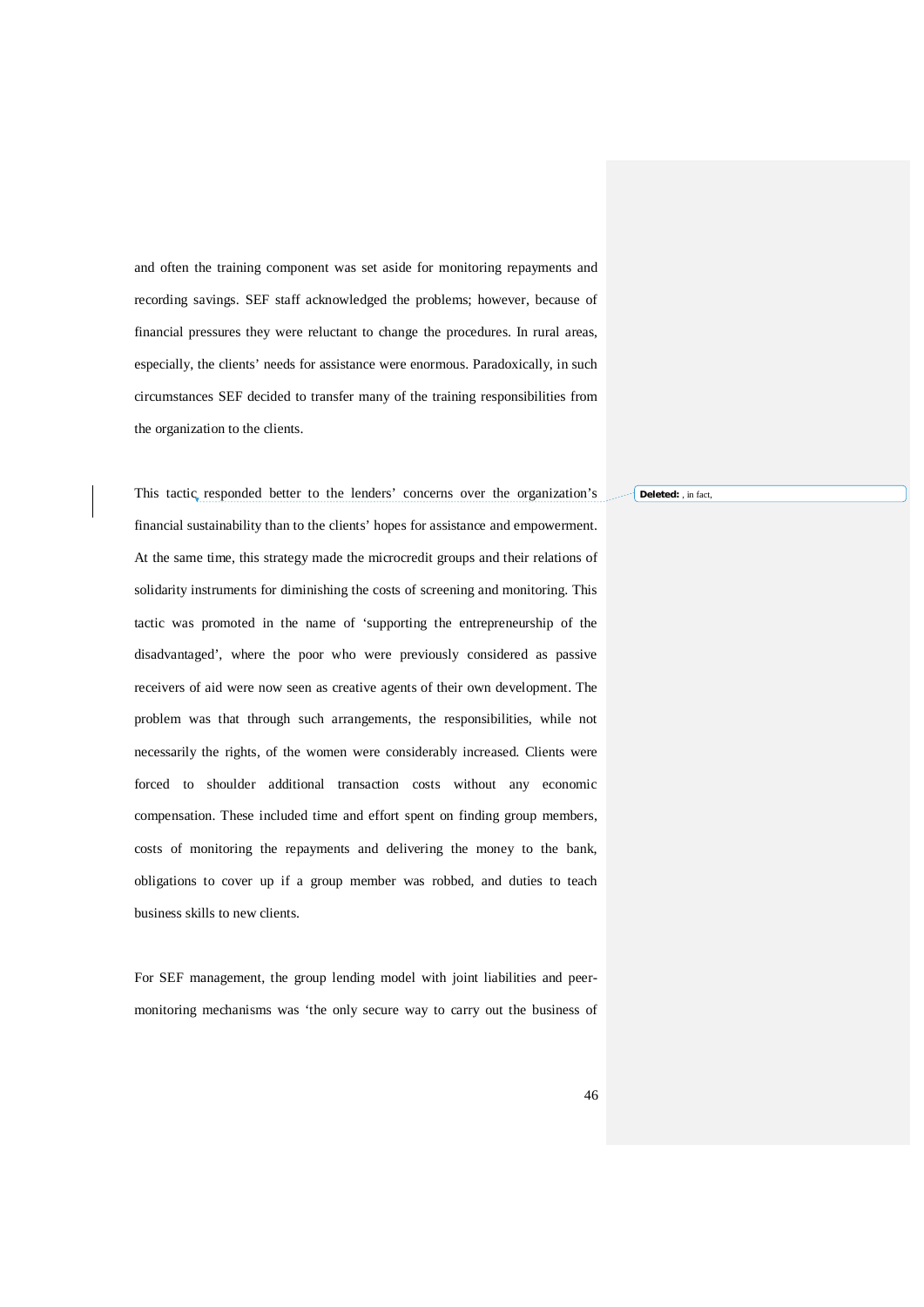microcredits'. In the case of conflicts it was the responsibility of the clients and the fieldworkers to manage the situation. At the same time SEF defended its strict rules for negotiations: 'Clients know the rules. If they don't follow them, it's their problem, no compromise.' Justifications for SEF not to intervene in conflict situations were based on essentialist views of African women and their communal way of life: 'They have their own laws, they'll solve them anyway', explained one of SEF staff member.

Surely clear rules were needed to prevent opportunities for misuse and manipulations. However, such rules should not reinforce existing power relations. In the interviews, some of the SEF staff presented fairly categorical images of their clients: 'disadvantaged but inventive people', 'lacking business skills although naturally business-oriented'. While microcredit programmes were tailored with the aim of strengthening the financial capabilities of the poor and empowering them with increased bargaining power, in practice, the poor were often seen as responsible for their own predicament. There was little consideration of the wider political-economic structures that constrained the opportunities of the poor to advance their business operations and that limited their chances to eliminate poverty and social marginalization.

#### **Conclusion**

This article has analysed microcredit as a socio-political institution and a form of everyday politics and power, by drawing on a case study of microcredit operations **Deleted:** essentialist **Commented [AN5]:** Johanna: Kävisikö tähän categorical niin ei tule turhaan toistoa. Edellisessä kappaleessa on jo essentialist.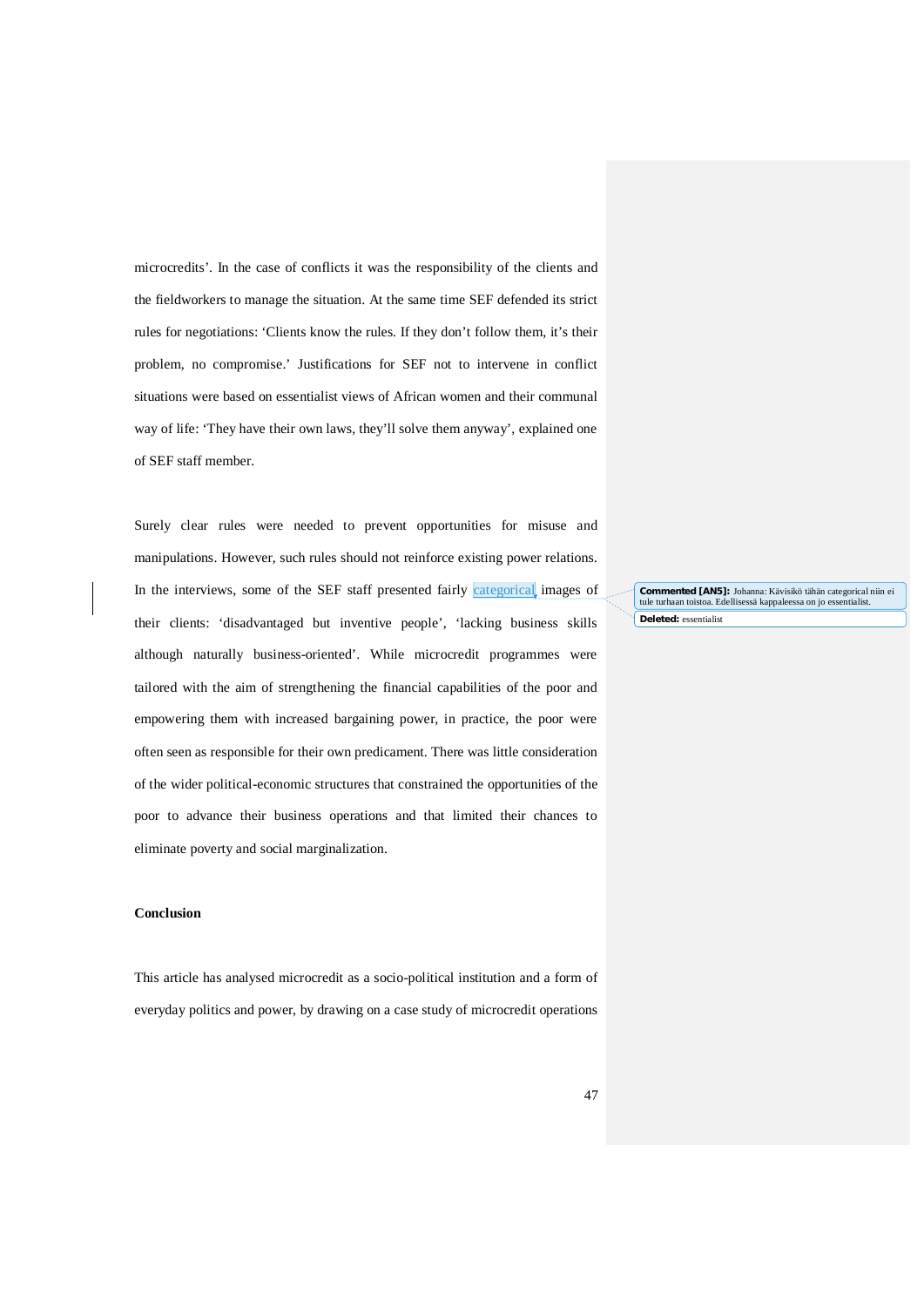in Limpopo, South Africa. Special attention has been paid to the complicated rules and responsibilities affecting the relations between the microcredit organization as a loan provider and the female poor as loan receivers, as well as to the ambiguous networks, norms, and forms of decision-making among the women themselves as microcredit groups and participants in small business ventures.

In much of the mainstream development thinking, microfinance has been promoted as a 'magic bullet' for economic development and poverty alleviation in Southern rural and peri-urban settlements with high rates of chronic poverty, unemployment and lack of working capital. Microcredit models, which provide loans for small groups of mainly female low-income clients, who then invest the money in micro-enterprises and share joint liability over for repayments, have been encouraged as innovative mechanisms to prevent the poor's need for collateral and to decrease their dependence on precarious systems of informal money-lending. The essential idea in such group-based lending models is that the 'community-based' microcredit groups rely on reciprocal trust relations and ties of solidarity sharing, which promote high loan repayment rates and fair forms of participatory development.

As has been shown in our analysis, social capital -oriented arguments for microcredits as innovative forms of poverty alleviation and participatory emancipation tend to be based on simplistic notions of harmonic community relations and horizontal norms of solidarity (Bähre 2007a). Our analysis of microcredit as an arena of negotiations and tradeoffs in Limpopo revealed a much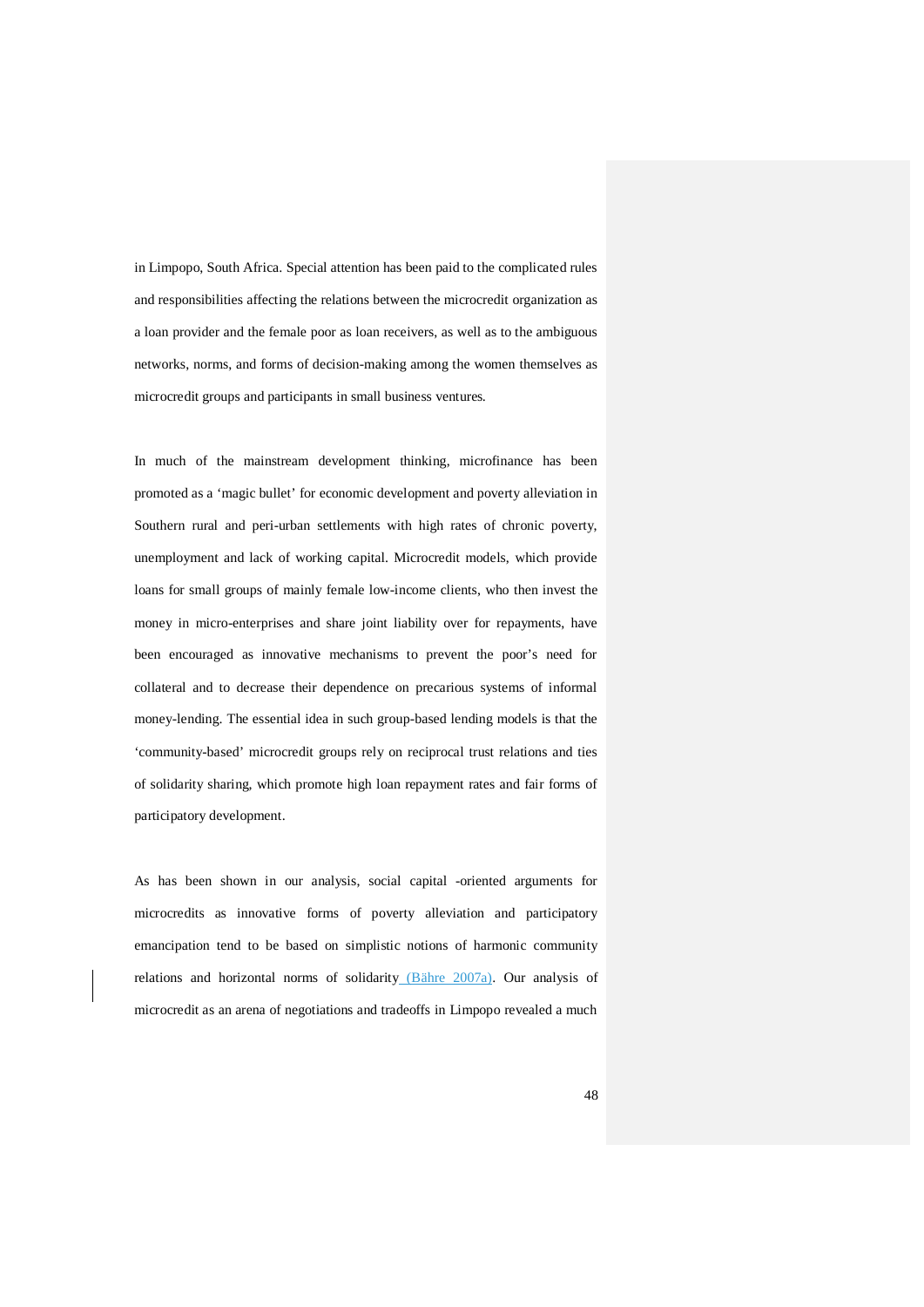more complicated picture of how the distribution of rights and responsibilities between the microcredit organization and microcredit groups, together with the multifaceted struggles over authority and power, mediated the different actors' social agency and opportunities to benefit from the microcredit programmes. Correspondingly, the social relations between the members of the microcredit groups were based on ambiguous forms of cooperation and conflict around diverse interests and multifaceted social relations. Concerns over loan repayments and liabilities, requisites to monitor each other's business activities, and duties to attend microcredit meetings promoted different kinds of tensions among the women engaged in microcredit programmes, thus complicating the women's solidarity toward each other. While social networks were crucial for the establishment and maintenance of business operations, structural conditions of poverty and marginalization placed the women in competition with each other over limited resources and easily saturated markets.

Our study has also challenged the expectations of microfinance providers on microfinance management, which tend to be based on the assumption that impoverished women operating largely in informal sector markets would follow systematic business plans in their business activities. It can be questioned how appropriate it is to conceptualize the business activities of the poor in South Africa, or elsewhere in the global South, in terms of strategizing rather than coping with poverty and struggling against inequalities (Francis 2002). In the logic of decision-making among the poor households in Limpopo, economic affairs were tightly enmeshed with social rules, cultural norms and political power **Deleted:** at the same time

**Deleted:** ' **Deleted:** '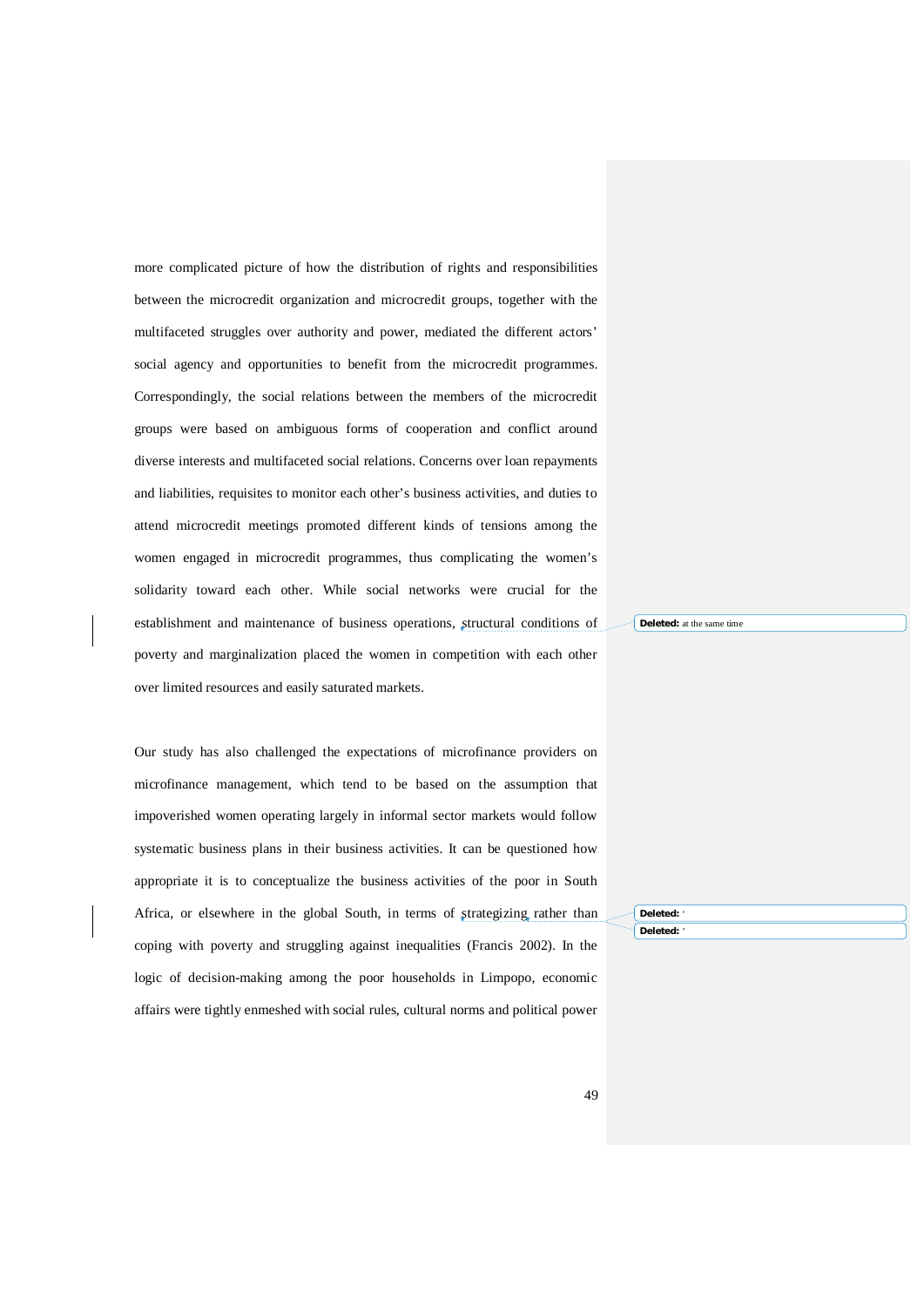relations. The distinction between the financial and social components in the women's lives proved to be artificial in a situation where economic activities, social relations and cultural conventions were intrinsically interwoven in people's efforts to earn their living from fragile business ventures and shifting social alliances. Continuous tradeoffs and compromises were necessary between present consumption needs and the long-term requirements of business management. Characteristic of the business strategies of the women in Limpopo was also a complex dialectic between the personal aspirations of livelihood improvement and the collective norms of cooperation and social reciprocity.

Development agendas based on romanticized views of social capital as a 'notable asset of the poor' and on visions in which the responsibilities of pro-poor development are being increasingly shifted from governmental institutions to market-based mechanisms, or to the poor themselves, contain the risk of a 'privatization of the economic crisis' (González de la Rocha 2007, Kay 2006). We need to be more aware of the overall problems of economic insecurity and political volatility characteristic of South Africa as well as many other parts in the global South, which, together with the unequal access to resources, constrain the ability of the poor to advance their business operations and to create pathways out of poverty. As remarked by Bebbington (2007), social capital cannot substitute for policies designed to achieve integrated forms of economic and social development through redistributive measures and sound economic policies. In the case of microcredit programmes, more attention should be given to the political-economic structures that constrain the opportunities of the poor to advance their business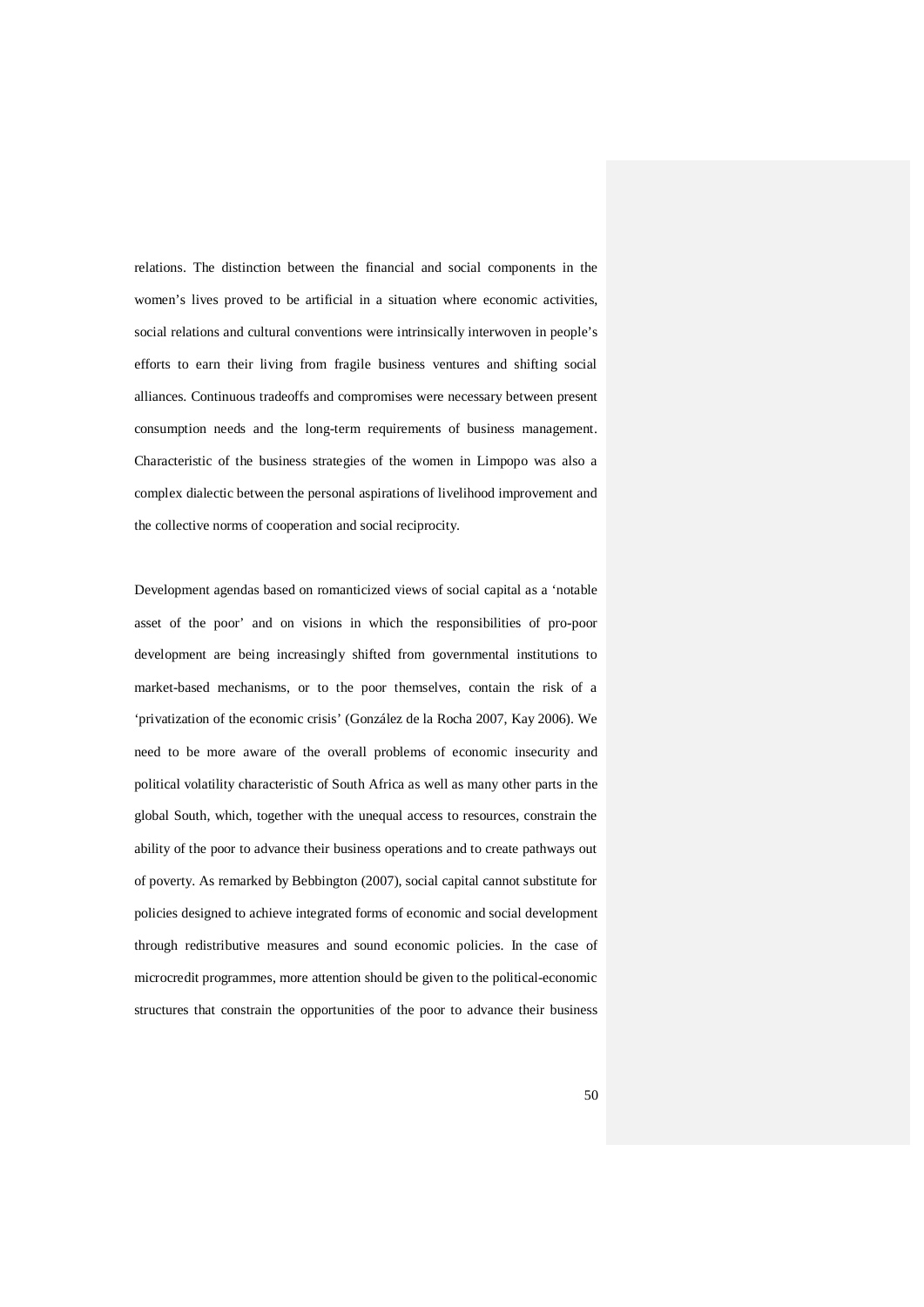operations and that limit their chances to eliminate poverty even when capacities **Deleted:** and marginalization

for social creativity and initiatives for cooperative action are present.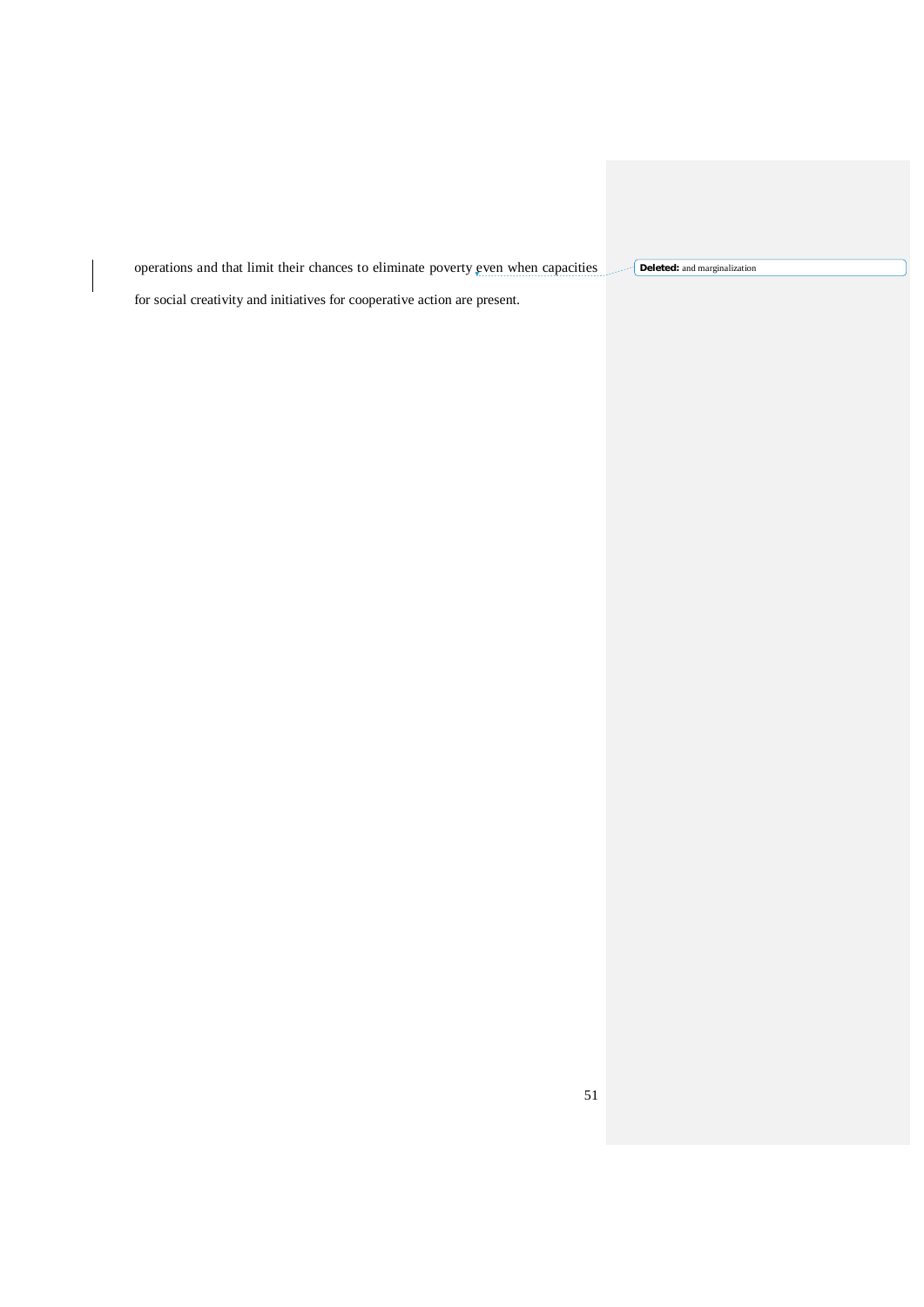#### **Bibliography**

- Anderson, C.L., Locker, L. and Nugent, R. (2002) 'Microcredit, social capital and common pool resources', *World Development*, 30: 95−105.
- Armendáriz de Aghion, B. and Morduch, J. (2005) *The Economics of Microfinance*, Cambridge, Massachusetts: The MIT Press.
- Beall, J. (2001) 'Valuing social resources or capitalizing on them? Limits to propoor urban governance in nine cities of the south', *International Planning Studies*, 6: 357−75.
- Bebbington, A. (2004) 'Social capital and development studies 1: critique, debate, progress?', *Progress in Development Studies*, 4: 343–49.
- ----- (2007) 'Social capital and development studies II: can Bourdieu travel to policy?', *Progress in Development Studies*, 7: 155–62.
- Bourdieu, P. (1972) *Esquisse d'une théorie de la pratique, precede de trois etudes d'ethnologie kabyle;* trans. Richard Nice (1977) *Outline of a theory of practice*, Cambridge: Cambridge University Press.
- ----- (1979) *La distinction: critique sociale du jugement;* trans. Richard Nice (1984) *Distinction: A Social Critique on the Judgement of Taste*, London: Routledge.
- Bähre, E. (2007a) *Money and Violence: Financial Self-Help Groups in a South African Township*, Leiden: Brill Academic Publisher.
- ----- (2007b) 'Reluctant solidarity: death, urban poverty and neighbourly assistance in South Africa', *Ethnography*, 8: 33−59.

CGAP (2008) *How do Financial Services Help the Poor?* Online. Available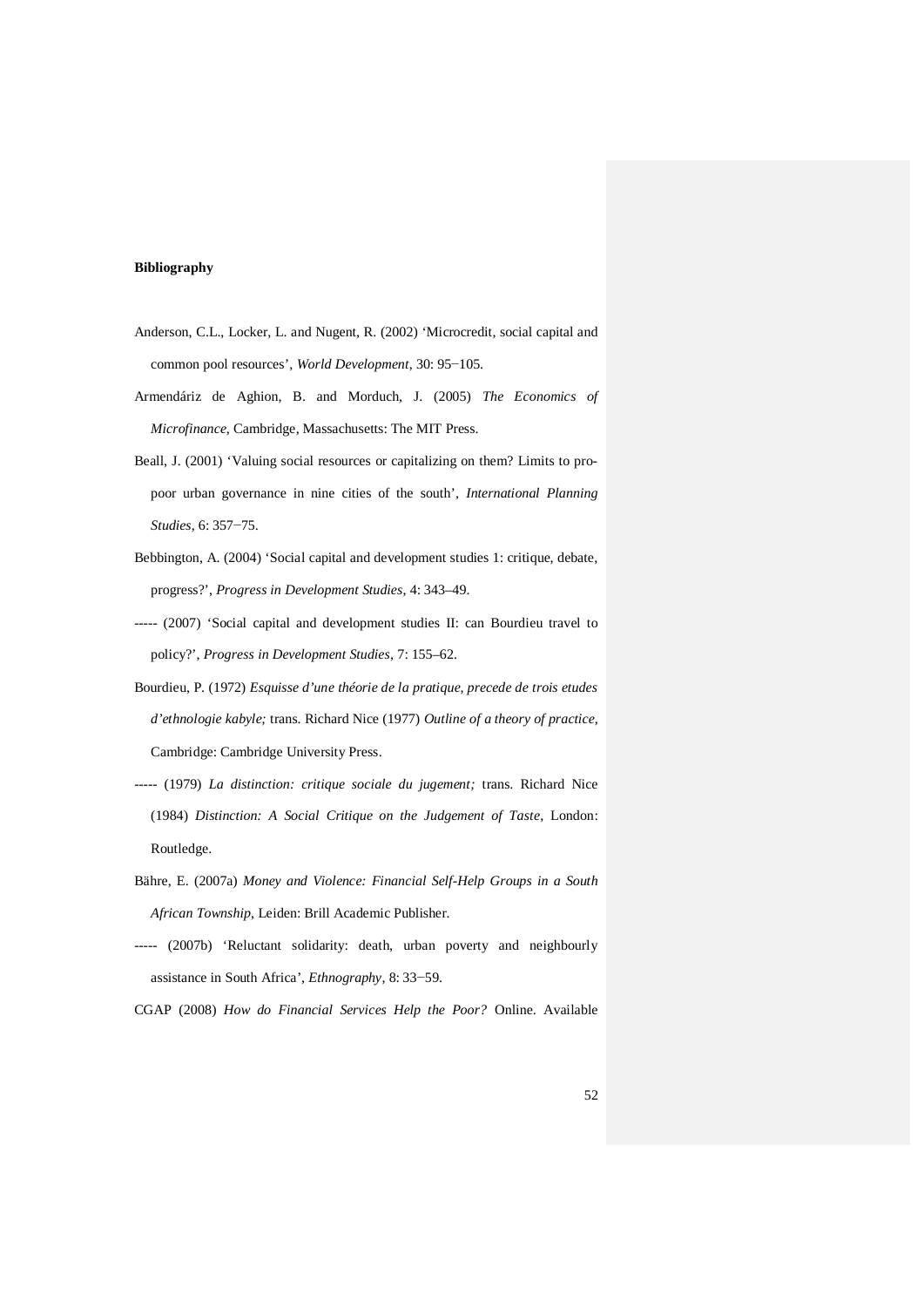HTTP: <http://www.cgap.org> (accessed 18 November 2008).

Daley-Harris, S. (2007) *State of the MicroCredit Summit Campaign Report 2007*. Online. Available **Available** HTTP: <http://microcreditsummit.org/pubs/reports/socr/EngSOCR2007.pdf> (accessed 18 November 2008).

- Fine, B. (2002) 'It ain't social, it ain't capital and it ain't Africa', *Studia Africana*, 13: 18–33.
- Francis, E. (2002) 'Rural livelihoods, institutions and vulnerability in North West Province, South Africa', *Journal of Southern African Studies*, 28: 531–50.
- González de la Rocha, M. (2007) 'The construction of the myth of survival', *Development and Change*, 38: 45–66.
- Grameen Bank (2008a) *Introduction*. Online. Available HTTP: <http://www.grameen-info.org> (accessed 18 November 2008).
- ----- (2008b) *Credit Delivery System*. Online. Available HTTP: <http://www.grameen-info.org> (accessed 18 November 2008).
- Guérin, I. (2006) 'Women and money: lessons from Senegal', *Development and Change*, 37: 549–70.
- Hermes, N., Lensink, R., and Mehrteab, H.T. (2005) 'Peer monitoring, social ties and moral hazard in group lending programs: evidence from Eritrea', *World Development*, 33: 149−69.
- Hossain, F. and Rahman, Z. (2001) *Attacking Poverty with Microcredit: Challenges and Contemporary Perspectives*, Tampere: Tampereen Yliopistopaino.

Kay, C. (2006) 'Rural poverty and development strategies in Latin America',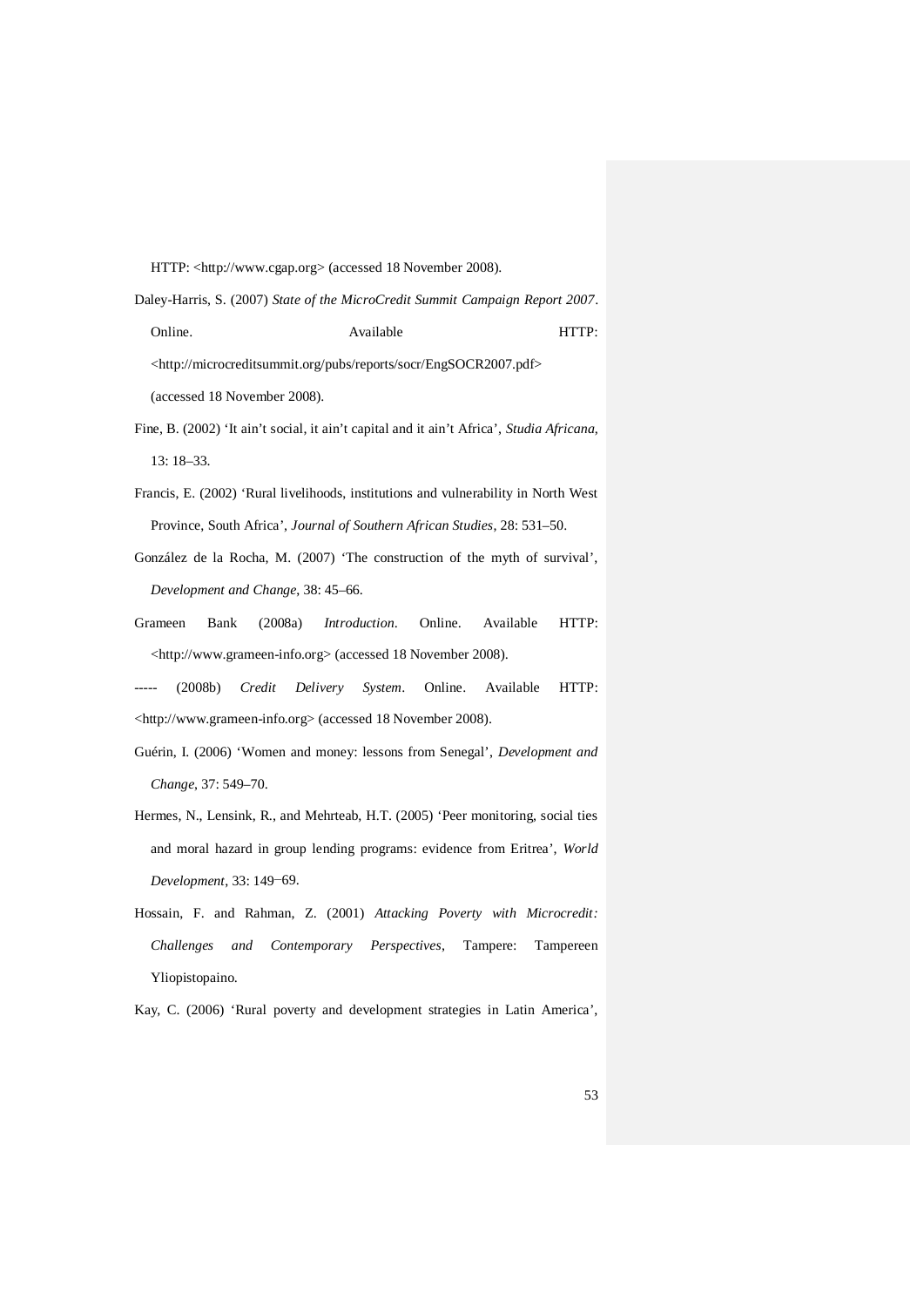*Journal of Agrarian Change*, 6: 455–508.

- Lehohla, P. (2006) *Provincial Profile 2004 Limpopo*, Pretoria: Statistics South Africa.
- Mayoux, L. (2001) 'Tackling the down side: social capital, women's empowerment and micro-finance in Cameroon', *Development and Change*, 32: 421–50.
- McNeill, D. (2004) 'Social capital and the World Bank', in M. Boås and D. McNeill (eds) *Global Institutions and Development; Framing the World?,* London: Routledge.
- Meagher, K. (2005) 'Social capital or analytical liability? social networks and African informal economics', *Global Networks*, 5: 217−38.
- ----- (2006), 'Social capital, social liabilities, and political capital: social networks and informal manufacturing in Nigeria', *African Affairs*, 105: 553−82.
- Micro-Credit Ratings International Limited (2009) *SEF Social Rating*. Online. Available HTTP: <http://www.sef.co.za/files/2009-02-13%20- %20SEF%20Social%20Rating.pdf> (accessed 13 July 2009).
- Molyneux, M. (2002) 'Gender and the silences of social capital: lessons from Latin America', *Development and Change*, 33: 167–88.
- Morduch, J. (1999) 'The microfinance promise', *Journal of Economic Literature*, 37: 1569–14.
- Mosley, P. (2001) 'Microfinance and poverty in Bolivia', *The Journal of Development Studies*, 37: 101−32.
- Nobel Peace Prize (2006) *The Nobel Piece Prize: Muhammad Yunus, Grameen Bank. Online.* Available HTTP: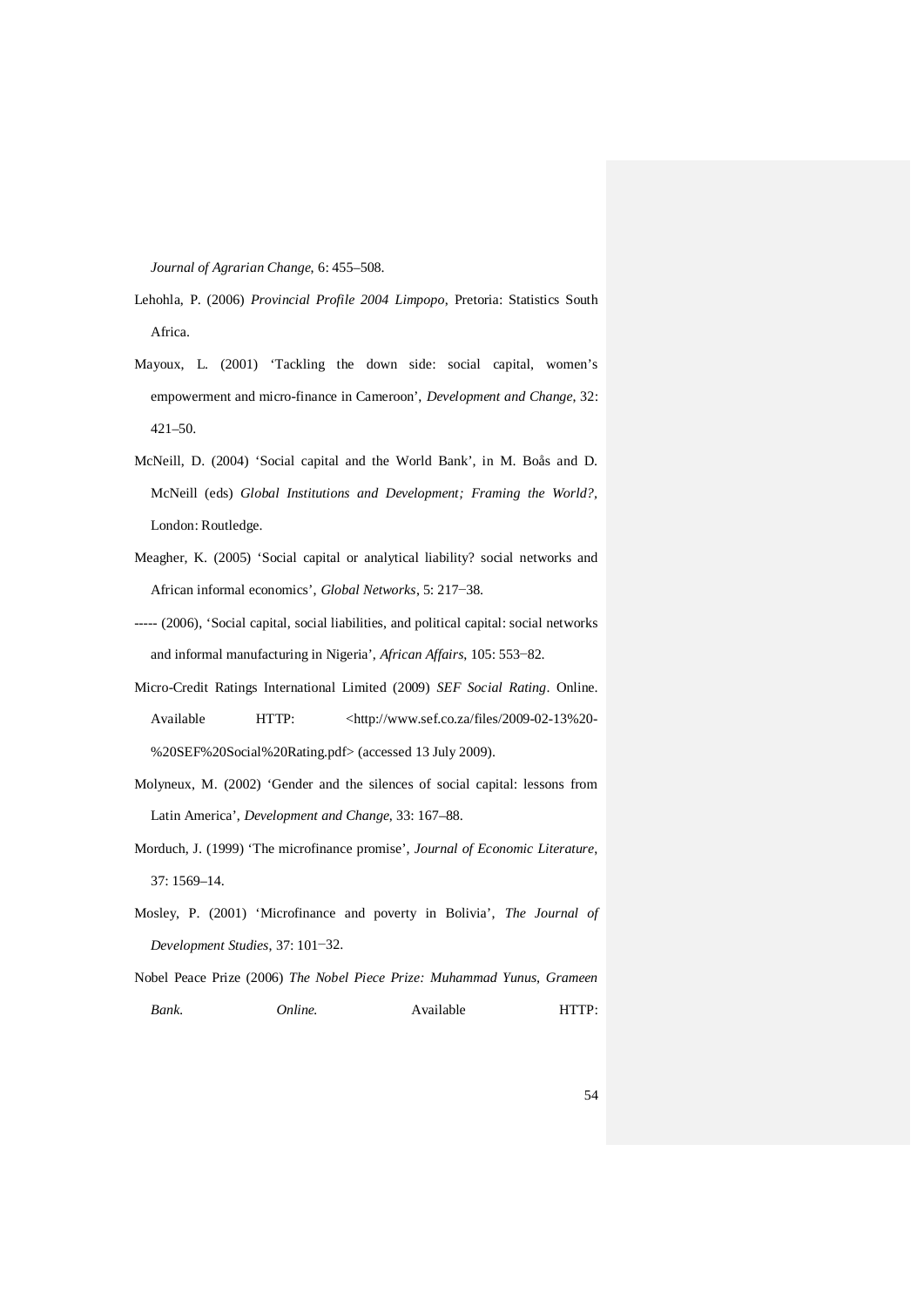<http://nobelprize.org/nobel\_prizes/peace/laureates/2006>(accessed 18 November 2008).

- Nygren, A. (2004) **'**Contested lands and incompatible images: the political ecology of struggles over resources in Nicaragua's Indio-Maíz reserve', *Society & Natural Resources*, 17: 189–205.
- Olivier de Sardan, J-P. (2005) *Anthropology and Development: Understanding Contemporary Social Change*, New York: Zed Books.
- Putnam, R.D. (1993) *Making Democracy Work: Civic Traditions in Modern Italy*, Princeton, NJ: Princeton University Press.
- ----- (1995) 'Bowling alone: America's declining social capital', *Journal of Democracy*, 6: 65−78.
- -----Putnam, R.D. (2000) *Bowling Alone: The Collapse and Revival of American Community*, New York: Simon and Schuster.
- Rankin. K.N. (2002), 'Social capital, microfinance, and the politics of development', *Feminist Economics*, 8: 1–24.
- Schuller, T., Baron, S. and Field, J. (2001) 'Introduction', in S. Baron, J. Field and T. Schuller (eds), *Social Capital: Critical Perspectives,* Oxford: Oxford University Press.
- SEF (2008) *The Small Enterprise Foundation: Management Review*. Online. Available HTTP: < http://www.sef.co.za/files/SEF\_AFS\_2008.pdf> (accessed 20 May 2009).
- ----- (2009) *Envisioning a World Free from Poverty*. Online. Available HTTP: <http://www.sef.co.za> (accessed 20 May 2009).

Silvey R. and Elmhirst, R. (2003) 'Engendering social capital: women workers